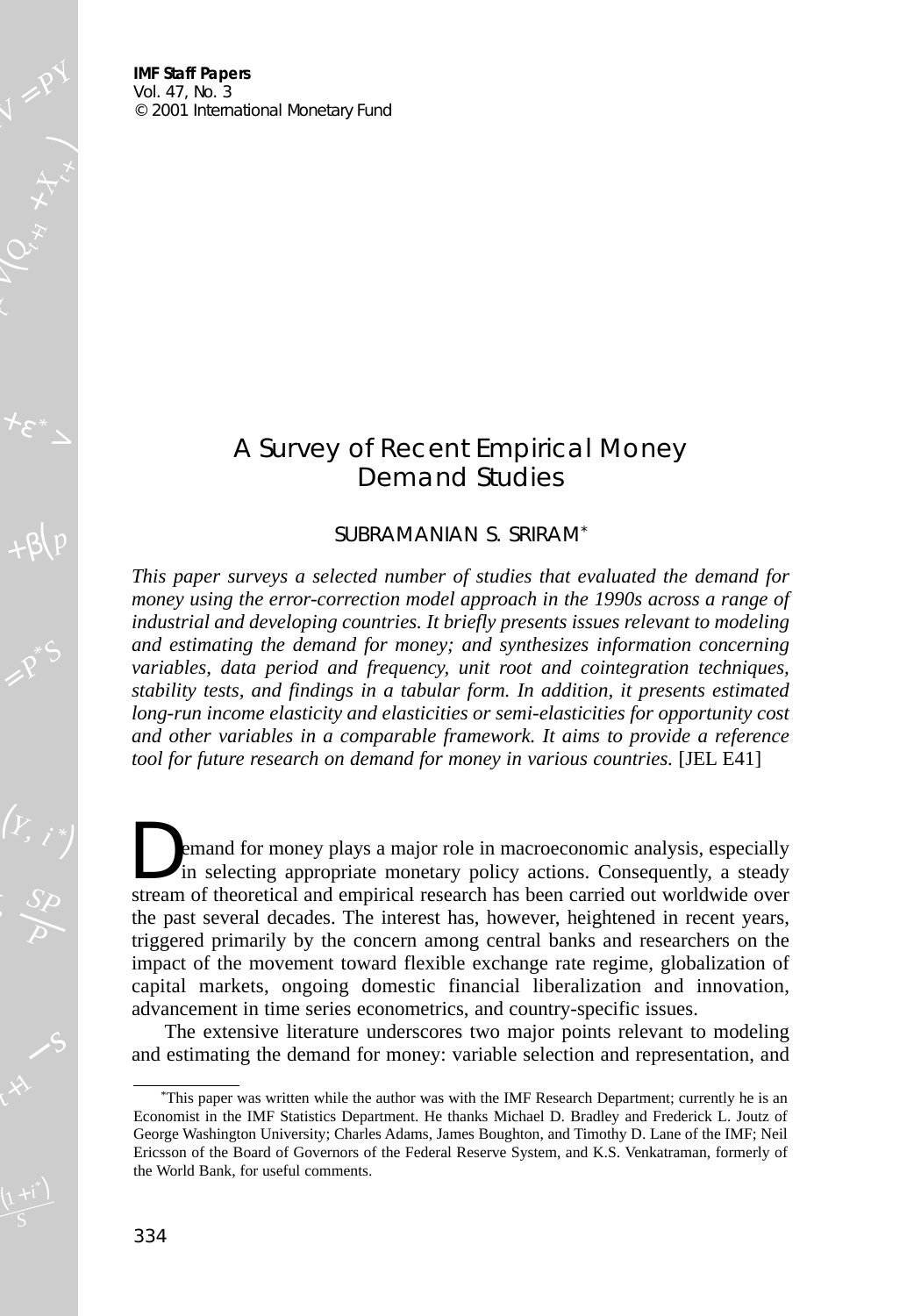framework chosen. Failure to provide due consideration to these issues has tended to yield poor results. For the former, proper specification of opportunity cost variables happens to be the most important factor in getting meaningful results. Regarding the latter, the chosen system should be free of theoretical and estimation problems, and should perform well in empirical testing. The error-correction models (ECMs) have shown to meet these criteria.

This paper surveys a selected number of papers that applied the ECM approach to analyze the demand for money (of various definitions) during the 1990s in several industrial and developing countries.1 The objective is to extract relevant information from these studies and provide it in a readily useable and comparable framework. In specific, the paper presents details concerning the techniques followed, variables chosen, periods and frequency selected, and major findings. In addition, it summarizes the long-run income elasticities, interest-rate semi-elasticities (or elasticities), and the coefficients of other relevant variables. It is hoped that the materials presented in this paper provide some reference points concerning the behavior of money demand in various countries, which in turn will help the policy makers in designing appropriate monetary policy actions and the researchers in carrying out further research.2

The paper is organized as follows: Section I briefly specifies the general framework that usually underlies the empirical formulation in estimating the demand for money. Section II carries out relevant discussion regarding the variables and estimation techniques, and summarizes information concerning various studies including the findings and estimated coefficients. Finally, Section III presents the conclusions.

# I. General Framework

There is a diverse spectrum of money demand theories emphasizing the transactions, speculative, precautionary or utility considerations.3 These theories implicitly address a broad range of hypotheses. One significant aspect, however, is that they share common important elements (variables) among almost all of them. In general, they bring forth relationship between the quantity of money demanded and a set of few important economic variables linking money to the real sector of the economy (see Judd and Scadding, 1982, p. 993). What sets apart among these theories is that although they consider similar variables to explain the demand for money, they frequently differ in the specific role assigned to each. Consequently one consensus that emerges from the literature is that the empirical work is motivated by a blend of theories.

The general specification begins with the following functional relationship for the long-term demand for money:

<sup>1</sup>This paper is based on Sriram (1999b, 1999c, and 2000). There have been other survey papers (for example, Judd and Scadding, 1982; Goldfeld and Sichel, 1990; Boughton, 1992; Laidler, 1993); but none of them focused exclusively on ECMs and covering a wide range of both industrial and developing countries. 2Refer to Ericsson (1998) for general issues concerning the empirical modeling of money demand.

<sup>3</sup>See, Laidler (1993) and Sriram (1999c), among others, for a survey of these approaches.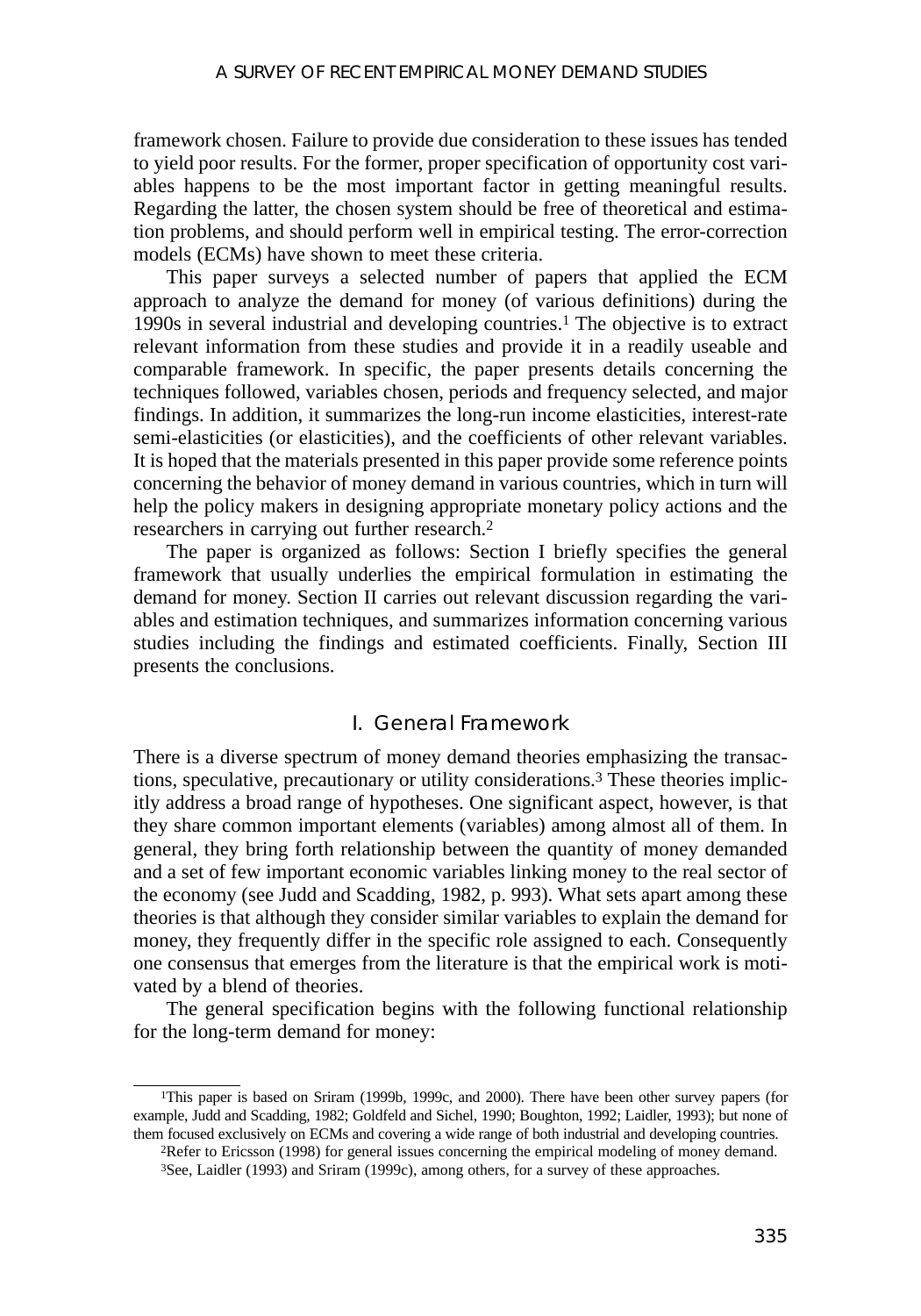$$
\frac{M}{P} = f(S, OC) \tag{1}
$$

where the demand for real balances  $M/P$  is a function of the chosen scale variable (*S*) to represent the economic activity and the opportunity cost of holding money (*OC*). *M* stands for the selected monetary aggregate in nominal term and *P* for the price. Like in theoretical models, the empirical models generally specify the money demand as a function of real balances (see Laidler, 1993).4

#### II. Discussion on Variables and Estimation Techniques

Given the above general framework, this section provides a brief overview of issues concerning selection and representation of variables, modeling, and estimation. Sriram (1999c) presents detailed account of these issues, including relevant references justifying various approaches undertaken by the researchers. The literature shows that money demand has been estimated for various aggregates, their components, or certain combination of these components. As definitions of money differ across countries (see Boughton, 1992, and Kumah, 1989), measures considered, including divisia aggregates, also varied across studies. Scale variable is used in the estimation as a measure of transactions relating to the economic activity. It is usually represented by variables expressing income, expenditure, or wealth concept (although a host of other variables is discussed in the literature). The price variable is selected to follow closely the chosen scale variable, although consumer price index is the most commonly used measure.

One of the most important aspects of modeling the demand for money is the selection of appropriate opportunity cost variables. The literature has shown that studies which paid inadequate attention on this matter produced poor results. There are two major ingredients: (i) own-rate and (ii) alternative return on money. The former happens to be very important, especially if the financial innovation has been taking place in an economy (see Ericsson, 1998). The latter involves yields on domestic financial and real assets for a closed economy, and additionally on foreign assets for an open economy. A number of instruments are available to represent the yields on domestic financial assets. The yield on real assets is usually proxied by the expected inflation. And, on foreign assets by foreign interest rate or some form of exchange rate variable. Prior to selecting appropriate opportunity cost variables, careful attention should be paid on evaluating macroeconomic situation and developments in the financial system (including institutional details and the regulatory environment), and degree of openness of the economy.

The economic theory provides some guidance in reference to the relationship between demand for money and its arguments. As the scale variable represents the transactions or wealth effects, it is positively related to the demand for money. The

<sup>4</sup>Using the real money balance as the dependent variable will also mean that price homogeneity is explicitly imposed into the model. Additionally, there are less severe econometric problems associated with using real rather than nominal balances as the dependent variable (see Boughton, 1981, and Johansen, 1992b). And, majority of the empirical work does find evidence for the demand being for *real* balances.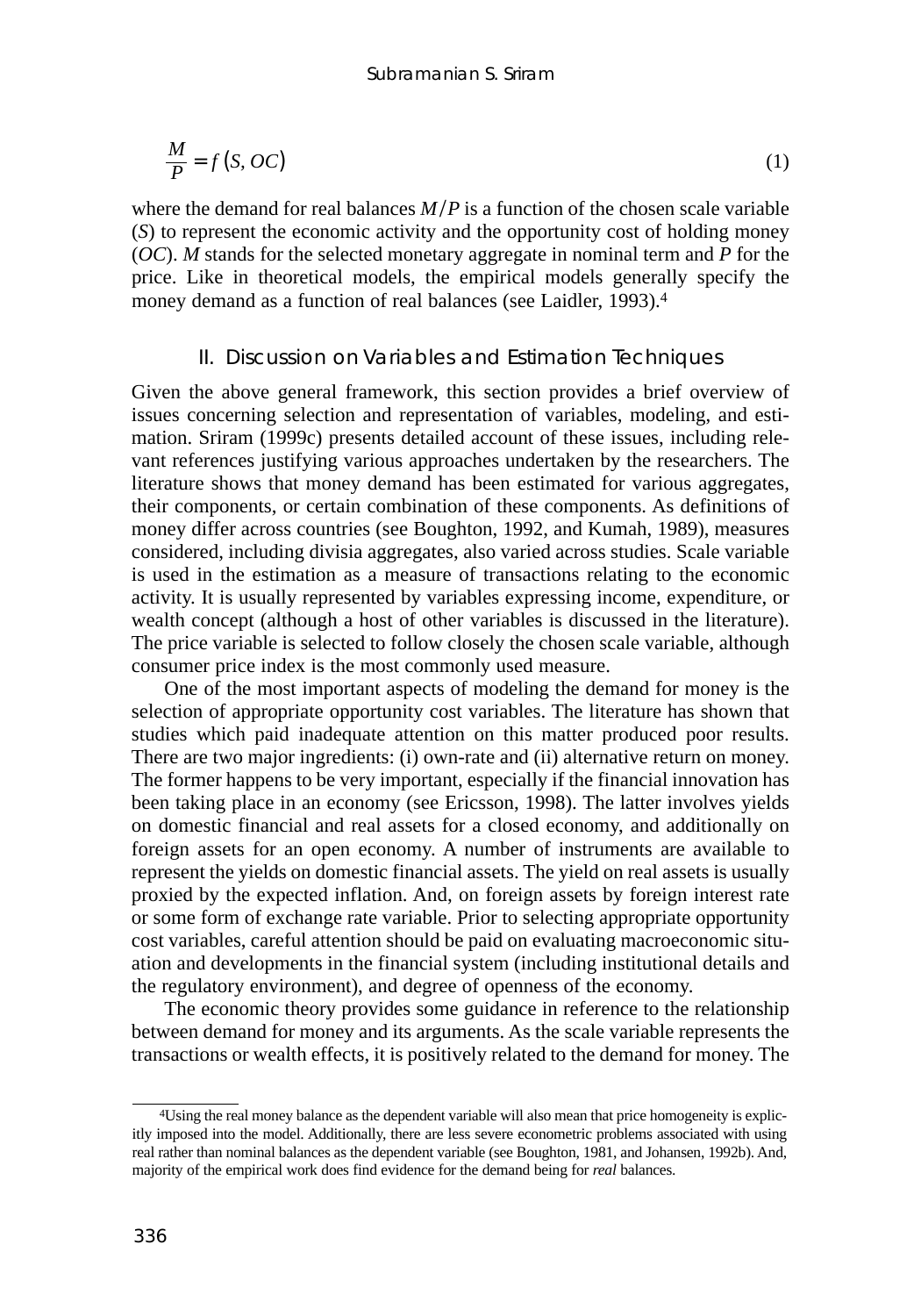own-rate is expected to be positively related as higher the return on money, less the incentive to hold assets alternative for money. Conversely, higher the returns on alternative assets, lower the incentive to hold money, and hence, the coefficients of alternative returns expected to be negative. The expected inflation generally affects the demand for money negatively as agents prefer to hold real assets as hedges during the periods of rising inflation. The foreign interest rates are expected to exert negative influence as increase in foreign interest rates potentially induce the domestic residents to increase their holdings of foreign assets which will be financed by drawing down domestic money holdings. Similarly, the expected exchange depreciation will also have a negative relationship. An increase in expected depreciation implies that the expected returns from holding foreign money increases, and hence, agents would substitute the domestic currency for foreign currency.5

The economic theory does not provide any rationale as to the correct mathematical form of the money demand function. There is consensus, however, that the log-linear version is the most appropriate functional form (see Zarembka, 1968). While money and scale variables typically enter in logarithms, interest rate variables appear either in levels or in logarithms. Consequently, estimates of the coefficient for the scale variable directly provides the measure of income elasticity, and those of interest rates show either elasticities or semi-elasticities depending on the way they are introduced in the formulation.

The partial adjustment framework was extremely popular in the 1970s. However, it was shown to suffer from specification problem and highly restrictive dynamics (see, for example, Cooley and LeRoy, 1981; Goodfriend, 1985; Hendry, 1979 and 1985; Hendry and Mizon, 1978). To counter these problems, two major solutions were proposed—modifying the theoretical base and improving the dynamic structure. The former led to buffer-stock models (BSMs), which were built upon the theory of precautionary demand for money (see, for example, Laidler, 1984; Cuthbertson and Taylor, 1987; Milbourne, 1988), and the latter to ECMs.6 The BSMs also ran into criticism, especially in their relevance in the empirical estimation (see Milbourne, 1988). Meanwhile, ECMs seem to be promising. An important aspect of these models is that the data characteristics are thoroughly examined before selecting the appropriate estimation techniques. Furthermore, lag structures are selected based on the data generating process of the economic variables and not on *a priori* based on the economic theory or naive dynamic theory.

The ECM is shown to contain information on both the short- and long-run properties of the model with disequilibrium as a process of adjustment to the longrun equilibrium. Granger (1983 and 1986) has demonstrated that the concept of stable long-run equilibrium is the statistical equivalence of cointegration. When cointegration holds and if there is any shock that causes disequilibrium, there exists a well-defined short-term dynamic adjustment process such as the error-

<sup>5</sup>Refer to Jusoh (1987) and Tan (1997) for reasons to expect positive relationship for expected inflation and expected exchange rate depreciation with the demand for real money respectively.

<sup>6</sup>In fact, Hendry, Pagan, and Sargan (1984) showed that PAMs and BSMs form the special cases of ECMs.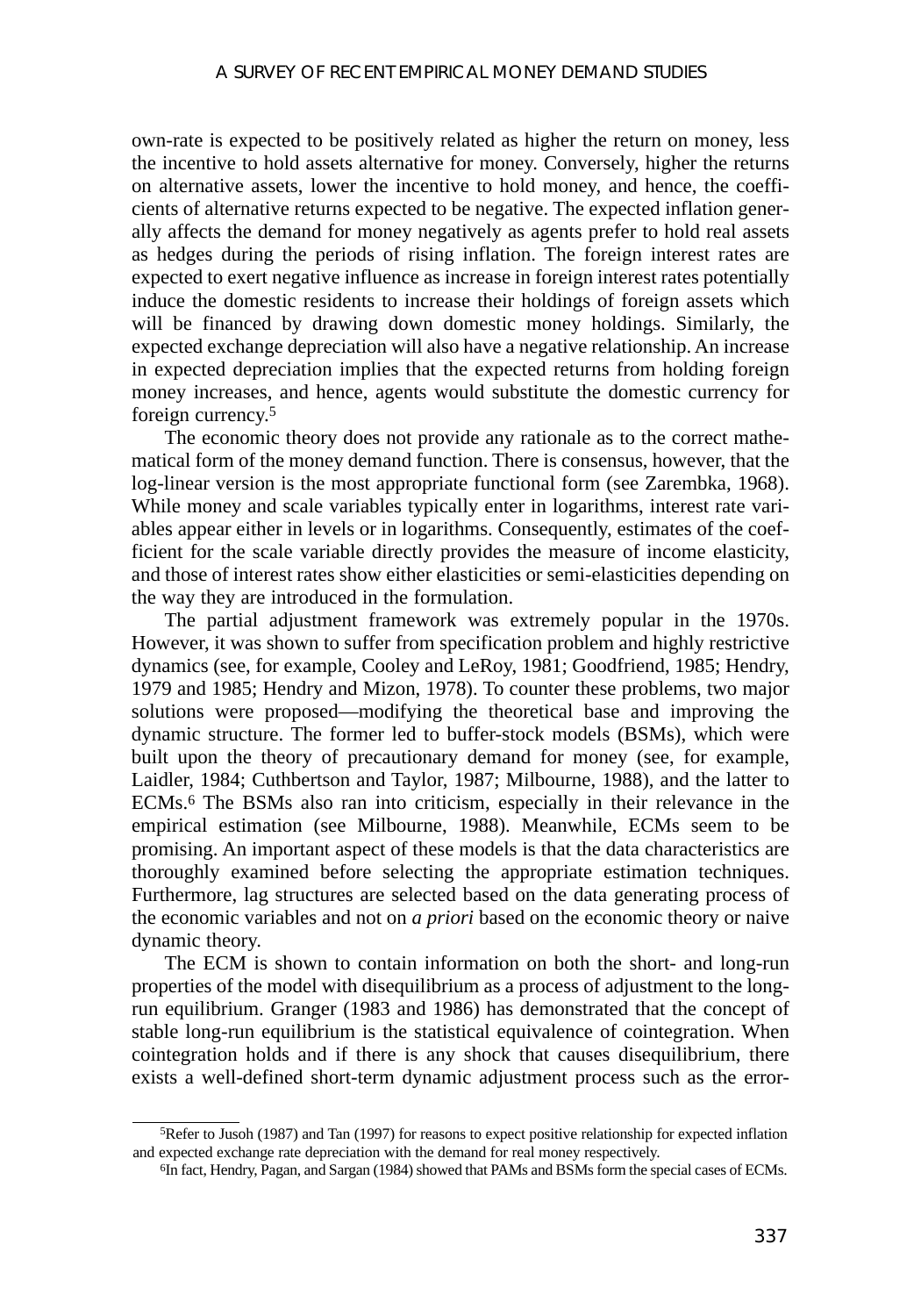correction mechanism that will push back the system toward the long-run equilibrium. In fact, cointegration does imply the existence of a dynamic error-correction form relating to variables in question (see Engle and Granger, 1987). The major advantage of the error-correction modeling is that the economic theory is allowed to specify the long-run equilibrium while the short-run dynamics be defined from the data.

The earlier ECMs on money demand tended to be based on the single equation cointegrating relationship between money and the chosen scale variables as developed by Engle and Granger (1987). However, further research suggested that multivariate cointegrating vectors encompassing a broader number of variables provided a fuller characterization of the long-run determinants of demand. The specification of such multiple cointegrating vectors between nonstationary variables primarily employs the procedures developed by Johansen (1988) and Johansen and Juselius (1990) which make the original Engle-Granger framework a special case. However, as can be seen from Table 1, a number of other measures available to conduct the cointegration analysis.7

Table 1 also presents details relevant to modeling and estimating the demand for money from various studies. In specific, it summarizes information for a crosssection of developing and industrial countries, on monetary aggregates (nominal or real), scale variable(s), and the opportunity cost and other variables included; data period and frequency chosen; unit root, cointegration, and stability tests applied; nature of various time series (such as the order of integration and whether seasonally adjusted or not). It also presents the findings. The presentation of information will enable the researchers to draw some insights into the justification of selecting diverse set of variables and approaches across various countries.

Table 2 summarizes the long-run income elasticities and the semi-elasticities or elasticities of opportunity cost and other variables from those studies listed in Table 1. As the short-run dynamics can be potentially complicated, the table concentrates only on the long-run results. In order to promote comparability, the results are shown only for those studies which reported the long-term relationship (existence of cointegration). If more than one cointegration relationship is found, results are reported only for the preferred cointegration vector(s) as identified by the author(s), which not only meet a battery of statistical tests but also economically make sense with correct signs of the variables and meaningful size of coefficients.

Figures 1–3 show the distribution of income elasticities for real money as presented in Table 2 for components of narrow money, narrow money, and broad money respectively. The relevant descriptive statistics is shown in Table 3. It is clear from the table, the medians for all three groups are closer to one than to 0.5 thereby indicating that money does not play the role of transaction measure alone. There is no clear guidance from the theory or empirical studies regarding the acceptable magnitude on elasticities or semi-elasticities of the opportunity cost variables. The most relevant information will be the signs of the coefficients positive for own-rate and negative for alternative return on money and expected

<sup>7</sup>Refer to Sriram (1999c) for a longer list of studies that applied the ECM framework to analyze the demand for money in the past two decades.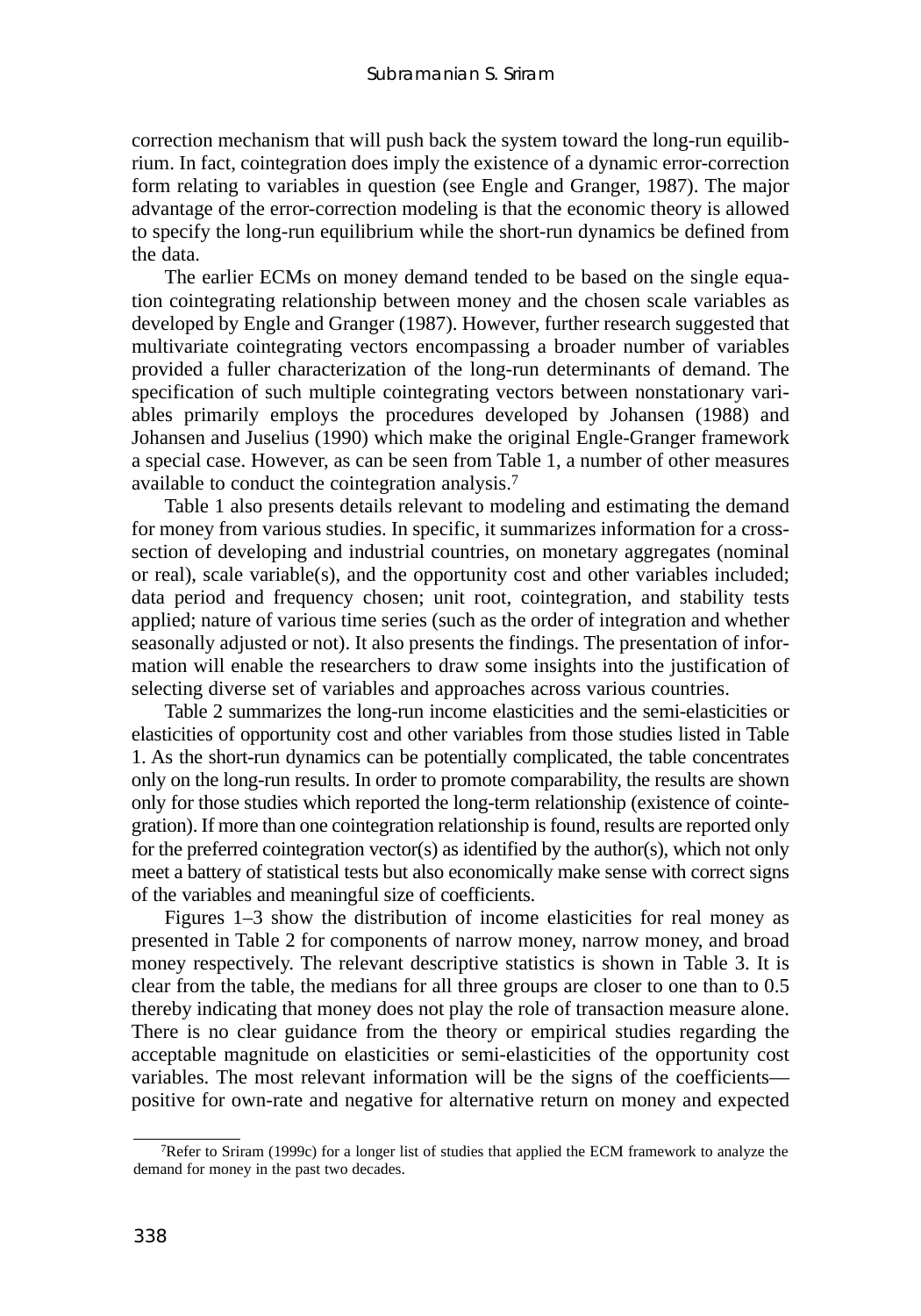|                                                                                                                                      | Findings                 |                          | Cointegrating relationships exist<br>models for each money variable<br>for both monthly and quarterly<br>of the 90-day bank bill rate in<br>(without the 90-day bank bill<br>evidence for the significance<br>of the monetary aggregates.<br>influencing the short-run<br>rate); ECM shows some | cointegration tests selected and<br>long-term relationship is found<br>Results vary depending on the<br>the combination of money and<br>among real M1, real GDP, and<br>interest rates; however, stable<br>he 91-day T-bill rate. | the negative coefficient which is<br>Cointegrating relationship exits<br>previous four quarters, and has<br>and real GNP. The EC term is<br>among money, interest rate r,<br>calculated as the avg. of<br>significant. |
|--------------------------------------------------------------------------------------------------------------------------------------|--------------------------|--------------------------|-------------------------------------------------------------------------------------------------------------------------------------------------------------------------------------------------------------------------------------------------------------------------------------------------|-----------------------------------------------------------------------------------------------------------------------------------------------------------------------------------------------------------------------------------|------------------------------------------------------------------------------------------------------------------------------------------------------------------------------------------------------------------------|
|                                                                                                                                      | Correction<br>Error-     | (ECM)<br>Model           | Yes                                                                                                                                                                                                                                                                                             | $\tilde{z}$                                                                                                                                                                                                                       | Yes                                                                                                                                                                                                                    |
| ary of Demand for Money Studies Involving Cointegration/Error-Correction Modeling<br>in Selected Industrial and Developing Countries |                          | Stability<br>Test(s)     | $\vdots$                                                                                                                                                                                                                                                                                        | Hansen<br>(1992)                                                                                                                                                                                                                  | $\vdots$                                                                                                                                                                                                               |
|                                                                                                                                      | Cointegration            | Technique(s)/<br>Test(s) | "fully modified"<br>"regression";<br>PH (1990)<br>IJ (1990);<br>PO (1990)                                                                                                                                                                                                                       | PO (1990)<br>IJ (1990);<br>DOLS;<br>AEG;                                                                                                                                                                                          | EG (1987)                                                                                                                                                                                                              |
|                                                                                                                                      | Order                    | Integration<br>đ         | 90-day bank<br>I(0); others<br>bill rate is<br>are $I(1)$                                                                                                                                                                                                                                       | $\Xi$                                                                                                                                                                                                                             | I(1)                                                                                                                                                                                                                   |
|                                                                                                                                      | Unit                     | Test(s)<br>Root          | P(1987)<br>ADF;                                                                                                                                                                                                                                                                                 | Ĕ                                                                                                                                                                                                                                 | <b>ADF</b>                                                                                                                                                                                                             |
|                                                                                                                                      |                          | Other(s)                 | rate (GDPD-<br>structural<br>Inflation<br>dummy<br>based);                                                                                                                                                                                                                                      | $\vdots$                                                                                                                                                                                                                          | dummies<br>Seasonal                                                                                                                                                                                                    |
|                                                                                                                                      | Determinants             | Interest<br>rate(s)      | 90-day bank<br>year T-bond<br>$2-$ and $5-$<br>bill rate;<br>rate                                                                                                                                                                                                                               | T-bond rate)<br>T-bill rate);<br>In (10-year<br>$ln(91-day)$                                                                                                                                                                      | outstanding<br>bearer debt<br>securities<br>domestic<br>Yield on<br>$(r)$ ; $r$ -it <sup>2</sup>                                                                                                                       |
|                                                                                                                                      |                          | variable(s)<br>Scale     | Real GDP <sup>1</sup>                                                                                                                                                                                                                                                                           | In (real GDP)<br>[IGDPD-<br>based                                                                                                                                                                                                 | Log (real GNP)<br>[GNPD-based]                                                                                                                                                                                         |
|                                                                                                                                      | Aggregate(s)<br>Monetary |                          | GDPD-based<br>real nonbank<br>currency; <sup>1</sup><br>real bank<br>deposits;<br>deposits <sup>1</sup><br>Real                                                                                                                                                                                 | -based<br>$\ln$ (real M1); <sup>1</sup><br>$\ln$ (real M2); <sup>1</sup><br>IGDPD<br>In (real<br>$\mathbf{M2+}\mathbf{)}^{1}$                                                                                                     | M3 is adjusted<br>for statistical<br>Log(M3)<br>GNPD)<br>breaks]                                                                                                                                                       |
| Table 1. Summ                                                                                                                        | Sample                   | Frequency<br>Period/     | 1976:8-1990:6<br>1977:4-1990:2<br>Quarterly<br>Monthly                                                                                                                                                                                                                                          | 1953:1-1990:4<br>1968:1-1990:4<br>Quarterly                                                                                                                                                                                       | 1970:1-1994:4<br>Quarterly                                                                                                                                                                                             |
| Country/                                                                                                                             |                          | Author(s)                | Industrial countries<br>Lim (1993)<br>Australia                                                                                                                                                                                                                                                 | Haug and<br>Canada<br>(1996)<br>Lucas                                                                                                                                                                                             | <b>Bundesbank</b><br>Germany<br>Deutsche<br>(1995)                                                                                                                                                                     |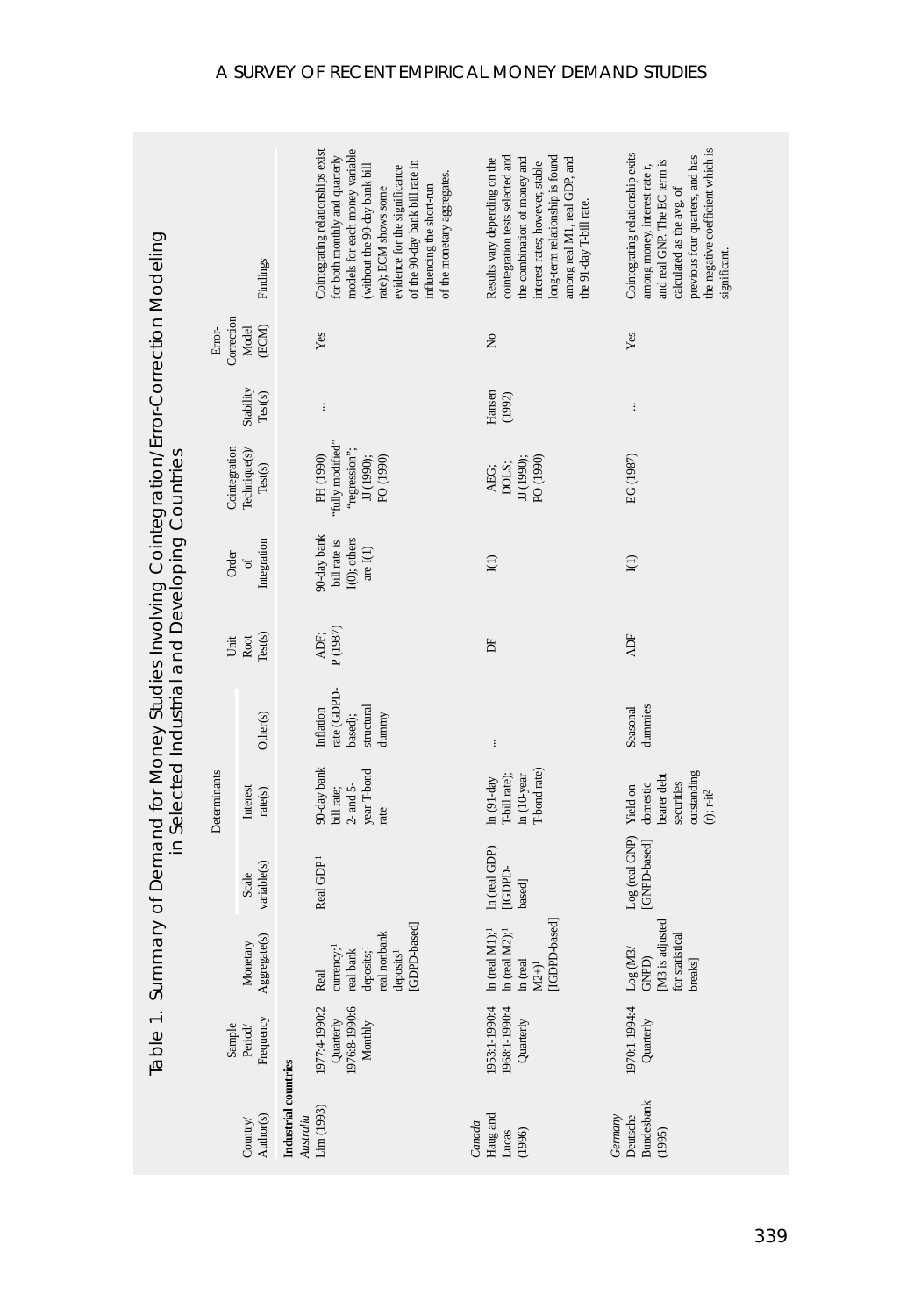|                                                            |                                                                                                          | Findings              | among money, scale variable,<br>interest rates and the spreads;<br>mflation rate, and domestic<br>Cointegrating relationship<br>stable ECM. | Cointegration relationship can<br>variables. Demand for M2 is<br>ntroduction of new financial<br>significantly affected by the<br>addition of learning curve<br>be obtained only after the<br>nstruments. | throughout the sample period.<br>among real GNP, real wealth,<br>Cointegrating relationship<br>and real XR; stable ECM | Cointegration without interest<br>rate for the sub sample; and<br>with interest rate for full<br>sample. |
|------------------------------------------------------------|----------------------------------------------------------------------------------------------------------|-----------------------|---------------------------------------------------------------------------------------------------------------------------------------------|-----------------------------------------------------------------------------------------------------------------------------------------------------------------------------------------------------------|------------------------------------------------------------------------------------------------------------------------|----------------------------------------------------------------------------------------------------------|
|                                                            | Correction<br>Error-                                                                                     | (ECM)<br>Model        | [General to<br>Specific<br>Approach]<br>Yes                                                                                                 | to Specific<br>Approach]<br>[General<br>Yes                                                                                                                                                               | Yes                                                                                                                    | $\mathsf{S}^{\mathsf{o}}$                                                                                |
|                                                            |                                                                                                          | Stability<br>Test(s)  | Chow                                                                                                                                        | Chow                                                                                                                                                                                                      | <b>CSMUSCL</b><br>CUSUM;<br>Chow;<br>Ashley<br>(1984);                                                                 | $\vdots$                                                                                                 |
|                                                            | Cointegration<br>Technique(s)/<br>Test(s)<br>Integration<br>Order<br>$\sigma$<br>Test(s)<br>Root<br>Unit |                       | EG (1987);<br>J (1988);<br>J (1991a);<br>J (1992a);<br>J(1992b)                                                                             | EG (1987)                                                                                                                                                                                                 | <b>AEG</b>                                                                                                             | J(1988);<br>JJ (1990)                                                                                    |
|                                                            |                                                                                                          |                       | I(1)                                                                                                                                        | $\Xi$                                                                                                                                                                                                     | $I(1)$                                                                                                                 | $I(1)$                                                                                                   |
|                                                            |                                                                                                          |                       | ADF                                                                                                                                         | PO (1990);<br>PP (1988)<br>ADF;                                                                                                                                                                           | PP (1988)<br>ADF:<br>БË,                                                                                               | 占                                                                                                        |
| Table 1. (continued)                                       |                                                                                                          | Other(s)              | NEER; inflation<br>rate; seasonal<br>and structural<br>DEPR using<br>dummies                                                                | express learning<br>curves after the<br>introduction of<br>BOTs and<br>CCTs5                                                                                                                              | In (real $XR$ ); <sup>1</sup><br>ln (IGNPD) <sup>1</sup><br>inflation<br>rate; <sup>1</sup>                            | Log(GDPD)                                                                                                |
|                                                            | Determinants                                                                                             | Interest<br>rate(s)   | Net return on<br>for repos and<br>ID; interest<br>rate spreads<br>deposits; <sup>3</sup><br>LIBOR                                           | $R =$ alternative Variables to<br>return on M2<br>minus own-<br>rate <sup>4</sup>                                                                                                                         | $\ln{(1+{\rm R})^6}$                                                                                                   | trading bank<br>Annual rate<br>on S-T<br>loans                                                           |
|                                                            |                                                                                                          | variable(s)<br>Scale  | constant 1970<br>factor cost in<br>In (GDP at<br>prices)                                                                                    | Log (real<br>$GDP$ <sup>1</sup>                                                                                                                                                                           | wealth) <sup>1</sup><br>$GNP$ ; <sup>1</sup><br>$\ln$ (real<br>In (real                                                | Log (real GDP)                                                                                           |
| Aggregate(s)<br>Monetary<br>Frequency<br>Sample<br>Period/ |                                                                                                          |                       | In (M3/CPI)                                                                                                                                 | Log(M2)<br>$GDPD)^1$                                                                                                                                                                                      | In (real $M2$ ) <sup>1</sup>                                                                                           | Log(M3)                                                                                                  |
|                                                            |                                                                                                          |                       | 1976:2-1994:4<br>Quarterly                                                                                                                  | Quarterly<br>1963:1-<br>1987:4                                                                                                                                                                            | Quarterly<br>1973:1-<br>1988:4                                                                                         | 1965:2-1989:4<br>1965:2-1984:2<br>Quarterly                                                              |
|                                                            |                                                                                                          | Author(s)<br>Country/ | Sharma (1998)<br>Ericsson and<br>Greece                                                                                                     | Muscatelli and<br>Papi (1990)<br><b>Italy</b>                                                                                                                                                             | Arize and Shwiff<br>Japan<br>(1993)                                                                                    | New Zealand<br>Fisher (1993)<br>Orden and                                                                |
| 340                                                        |                                                                                                          |                       |                                                                                                                                             |                                                                                                                                                                                                           |                                                                                                                        |                                                                                                          |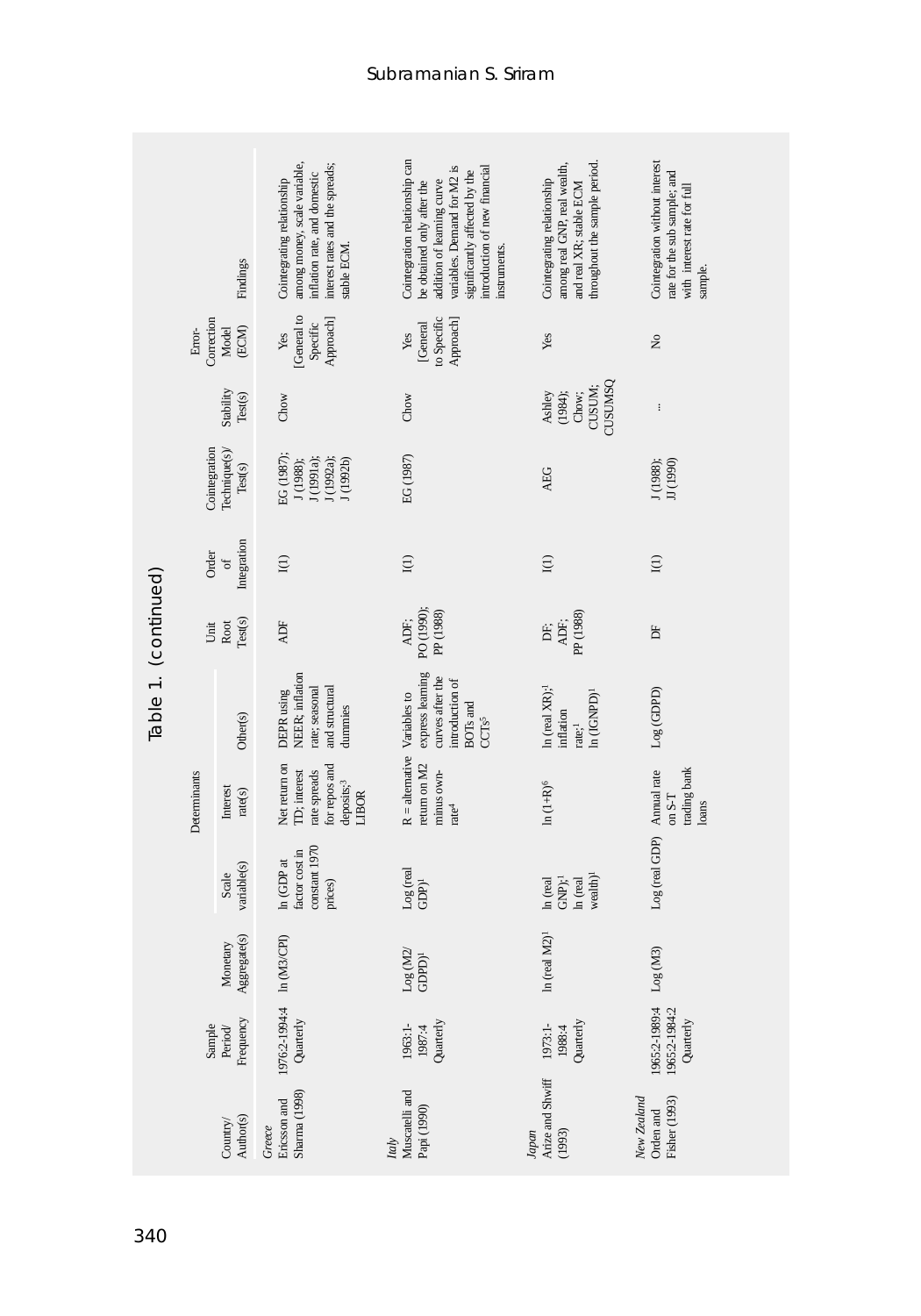|                          |                               | Findings                  | At least two and possibly up to<br>five cointegration vectors exist;<br>expenditure, and interest rates.<br>determined by prices, real<br>money is endogenously | Demonstrates the importance of<br>including variables expressing<br>exchange rate no cointegration<br>foreign influence in an open<br>economy; without adding<br>is found. | adjustment of the EC term is<br>monetary aggregates. ECMs<br>faster for M1d than for M2d<br>indicate that the speed of<br>relationship exists for all<br>Company sector money<br>demand; cointegrating<br>and M3d. |
|--------------------------|-------------------------------|---------------------------|-----------------------------------------------------------------------------------------------------------------------------------------------------------------|----------------------------------------------------------------------------------------------------------------------------------------------------------------------------|--------------------------------------------------------------------------------------------------------------------------------------------------------------------------------------------------------------------|
|                          | Correction<br>Error-          | (ECM)<br>Model            | Yes                                                                                                                                                             | ż                                                                                                                                                                          | to Specific<br>Approach<br>[General<br>Yes                                                                                                                                                                         |
|                          |                               | Stability<br>Test(s)      | Chow                                                                                                                                                            | Chow                                                                                                                                                                       | CUSUMSQ<br>CUSUM:<br>Chow;                                                                                                                                                                                         |
|                          | Cointegration                 | Technique(s)/<br>Test(s)  | J (1988);<br>JJ (1990)                                                                                                                                          | J (1988);<br>JJ (1990)                                                                                                                                                     | $\rm JJ$ (1990)<br>J(1988);                                                                                                                                                                                        |
|                          | Order                         | Integration<br>$\sigma$ f | for 3-month<br>rate (which<br>$I(1)$ except<br>euro-krone<br>stationary<br>around a<br>may be<br>trend)                                                         | I(1)                                                                                                                                                                       | divisia rental<br>for M2d and<br>cost indices<br>price or user<br>M3d which<br>for implicit<br>I(1) except<br>are $I(0)$                                                                                           |
|                          | Unit                          | Root<br>Test(s)           | explicitly<br>shown<br>$\operatorname{\sf not}$                                                                                                                 | PP(1988)<br>(1992);<br>ADF;<br><b>RPSS</b>                                                                                                                                 | PP <sub>(1988)</sub><br>ADF;<br>Ë                                                                                                                                                                                  |
| Table 1. (continued)     |                               | Other(s)                  | ln(GDED)                                                                                                                                                        | London clearing<br>banks rate<br>NEER:                                                                                                                                     | inflation [GDPD-;<br>price or user cost<br>indices for M1d,<br>dummy variable<br>based]; implicit<br>M2d, and M3d;<br>divisia rental<br>In (GDPD);                                                                 |
|                          | Determinants                  | Interest<br>rate(s)       | private bond;<br>ID; yield on<br>Interest rate<br>on DD and<br>euro-krone<br>long-term<br>3-month<br>rate                                                       | L-T (return on<br><b>TDR</b> on Euro<br>federal bonds)<br>S-T(3-month<br>Swiss francs);<br>deposits in                                                                     | M2d and M3d<br>interest; own<br>Benchmark<br>interest on<br>rates of<br>rate of                                                                                                                                    |
|                          |                               | variable(s)<br>Scale      | In (real GDE)                                                                                                                                                   | Log (real GDP)                                                                                                                                                             | In (real GDP)                                                                                                                                                                                                      |
| Aggregate(s)<br>Monetary |                               |                           | $\ln$ (NM)                                                                                                                                                      | $\tilde{M}$<br>$\widehat{B}$<br>Log (real<br>Log (real                                                                                                                     | where d stands<br>for divisia<br>aggregates<br>In (M1d);<br>$\ln$ (M2d);<br>$\ln{\rm (M3d)}$                                                                                                                       |
|                          | Frequency<br>Sample<br>Period |                           | Bårdsen (1992) 1967:3-1989:4<br>Quarterly                                                                                                                       | Quarterly<br>1973:2-<br>1991:4                                                                                                                                             | 1976:2-1990:3<br>Quarterly                                                                                                                                                                                         |
| Author(s)<br>Country/    |                               |                           | Norway                                                                                                                                                          | Switzerland<br>Chowdhury<br>(1995)                                                                                                                                         | United Kingdom<br>Chrystal (1994)<br>Drake and                                                                                                                                                                     |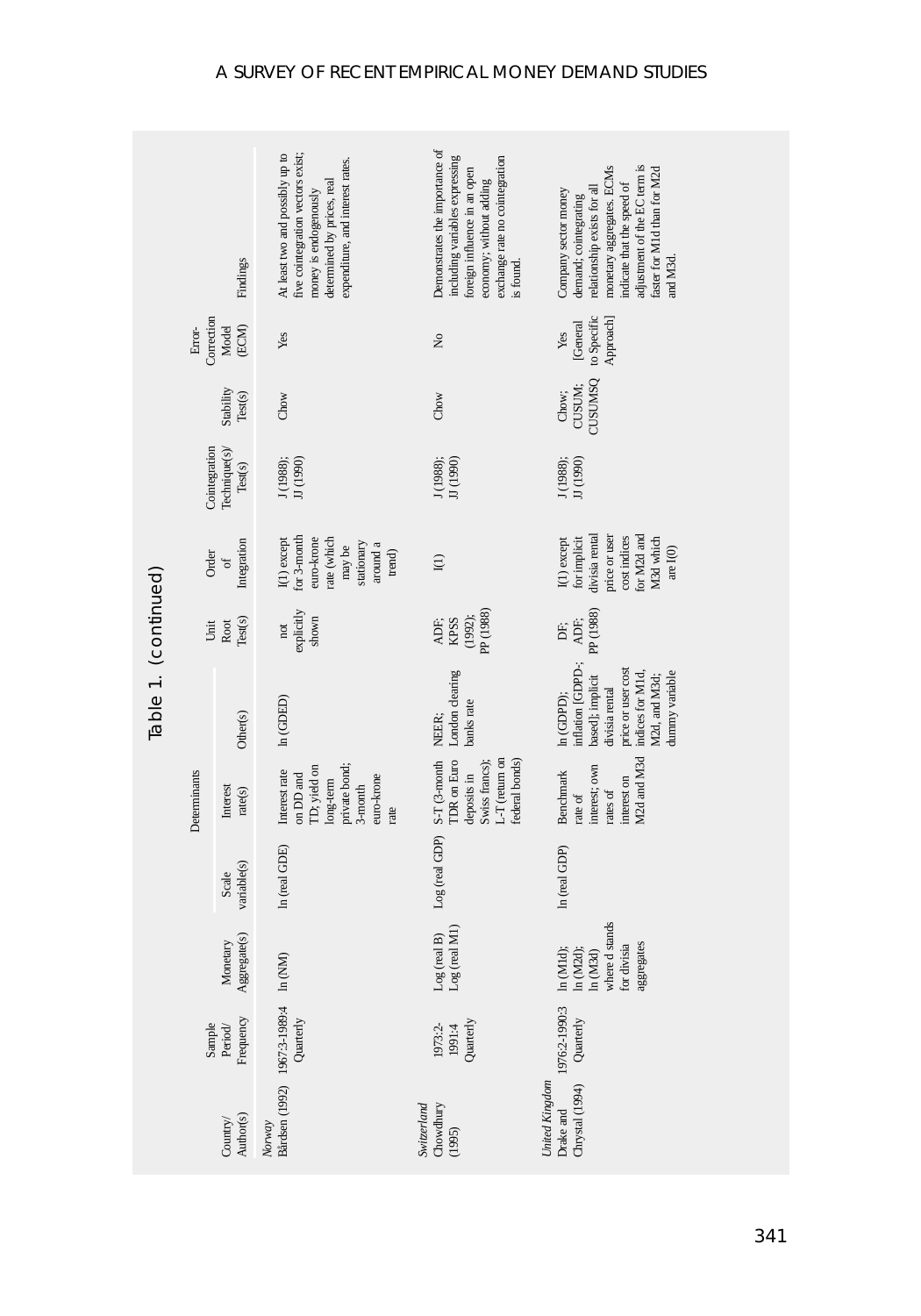|                                |                                  | Findings                                  | Cointegration relationship exists<br>suggests valid and significant<br>and the CPR. ECM for M2<br>among M2, real GNP, IPD,<br>error-correction term. | inflation, real income, long-term<br>interest rate, and learning curve<br>function for real MI (with the<br>introduced instruments in M1<br>Stable cointegrating demand<br>weighted yields on newly<br>and non-transactions M2)<br>arguments which include<br>bond yield and risk, T-bill | M1 (but not for M2) with real<br>Cointegrating relationship for<br>GNP and T-bill rate. Adding<br>establishes the cointegrating<br>NEER to the M2 equation<br>relationship. | real M2 and real GNP; money<br>Cointegrating relationship for<br>throughout the sample period.<br>estimates both the long- and<br>short-run coefficients in one<br>demand function is stable<br>Example of a model that |
|--------------------------------|----------------------------------|-------------------------------------------|------------------------------------------------------------------------------------------------------------------------------------------------------|-------------------------------------------------------------------------------------------------------------------------------------------------------------------------------------------------------------------------------------------------------------------------------------------|-----------------------------------------------------------------------------------------------------------------------------------------------------------------------------|-------------------------------------------------------------------------------------------------------------------------------------------------------------------------------------------------------------------------|
|                                | Correction<br>Error-             | Model<br>(ECM)                            | Yes                                                                                                                                                  | General to<br>Approach]<br>Specific<br>Yes                                                                                                                                                                                                                                                | $\tilde{z}$                                                                                                                                                                 | [OLS and<br>Yes<br>$\overline{\textrm{[N\!]}$                                                                                                                                                                           |
|                                |                                  | Stability<br>Test(s)                      | $\vdots$                                                                                                                                             | Chow                                                                                                                                                                                                                                                                                      | $\vdots$                                                                                                                                                                    | Chow                                                                                                                                                                                                                    |
|                                |                                  | Cointegration<br>Technique(s)/<br>Test(s) | AEG<br>EG;                                                                                                                                           | J (1988);<br>JJ (1990)                                                                                                                                                                                                                                                                    | J (1988);<br>JJ (1990)                                                                                                                                                      | OLS;<br>$\overline{\rm N}$                                                                                                                                                                                              |
| Table 1. (continued)           | Integration<br>Order<br>$\sigma$ |                                           | I(1)                                                                                                                                                 | ${\rm I}(1)$                                                                                                                                                                                                                                                                              | $\mathbf{I}(1)$                                                                                                                                                             | Interest rate<br>others I(1)<br>is I(0);                                                                                                                                                                                |
|                                | Test(s)<br>Root<br>Unit          |                                           | ADF<br>DF;                                                                                                                                           | J(1988)                                                                                                                                                                                                                                                                                   | ADF                                                                                                                                                                         | <b>ADF</b>                                                                                                                                                                                                              |
|                                |                                  | Other(s)                                  |                                                                                                                                                      | adjusted yield on<br>in M1; measure<br>of volatility on<br>checkable rate<br>nstruments in<br>VL2 and other<br>credit control<br>long bond;<br>Learning<br>dummy                                                                                                                          | Log (NEER)                                                                                                                                                                  | $\colon$                                                                                                                                                                                                                |
|                                | Determinants                     | Interest<br>rate(s)                       | $ln(4-6$ month $ln(IPD)$<br>In (dividend-<br>price ratio)<br>CPR);                                                                                   | Yields on 20-<br>year T-bond<br>month T-bill<br>and on one-                                                                                                                                                                                                                               | T-bill rate<br>Nominal                                                                                                                                                      | $ln (R-RM2)^7$                                                                                                                                                                                                          |
|                                |                                  | variable(s)<br>Scale                      | In (adjusted B); In (real GNP)                                                                                                                       | In (real GNP) <sup>1</sup>                                                                                                                                                                                                                                                                | Log (real<br>GNP)                                                                                                                                                           | In (M2/IGNPD) In (real GNP)                                                                                                                                                                                             |
|                                |                                  | Aggregate(s)<br>Monetary                  | $\begin{array}{l} \begin{array}{l} \text{in}\,(M1);\\ \text{in}\,(M1A);\\ \text{in}\,(M2);\\ \text{in}\,(M3);\\ \end{array} \end{array}$             | IGNPD <sup>1</sup><br>$\ln \left( \text{MI} \right/$                                                                                                                                                                                                                                      | Log (real M1);<br>$\log$ (real M2)                                                                                                                                          |                                                                                                                                                                                                                         |
| Frequency<br>Sample<br>Period/ |                                  |                                           | 1959:1-1987:4<br>Quarterly                                                                                                                           | 1960:3-1988:3<br>Quarterly                                                                                                                                                                                                                                                                | 1973:2-1988:4<br>Quarterly                                                                                                                                                  | 1953:1-1991:2<br>Quarterly                                                                                                                                                                                              |
|                                |                                  | Author(s)<br>Country/                     | Miller (1991)<br><b>United States</b>                                                                                                                | and Starr (1992)<br>Baba, Hendry,                                                                                                                                                                                                                                                         | Wallace (1992)<br>McNown and                                                                                                                                                | Mehra (1993)<br>step.                                                                                                                                                                                                   |
| 342                            |                                  |                                           |                                                                                                                                                      |                                                                                                                                                                                                                                                                                           |                                                                                                                                                                             |                                                                                                                                                                                                                         |

Subramanian S. Sriram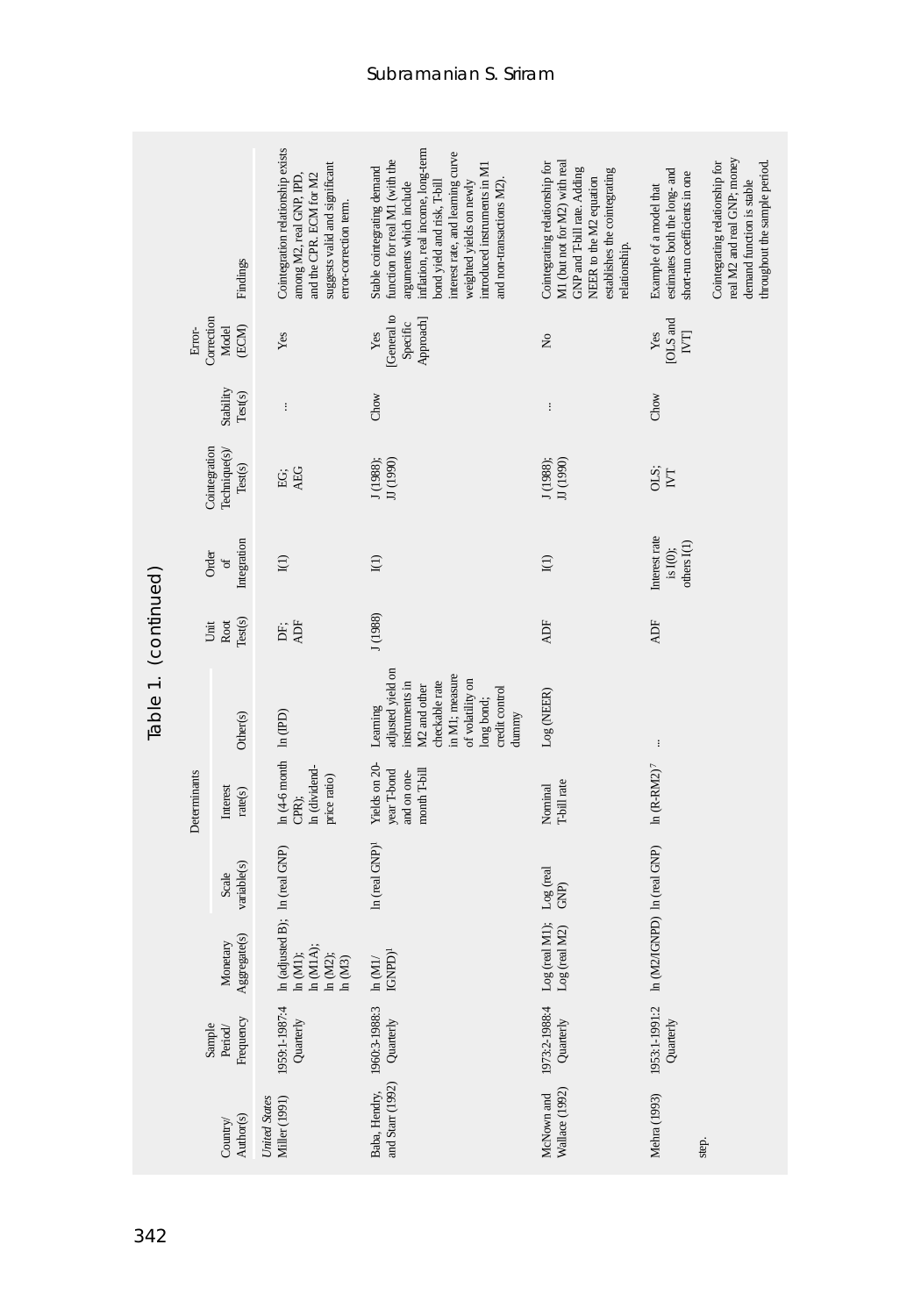|                      |                      | Findings                 | Cointegration relationship exists<br>among real money (M1 and M2),<br>real NNI, and the inflation rate.<br><b>ECM</b> finds relationship | real money and inflation. | varying EC term, estimated by<br>one cointegrating vector is not<br>The null hypothesis of at least<br>rejected. ECM contains time-<br>Kalman filtering technique. | mavarn. ECM passes diagnostic<br>Three cointegrating relationships<br>tests; EC term has a nearly unit<br>among real BM, real GDP,<br>inflation, interest rate and<br>coefficient. | Cointegrating relationship exists<br>only when NID (and not RPI) is<br>plus SD is the preferred measure<br>of the monetary aggregate.<br>used as a price variable; |
|----------------------|----------------------|--------------------------|------------------------------------------------------------------------------------------------------------------------------------------|---------------------------|--------------------------------------------------------------------------------------------------------------------------------------------------------------------|------------------------------------------------------------------------------------------------------------------------------------------------------------------------------------|--------------------------------------------------------------------------------------------------------------------------------------------------------------------|
|                      | Correction<br>Error- | (ECM)<br>Model           | Yes                                                                                                                                      |                           | Yes                                                                                                                                                                | Yes                                                                                                                                                                                | $\vdots$                                                                                                                                                           |
|                      |                      | Stability<br>Test(s)     | $\vdots$                                                                                                                                 |                           | $\vdots$                                                                                                                                                           | [for ECM]<br>Chow                                                                                                                                                                  | $\vdots$                                                                                                                                                           |
|                      | Cointegration        | Technique(s)/<br>Test(s) | JJ (1990)<br>J (1988);                                                                                                                   |                           | JJ (1990)<br>J(1988);                                                                                                                                              | JJ (1990)                                                                                                                                                                          | JJ (1990)<br>J (1988);                                                                                                                                             |
|                      | Order                | Integration<br>$\sigma$  | ${\rm I}(1)$                                                                                                                             |                           | ${\rm I}(1)$                                                                                                                                                       | $\bar{\mathbf{I}}(1)$                                                                                                                                                              | ${\rm I}(1)$                                                                                                                                                       |
|                      | Unit                 | Root<br>Test(s)          | ADF                                                                                                                                      |                           | <b>ADF</b>                                                                                                                                                         | and others<br>Hylleberg<br>(1990)<br>È.                                                                                                                                            | E                                                                                                                                                                  |
| Table 1. (continued) |                      | Other(s)                 | Inflation rate<br>[WPI-based]                                                                                                            |                           | uncertainty<br>Expected<br>inflation;<br>inflation                                                                                                                 | variables <sup>8</sup><br>quarterly<br>mavarr;<br>dunnny                                                                                                                           |                                                                                                                                                                    |
|                      | Determinants         | Interest<br>rate(s)      | $\vdots$                                                                                                                                 |                           | $\vdots$                                                                                                                                                           | $ln(1+CBDR)$ $ln(1+\pi);$                                                                                                                                                          | Log (one-year<br>interest rate<br>on SD)                                                                                                                           |
|                      |                      | variable(s)<br>Scale     | In (real NNI)                                                                                                                            |                           | $\vdots$                                                                                                                                                           | In (real GDP<br>adjusted for<br>terms of<br>trade)                                                                                                                                 | Log (currency); Log (NI/RPI);<br>$Log (NIMID)$                                                                                                                     |
|                      |                      | Aggregate(s)<br>Monetary | ln (M1/WPI);<br>$\ln \left( \text{M2WPI} \right)$                                                                                        |                           | $\ln$ (M1/CPI);<br>In (M2/CPI)<br>$\ln$ (B/CPI);                                                                                                                   | In (BM/CPI)                                                                                                                                                                        | Log (currency<br>$plus$ SD)                                                                                                                                        |
|                      | Sample               | Frequency<br>Period/     | 1935:1-1962:4<br>1946:1-1962:4<br>Quarterly                                                                                              |                           | 1980:9-1988:12<br>Monthly                                                                                                                                          | Fielding (1994) 1976:1-1987:2<br>Quarterly                                                                                                                                         | 1952-88<br>Annual                                                                                                                                                  |
|                      |                      | Author(s)<br>Country/    | Developing countries<br>Choudhry<br>Argentina<br>(1995)                                                                                  | between                   | and McNelis<br>Honohan,<br>Bolivia<br>Asilis,<br>(1993)                                                                                                            | Cameroon                                                                                                                                                                           | Hafer and Kutan<br>currency<br>(1994)<br>China                                                                                                                     |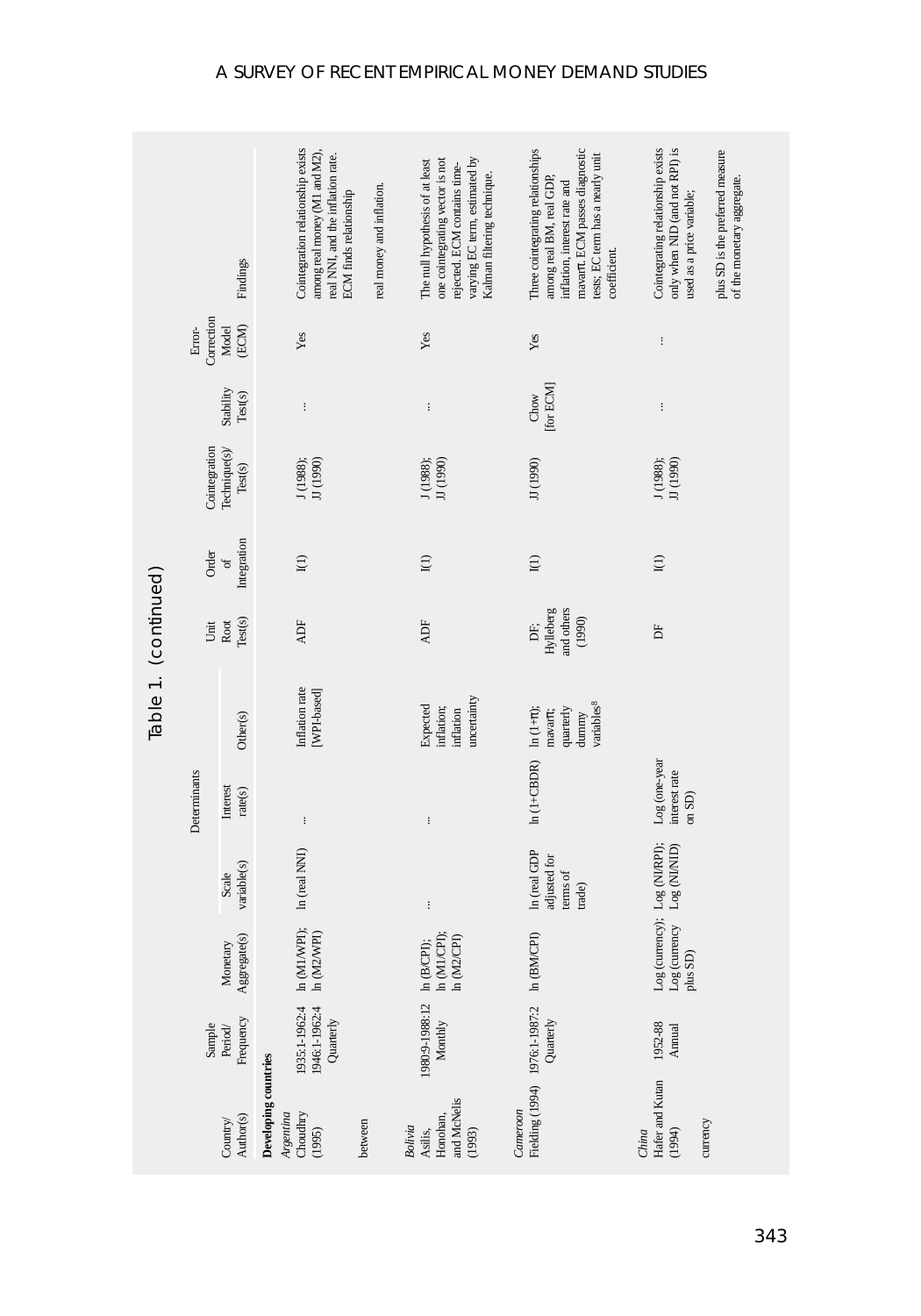|                                |                                                                                                            | Findings                   | influence on M1 and M2 in the<br>Interest rates exert significant<br>sensitive to inflation although<br>All monetary aggregates are<br>its impact drops during the<br>1989:1-1993:4 subperiod.<br>1989:1-1993:4 subperiod. | GDP, inflation, interest rate, and<br>cointegrating vectors. Very slow<br>coefficient is calculated from the<br>vectors among real money, real<br>mavart. The error-correction<br>At least two cointegrating<br>residuals of the first two<br>adjustment to long-run<br>equilibrium. | Cointegration relationship exists<br>using AEG) with IO and MMR<br>for real money (except for BM<br>ECMs show better results for<br>More stable relationship for<br>CC and NM than for BM.<br>CC and NM than for BM. |
|--------------------------------|------------------------------------------------------------------------------------------------------------|----------------------------|----------------------------------------------------------------------------------------------------------------------------------------------------------------------------------------------------------------------------|--------------------------------------------------------------------------------------------------------------------------------------------------------------------------------------------------------------------------------------------------------------------------------------|----------------------------------------------------------------------------------------------------------------------------------------------------------------------------------------------------------------------|
|                                | Error-                                                                                                     | Correction<br>ECM<br>Model | Yes                                                                                                                                                                                                                        | Yes                                                                                                                                                                                                                                                                                  | Yes                                                                                                                                                                                                                  |
|                                |                                                                                                            | Stability<br>Test(s)       | Chow                                                                                                                                                                                                                       | Chow                                                                                                                                                                                                                                                                                 | $\vdots$                                                                                                                                                                                                             |
|                                | Cointegration<br>Technique(s)/<br>Test(s)<br>Integration<br>Order<br>$\sigma$ f<br>Test(s)<br>Root<br>Unit |                            | JJ (1990)<br>J(1988);<br>EG;                                                                                                                                                                                               | JJ (1990)                                                                                                                                                                                                                                                                            | J (1988);<br>JJ (1990)<br>CRDW;<br>AEG;<br>EG;                                                                                                                                                                       |
|                                |                                                                                                            |                            | I(1)                                                                                                                                                                                                                       | I(1)                                                                                                                                                                                                                                                                                 | I(1)                                                                                                                                                                                                                 |
|                                |                                                                                                            |                            | <b>ADF</b>                                                                                                                                                                                                                 | and others<br>Hylleberg<br>(1990)<br>Ė,                                                                                                                                                                                                                                              | ADF<br>Ė.                                                                                                                                                                                                            |
| Table 1. (continued)           |                                                                                                            | Other(s)                   | nflation rate<br>for 1983:1-<br>(RPI-based)<br>Quarterly<br>1988:4]                                                                                                                                                        | variables <sup>8</sup><br>In $(1+\pi)$ ;<br>quarterly<br>$maxar\pi$<br>dunnny                                                                                                                                                                                                        | $\vdots$                                                                                                                                                                                                             |
|                                | Determinants                                                                                               | Interest<br>rate(s)        | equations for<br>Real interest<br>M1 and M2<br>rate for the<br>1993:49<br>1989:1-                                                                                                                                          | $ln(1+CBDR)$                                                                                                                                                                                                                                                                         | Log (MMR;<br>rate offered<br>in Bombay<br>interbank<br>market)                                                                                                                                                       |
|                                |                                                                                                            | variable(s)<br>Scale       | In $(\text{real} \text{ N}I)^I$                                                                                                                                                                                            | In (real GDP<br>adjusted for<br>terms of<br>trade)                                                                                                                                                                                                                                   |                                                                                                                                                                                                                      |
|                                |                                                                                                            | Aggregate(s)<br>Monetary   | $\ln$ (CC/RPI); $^1$<br>$\ln \, (M1/RPI)^4$<br>ln(M2RPI) <sup>1</sup>                                                                                                                                                      | In (BM/CPI)                                                                                                                                                                                                                                                                          | Log (CC/CPI); Log (IO)<br>Log (NM/CPI);<br>Log (BM (NM<br>plus QM)CPI)                                                                                                                                               |
| Frequency<br>Sample<br>Period/ |                                                                                                            |                            | 1983:1-1993:4<br>1989:1-1993:4<br>Quarterly                                                                                                                                                                                | Quarterly                                                                                                                                                                                                                                                                            | 1972:1-1990:4<br>Quarterly                                                                                                                                                                                           |
|                                |                                                                                                            | Author(s)<br>Country/      | Tseng and others 1983:1-1988:4<br>(1994)                                                                                                                                                                                   | Fielding (1994) 1974:3-1987:4<br>Côte d'Ivoire                                                                                                                                                                                                                                       | Moosa (1992)<br>India                                                                                                                                                                                                |
| 344                            |                                                                                                            |                            |                                                                                                                                                                                                                            |                                                                                                                                                                                                                                                                                      |                                                                                                                                                                                                                      |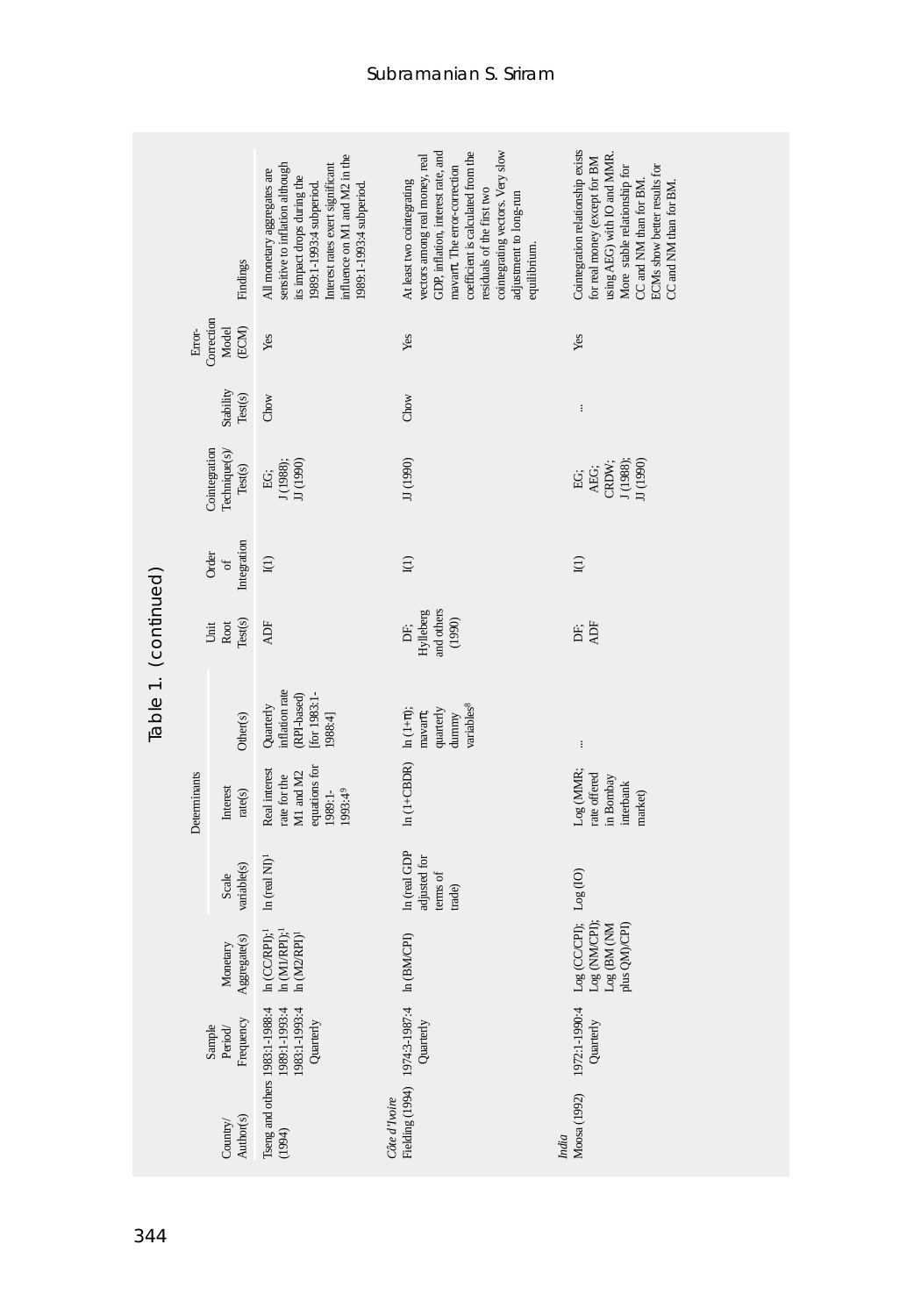|                       |                                        | Findings                                  | money equations. ECM does not<br>ind LIBOR being an important<br>currency; J (1988) finds up to 2<br>cointegrating vectors for both<br>cointegration relationship for<br>EG: weak evidence of<br>variable. | No cointegrating relationship for<br>any definition of money.         | XR with real GDP and inflation<br>one that applies the black market<br>The most suitable model is the<br>to explain demand for real M2. | Two cointegrating vectors     | 5 variables for each monetary<br>aggregate. ECMs validate the<br>cointegrating relationships.  |
|-----------------------|----------------------------------------|-------------------------------------------|------------------------------------------------------------------------------------------------------------------------------------------------------------------------------------------------------------|-----------------------------------------------------------------------|-----------------------------------------------------------------------------------------------------------------------------------------|-------------------------------|------------------------------------------------------------------------------------------------|
|                       | Correction<br>(ECM)<br>Error-<br>Model |                                           | Yes                                                                                                                                                                                                        | $\stackrel{\circ}{\mathbf{z}}$                                        | $\tilde{\mathbf{z}}$                                                                                                                    | Yes                           |                                                                                                |
|                       |                                        | Stability<br>Test(s)                      | for ECM<br>approach<br>Salkever<br>dunnny<br>Chow;<br>(1976)                                                                                                                                               | $\vdots$                                                              | $\vdots$                                                                                                                                | $\vdots$                      |                                                                                                |
|                       |                                        | Cointegration<br>Technique(s)/<br>Test(s) | J(1988)<br>Ė.                                                                                                                                                                                              | J (1988);<br>JJ (1990)                                                | J (1988);<br>JJ (1990)                                                                                                                  | J(1988);                      | JJ (1990)                                                                                      |
|                       | Integration<br>Order<br>$\sigma$       |                                           | I(1)                                                                                                                                                                                                       | for Log (CPI)<br>I(1) except<br>which is<br>$\bar{I}(0)$              | $\Xi$                                                                                                                                   | I(1)                          |                                                                                                |
|                       | Test(s)<br>Root<br>Unit                |                                           | ADF<br>DF;                                                                                                                                                                                                 | <b>ADF</b>                                                            | ADF;<br>(1989)<br>Perron                                                                                                                | Ė,                            | CRDW<br>ADF;                                                                                   |
| Table 1. (continued)  |                                        | Other(s)                                  | [for ECM]<br>for 1983<br>variable<br>Dummy                                                                                                                                                                 | $Log$ (CPI)                                                           | Log (official XR);<br>market XR)<br>Log (black<br>Inflation;                                                                            | In (1+r) where Expected DEPR  | using parallel<br>market XR;<br>inflation;<br>dummies<br>seasonal                              |
|                       | Determinants                           | Interest<br>rate(s)                       | eturn on TD<br>and on SD;<br>Rate of<br>LIBOR                                                                                                                                                              | TDR weighted<br>of QM in BM;<br>by the share<br>NM]; MMR-<br>TDR [for |                                                                                                                                         |                               | yield on T-bill<br>$r =$ quarterly                                                             |
|                       |                                        | variable(s)<br>Scale                      | In (real GDP)                                                                                                                                                                                              | Log (real GDP)                                                        |                                                                                                                                         | $\rm Log$ (GNY/               | <b>GNY is GNP</b><br>CPI) where<br>adjusted for<br>changes in<br>terms of<br>trade             |
| Monetary              |                                        | Aggregate(s)                              | 1969:1-1987:4 In (real CHP);<br>In (real DD)                                                                                                                                                               | Log (real NM);<br>Log (real BM)<br>Log (NM);<br>$Log$ (BM);           | $\begin{array}{l} \rm{Log}\,(M1/GDPD); \ \rm{Log}\,(GDP\ \rm{in}\ \rm{Log}\,(M2/GDPD) \ 1980\ \rm{prices)} \end{array}$                 | 1973:1-1989:2 Log (M0/CPI);   | Log (M3d/CPI)<br>Log (M1/CPI);<br>$Log(M3/CH);$<br>Log (M2/CPI);<br>where M3d is<br>divisia M3 |
|                       |                                        | Frequency<br>Sample<br>Period/            | Quarterly                                                                                                                                                                                                  | 1974-95<br>Annual                                                     | 1959-90<br>Annual                                                                                                                       |                               | Quarterly                                                                                      |
| Author(s)<br>Country/ |                                        |                                           | Insukindro<br>Indonesia<br>Price and<br>(1994)                                                                                                                                                             | Pradhan (1997)<br>Dekle and                                           | Oskooee (1996)<br>Bahmani-<br>Iran                                                                                                      | Adam (1992)<br>Kenya<br>among |                                                                                                |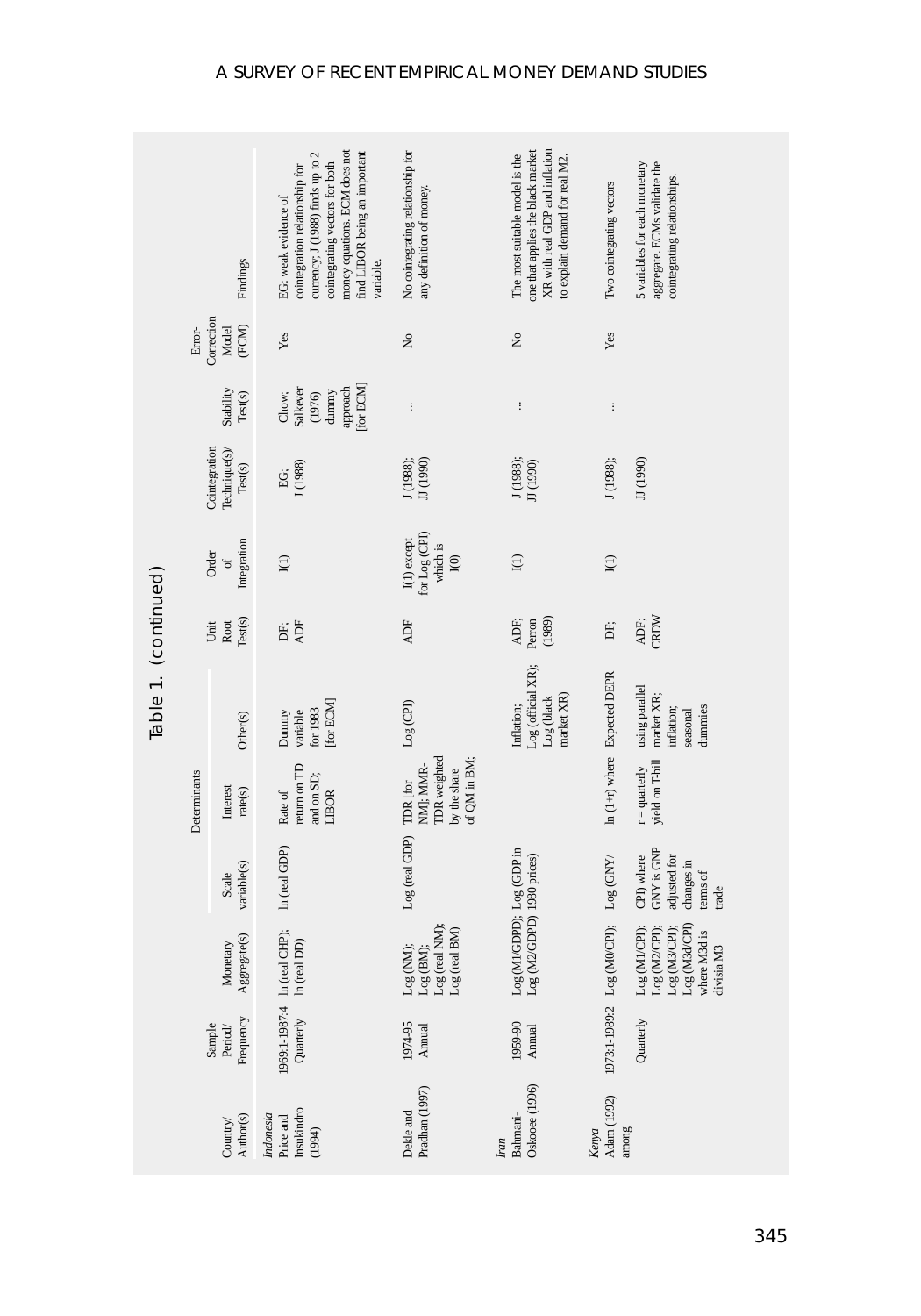|                                | Findings                                  |                          | Three cointegrating relationships<br>calculated based on the residuals<br>from the first two cointegrating<br>inflation, interest rate, mavarr,<br>smaller than those of long run.<br>among real money, real GDP,<br>and mavarr. The EC term is<br>vectors. S-T elasticities are | Two to three cointegrating<br>vectors among real money | exchange rate risk and return.<br>M1 and M2), real income,<br>interest rate, and foreign<br>Well-specified ECM.                                                                           | Cointegrating relationship exits<br>between various definitions of<br>prices, and domestic inflation.<br>money and with real GDP,                                                      |
|--------------------------------|-------------------------------------------|--------------------------|----------------------------------------------------------------------------------------------------------------------------------------------------------------------------------------------------------------------------------------------------------------------------------|--------------------------------------------------------|-------------------------------------------------------------------------------------------------------------------------------------------------------------------------------------------|----------------------------------------------------------------------------------------------------------------------------------------------------------------------------------------|
|                                | Correction<br>Error-                      | (ECM)<br>Model           | Yes                                                                                                                                                                                                                                                                              | Yes                                                    |                                                                                                                                                                                           | $\vdots$                                                                                                                                                                               |
|                                |                                           | Stability<br>Test(s)     | [for ECM]<br>Chow                                                                                                                                                                                                                                                                | Chow                                                   |                                                                                                                                                                                           | $\vdots$                                                                                                                                                                               |
|                                | Cointegration<br>Technique(s)/<br>Test(s) |                          | JJ (1990)                                                                                                                                                                                                                                                                        | EY (1987);<br>J (1988);                                | JJ (1990)                                                                                                                                                                                 | EG (1987);<br>PO (1990)                                                                                                                                                                |
|                                | Integration<br>Order<br>$\sigma$          |                          | $ln(1+DEPR);$<br>${\rm I(0)}$ for<br>$\mathbf{I}(1)$ for<br>others                                                                                                                                                                                                               | I(1)                                                   |                                                                                                                                                                                           | ${\rm I}(1)$                                                                                                                                                                           |
|                                | Test(s)<br>Root<br>Unit                   |                          | and others<br>Hylleberg<br>(1990)<br>DF;                                                                                                                                                                                                                                         | Hylleberg<br>ADF;                                      | and others<br>(1990);<br>Hasza and<br>Osbom<br>(1990);<br>Fuller<br>(1982);<br>Perron<br>(1988)                                                                                           | PP (1988)                                                                                                                                                                              |
| Table 1. (continued)           |                                           | Other(s)                 | quarterly dummy<br>using parallel<br>$ln(1+DEPR)$<br>market XR;<br>variables <sup>8</sup><br>$\ln(1+\pi);$<br>mavarre;<br>mavarr;                                                                                                                                                | Expected rate<br>of inflation;                         | EER; standard<br>circumstances<br>EER; dummy<br>the change in<br>the log of the<br>deviation of<br>measure the<br>variable to<br>change in                                                | Log (U.S. CPI);<br>inflation; war<br>year dummy<br>$Log$ (CPI);<br>expected                                                                                                            |
|                                | Determinants                              | Interest<br>rate(s)      | $ln(1+T-bill$<br>rate)                                                                                                                                                                                                                                                           | interest rate<br>CBR;                                  | of S-T interest<br>differential in<br>weighed avg.<br>on loans and<br>ID on NCB;<br>interest rate<br>uncovered<br>rates in 9<br>countries;<br>ndustrial<br>favor of<br>foreign<br>country | $\colon$                                                                                                                                                                               |
|                                |                                           | variable(s)<br>Scale     | In (real GDP<br>adjusted for<br>terms of<br>trade)                                                                                                                                                                                                                               | In (real GDP)                                          |                                                                                                                                                                                           | denominated<br>(U.S. dollar-<br>GDP); Log<br>Log (real<br>GDP)                                                                                                                         |
|                                |                                           | Aggregate(s)<br>Monetary |                                                                                                                                                                                                                                                                                  | In $(M1/CPI)$ ;<br>In (M2/CPI)                         |                                                                                                                                                                                           | $\begin{array}{l} \text{Log (B/CPl)};\\ \text{Log (MI/CPl)}; \end{array}$<br>$\rm Log$ FCD\$; $^{10}$<br>$\begin{array}{l} \text{Log } \text{(M21L}\\ \text{(CPI)}; ^{10} \end{array}$ |
| Frequency<br>Sample<br>Period/ |                                           |                          | Quarterly                                                                                                                                                                                                                                                                        | 1973:1-1990:1<br>Quarterly                             |                                                                                                                                                                                           | 1964-93<br>Annual                                                                                                                                                                      |
|                                |                                           | Author(s)<br>Country/    | Fielding (1994) 1975:2-1989:2 In (BM/CPI)                                                                                                                                                                                                                                        | Arize (1994)<br>Korea<br>(both                         |                                                                                                                                                                                           | Eken and others<br>Lebanon<br>(1995)                                                                                                                                                   |
| 346                            |                                           |                          |                                                                                                                                                                                                                                                                                  |                                                        |                                                                                                                                                                                           |                                                                                                                                                                                        |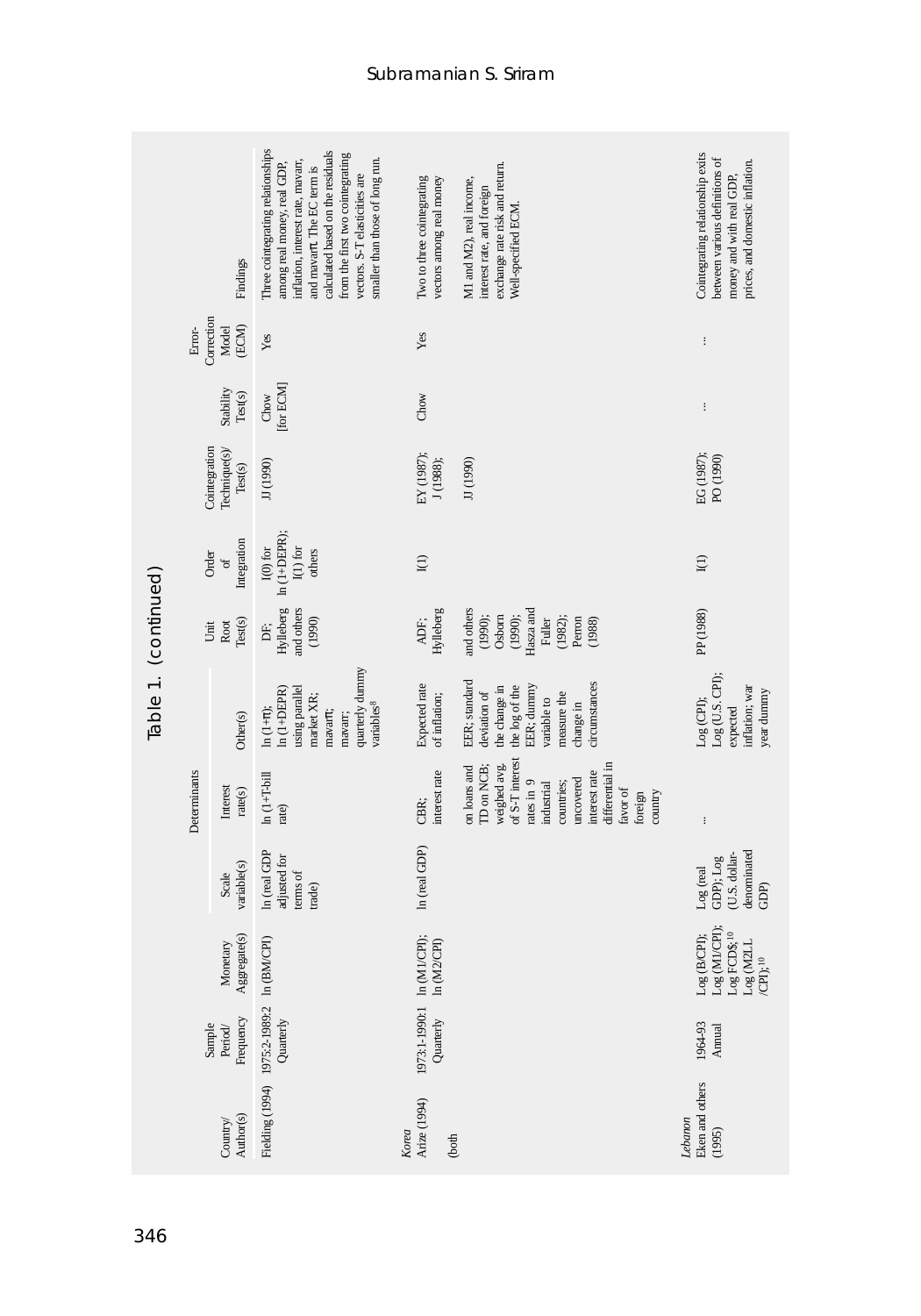|                       | Findings                                  |                          | Cointegration relationship exists<br>framework; fairly stable ECMs<br>determinants under both the<br>closed- and open-economy<br>between real M2 and its<br>under both situations. | Cointegration relationship among<br>real CC, scale variable, and<br>60-day TDR; stable ECM. | money, prices, real income, and<br>among measures of nominal<br>Single cointegrating vector<br>Swiss S-T interest rate.                                                                                                                                                                                                                                                                 | One cointegrating relationship<br>among real money, real GDP,<br>inflation, interest rate and<br>mavarn.  |
|-----------------------|-------------------------------------------|--------------------------|------------------------------------------------------------------------------------------------------------------------------------------------------------------------------------|---------------------------------------------------------------------------------------------|-----------------------------------------------------------------------------------------------------------------------------------------------------------------------------------------------------------------------------------------------------------------------------------------------------------------------------------------------------------------------------------------|-----------------------------------------------------------------------------------------------------------|
|                       | Correction<br>Error-                      | (ECM)<br>Model           | to specific<br>Approach]<br>[General<br>Yes                                                                                                                                        | Yes                                                                                         | $\stackrel{\circ}{\mathsf{z}}$                                                                                                                                                                                                                                                                                                                                                          | Yes                                                                                                       |
|                       |                                           | Stability<br>Test(s)     | Chow                                                                                                                                                                               | Chow                                                                                        | Hansen and<br>Johansen<br>(1993)                                                                                                                                                                                                                                                                                                                                                        | [for ECM]<br>Chow                                                                                         |
|                       | Cointegration<br>Technique(s)/<br>Test(s) |                          | JJ (1990)<br>J(1988);                                                                                                                                                              | J(1988);<br>JJ (1990)                                                                       | J(1991b);<br>Л (1990);<br>J(1988);<br>OLS;<br><b>DOLS</b>                                                                                                                                                                                                                                                                                                                               | JJ (1990)                                                                                                 |
|                       | Integration<br>Order<br>$\sigma$          |                          | $ln$ (IP) and<br>others are<br>expected<br>inflation<br>are $I(0)$ ;<br>$\bar{I}(1)$                                                                                               | I(1)                                                                                        | adjusted for TDR<br>for Swiss S-T<br>reject the null<br>deterministic<br>I(1) possibly<br>of stationary<br>interest rate<br>trend; KPSS<br>test fails to<br>about a                                                                                                                                                                                                                     | I(0) for<br>$\ln{(1+DEPR)};$<br>$\mathbf{I}(1)$ for<br>others                                             |
|                       | Test(s)<br>Root<br>Unit                   |                          | ADF<br>DË,                                                                                                                                                                         | <b>ADF</b>                                                                                  | <b>KPSS</b><br>(1992)<br>ADF;                                                                                                                                                                                                                                                                                                                                                           | and others<br>Hylleberg<br>(1990)<br>È.                                                                   |
| Table 1. (continued)  | Determinants                              | Other(s)                 | nominal XR;<br>seasonal and<br>structural<br>inflation;<br>dummies<br>Expected                                                                                                     | Inflation                                                                                   | $Log$ (CPI);<br>dummies<br>seasonal                                                                                                                                                                                                                                                                                                                                                     | using parallel<br>$ln(1+DEPR)$<br>market XR;<br>maxar <sub>1</sub><br>$ln(1+\pi);$<br>dummies<br>seasonal |
|                       |                                           | Interest<br>rate(s)      | discount rate<br>on 3-month<br>CBTD3M;<br><b>T-bills</b>                                                                                                                           | 60-day TDR                                                                                  | interest rate;<br>interest rate<br>Swiss S-T<br>on TD                                                                                                                                                                                                                                                                                                                                   | $ln(1+T-bill$<br>rate)                                                                                    |
|                       |                                           | variable(s)<br>Scale     | In (IIP)                                                                                                                                                                           | In (real private<br>consumption<br>expenditure)                                             | $\rm{Log}\,(\rm{GDP}/% \rm{GDP}/\rm{GDP}/\rm{GDP}/\rm{GDP}/\rm{GDP}/\rm{GDP}/\rm{GDP}/\rm{GDP}/\rm{GDP}/\rm{GDP}/\rm{GDP}/\rm{GDP}/\rm{GDP}/\rm{GDP}/\rm{GDP}/\rm{GDP}/\rm{GDP}/\rm{GDP}/\rm{GDP}/\rm{GDP}/\rm{GDP}/\rm{GDP}/\rm{GDP}/\rm{GDP}/\rm{GDP}/\rm{GDP}/\rm{GDP}/\rm{GDP}/\rm{GDP}/\rm{GDP}/\rm{GDP}/\rm{GDP}/\rm{GDP}/\rm{GDP}/\rm{$<br>$Log$ (GNP/<br>CPI);<br>$\widehat{E}$ | In (real GDP<br>adjusted for<br>terms of<br>trade)                                                        |
|                       |                                           | Aggregate(s)<br>Monetary | In (M2/CPI)                                                                                                                                                                        | $ln$ (CC/CPI)                                                                               | Log(M2)                                                                                                                                                                                                                                                                                                                                                                                 |                                                                                                           |
|                       | Frequency<br>Sample<br>Period/            |                          | Monthly<br>1995:12<br>1973:8-                                                                                                                                                      | 1983:1-<br>Monthly<br>1997:6                                                                | 1959:1-1988:2 Log (M1);<br>Quarterly                                                                                                                                                                                                                                                                                                                                                    | Fielding (1994) 1976:1-1989:2 In (BM/CPI)<br>Quarterly                                                    |
| Author(s)<br>Country/ |                                           |                          | Sriram (1999a)<br>Malaysia                                                                                                                                                         | Khamis and<br>Leone (1999)<br>Mexico                                                        | Hoffman and<br>Tahiri (1994)<br>Morocco                                                                                                                                                                                                                                                                                                                                                 | Nigeria                                                                                                   |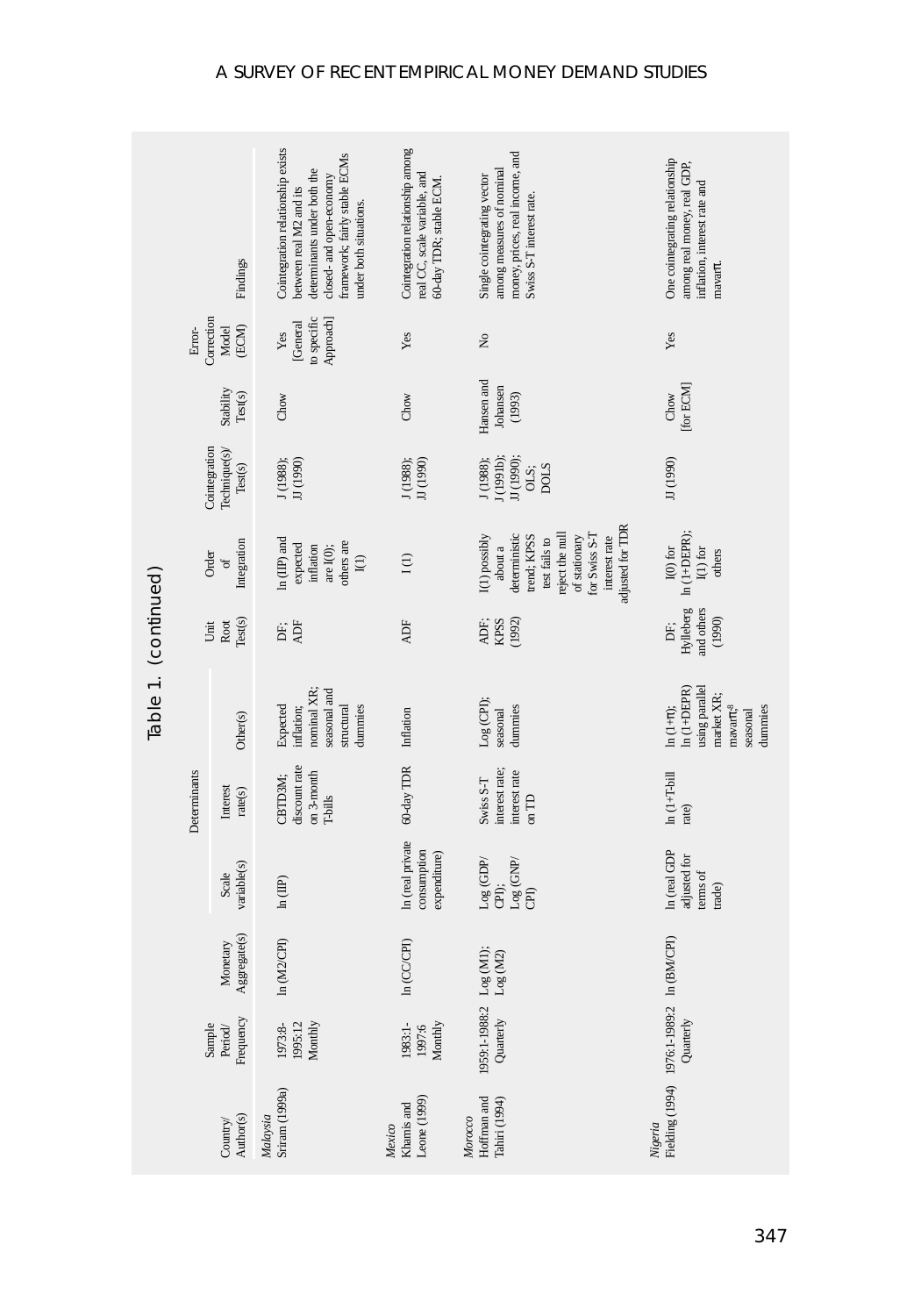|                               |                                                                               | Findings                 | Cointegration relationship exists<br>Foreign opportunity cost variable<br>among the monetary aggregates,<br>has influence on M1 equation<br>DA, DAD, and interest rates.<br>only. | vectors exist among real money<br>(both M1 and M2), real GDP,<br>exchange rate risk and return.<br>I'vo to three cointegrating<br>interest rate, and foreign<br>Well-specified ECM       | EG, AEG, and CRDW tests show<br>conflicting results. But JJ (1990)<br>test finds 2 cointegrating | found to be more stable than M2.<br>call rate of interest for 1972-91<br>among money, real GDP, and<br>and one for 1953-91. M1 is |
|-------------------------------|-------------------------------------------------------------------------------|--------------------------|-----------------------------------------------------------------------------------------------------------------------------------------------------------------------------------|------------------------------------------------------------------------------------------------------------------------------------------------------------------------------------------|--------------------------------------------------------------------------------------------------|-----------------------------------------------------------------------------------------------------------------------------------|
|                               | Correction<br>Error-                                                          | (ECM)<br>Model           | Yes                                                                                                                                                                               | Yes                                                                                                                                                                                      | ż                                                                                                |                                                                                                                                   |
|                               |                                                                               | Stability<br>Test(s)     | $\vdots$                                                                                                                                                                          | Chow                                                                                                                                                                                     | $\vdots$                                                                                         |                                                                                                                                   |
|                               | Cointegration<br>Technique(s)/<br>Test(s)<br>Integration<br>Order<br>$\sigma$ |                          | AEG<br>EG;                                                                                                                                                                        | EY (1987);<br>J (1988);<br>JJ (1990)                                                                                                                                                     | AEG;<br>CRDW;<br>ĖĠ,                                                                             | J(1988);<br>JJ (1990)                                                                                                             |
|                               |                                                                               |                          | for parallel<br>narket XR<br>or Log M1<br>I(1) except<br>$(\mathrm{I}(2))$ and<br>(1(0))                                                                                          | $\mathbf{I}(1)$                                                                                                                                                                          | I(0); others<br>nflation is<br>Expected                                                          | I(1)                                                                                                                              |
|                               | Unit                                                                          | Test(s)<br>Root          | 占                                                                                                                                                                                 | and others<br>Hasza and<br>Hylleberg<br>Osborn<br>(1990);<br>(1990);<br>(1982);<br>Perron<br>Fuller<br>(1988)<br>ADF;                                                                    | ADF<br>È.                                                                                        |                                                                                                                                   |
| Table 1. (continued)          |                                                                               | Other(s)                 | Nigeria/LTBR<br>$Log$ (LTBR in<br>in the United<br>Log (DAD);<br>States)                                                                                                          | EER; standard<br>circumstances<br>Expected rate<br>EER; dunnny<br>the change in<br>the log of the<br>deviation of<br>of inflation;<br>neasure the<br>variable to<br>change in            | Expected<br>inflation                                                                            |                                                                                                                                   |
|                               | Determinants                                                                  | Interest<br>rate(s)      | Log (interest<br>Log (interest<br>nonth TD);<br>rate for 12-<br>month TD)<br>rate for 3-                                                                                          | of S-T interest<br>weighted avg.<br>CMR; Govt.<br>bond yield;<br>interest rate<br>differential<br>n favor of<br>uncovered<br>countries;<br>rates in 9<br>ndustrial<br>foreign<br>country | Govt. bonds);<br>In (yield on<br>In (market                                                      | call rate of<br>interest)                                                                                                         |
|                               |                                                                               | variable(s)<br>Scale     | Log (real DA)                                                                                                                                                                     | In (real GDP)<br>[WPI-based]                                                                                                                                                             | In (real GDP)                                                                                    |                                                                                                                                   |
|                               |                                                                               | Monetary<br>Aggregate(s) | $\begin{array}{l} \textsf{Log (COB)};\\ \textsf{Log (MI)}; \end{array}$<br>$\rm Log~(M2)$                                                                                         | In $(M1/CPI)$ ;<br>ln(M2CPI)                                                                                                                                                             | Log (M1/CPI);<br>Log (M2/CPI)                                                                    |                                                                                                                                   |
| Frequency<br>Sample<br>Period |                                                                               |                          | 1962:1-1995:2<br>1962:1-1992:4<br>for M1; and<br>Quarterly<br>1960-94<br>for $\rm M2$<br>Annual                                                                                   | 1973:1-1990:1<br>Quarterly                                                                                                                                                               | 1951-91<br>1972-91<br>Annual                                                                     |                                                                                                                                   |
|                               |                                                                               | Author(s)<br>Country/    | Teriba (1997)                                                                                                                                                                     | Arize (1994)<br>Pakistan                                                                                                                                                                 | Hossain (1994)<br>vectors                                                                        |                                                                                                                                   |
| 348                           |                                                                               |                          |                                                                                                                                                                                   |                                                                                                                                                                                          |                                                                                                  |                                                                                                                                   |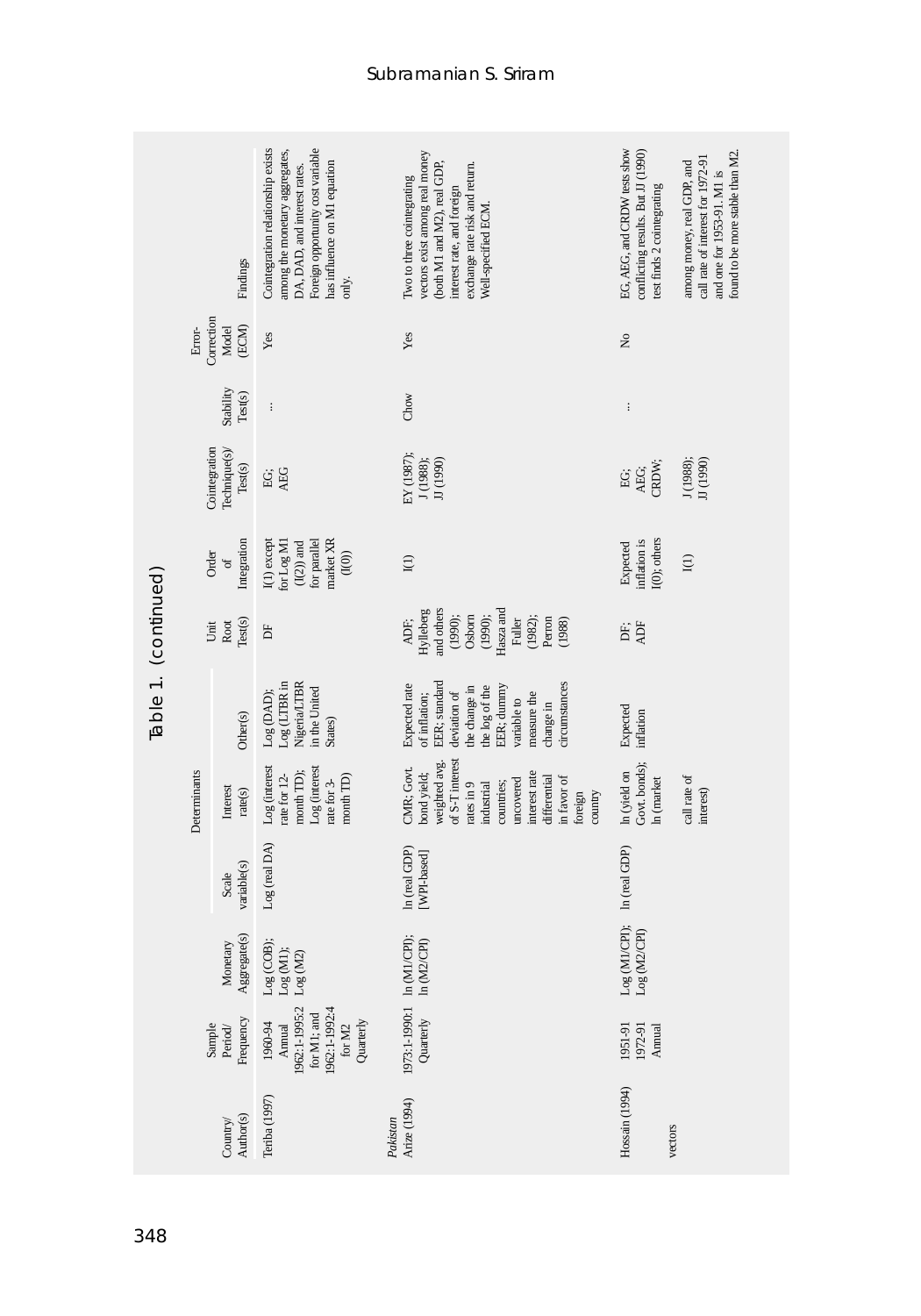|                       |                                        | Findings                                  | 2-3 cointegrating vectors among<br>real money (both M1 and M2)<br>foreign exchange rate risk and<br>return. Well-specified ECM.<br>real GDP, interest rate, and                     | Cointegrating relationships for<br>nominal NM and BM.                              | Cointegrating relationship for<br>nominal NM only.                           |
|-----------------------|----------------------------------------|-------------------------------------------|-------------------------------------------------------------------------------------------------------------------------------------------------------------------------------------|------------------------------------------------------------------------------------|------------------------------------------------------------------------------|
|                       | Correction<br>Error-<br>(ECM)<br>Model |                                           | Yes                                                                                                                                                                                 | $\tilde{z}$                                                                        | $\tilde{z}$                                                                  |
|                       |                                        | Stability<br>Test(s)                      | Chow                                                                                                                                                                                | $\vdots$                                                                           | $\vdots$                                                                     |
|                       |                                        | Cointegration<br>Technique(s)/<br>Test(s) | EY (1987);<br>JJ (1990)<br>J(1988);                                                                                                                                                 | J (1988);<br>JJ (1990)                                                             | JJ (1990)<br>J (1988);                                                       |
|                       | Integration<br>Order<br>of             |                                           | for expected<br>I(1) except<br>which is<br>inflation<br>rate of<br>${\rm I}(0)$                                                                                                     | ${\rm I}(1)$                                                                       | I(1)                                                                         |
|                       | Test(s)<br>Root<br>Unit                |                                           | Hylleberg<br>and others<br>Hasza and<br>Osborn<br>(1990);<br>(1990);<br>(1982);<br>Perron<br>(1988)<br>ADF;<br>Fuller                                                               | <b>ADF</b>                                                                         | <b>ADF</b>                                                                   |
| Table 1. (continued)  |                                        | Other(s)                                  | EER; standard<br><i>circumstances</i><br>Expected rate<br>EER; dummy<br>the change in<br>the log of the<br>deviation of<br>of inflation;<br>measure the<br>variable to<br>change in | depreciation<br>Log (CPI);<br>expected<br>rate                                     | $Log$ (CPI)                                                                  |
|                       | Determinants                           | Interest<br>rate(s)                       | of S-T interest<br>weighed avg.<br>differential in<br>nonth FDR;<br>nterest rate<br>uncovered<br>countries;<br>rates in 9<br>ndustrial<br>CMR; 3-<br>favor of<br>country<br>foreign | <b>TDR</b> weighted<br>NM]; MMR-<br>by the share<br>QM in BM;<br>TDR [for<br>LIBOR | <b>TDR</b> weighted<br>of QM in BM;<br>by the share<br>NM]; MMR-<br>TDR [for |
|                       |                                        | variable(s)<br>Scale                      | In (real GDP)<br>[WPI-based]                                                                                                                                                        | Log (real GDP)                                                                     | Log (real GDP)                                                               |
|                       |                                        | Aggregate(s)<br>Monetary                  | In $(M1/CPI)$ ;<br>In $(M2/CPI)$                                                                                                                                                    | Log (real NM);<br>Log (real BM)<br>Log (NM);<br>$Log$ (BM);                        | Log (real NM);<br>$Log$ (real ${\rm BM}$<br>Log (NM);<br>Log (BM);           |
|                       | Sample                                 | Frequency<br>Period/                      | 1973:1-1990:1<br>Quarterly                                                                                                                                                          | 1975-95<br>Annual                                                                  | 1978-95<br>Annual                                                            |
| Author(s)<br>Country/ |                                        |                                           | Arize (1994)<br>Singapore                                                                                                                                                           | Pradhan (1997)<br>Dekle and                                                        | Pradhan (1997)<br>Dekle and<br>Thailand                                      |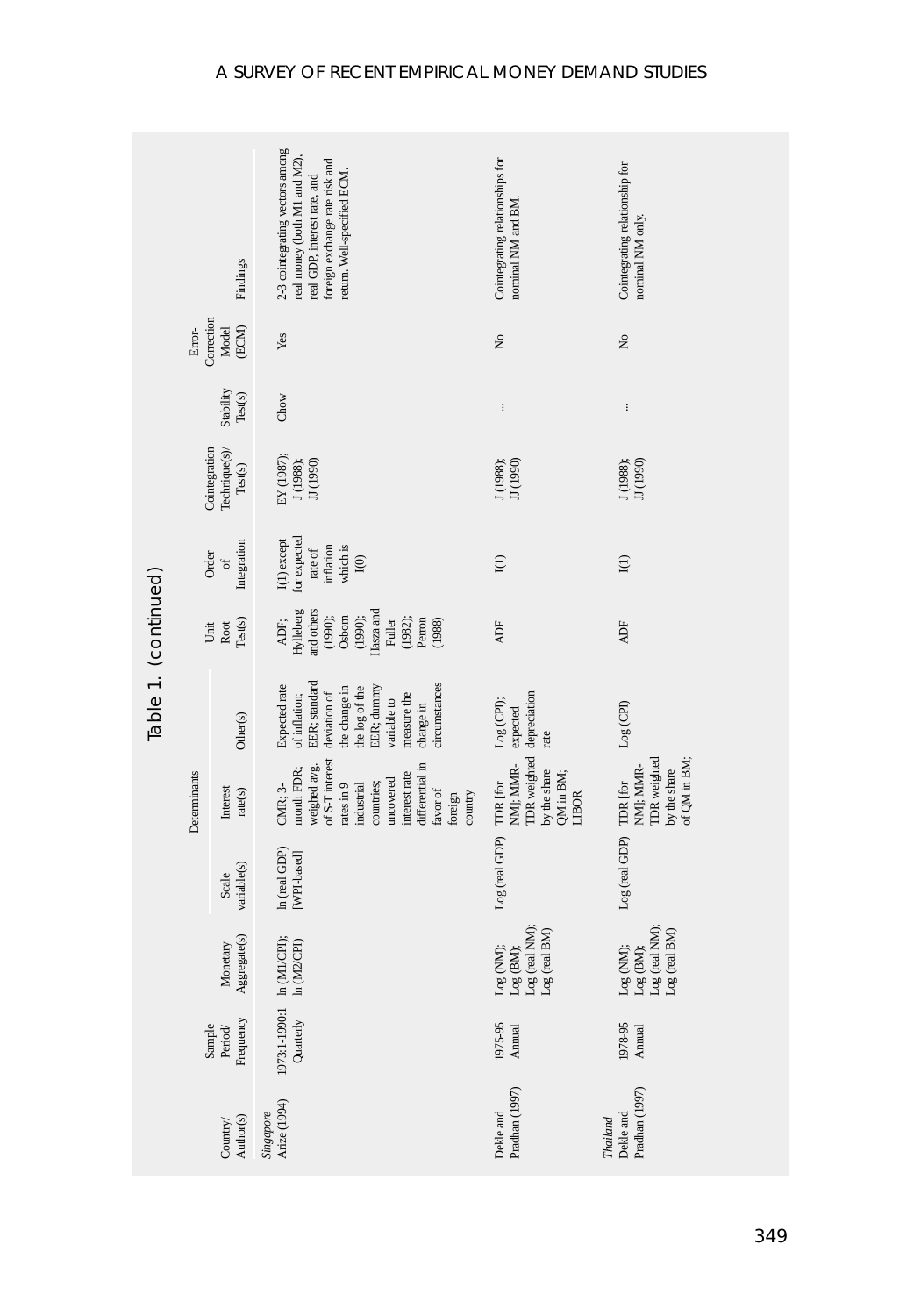|                      |              | Findings                                  | and the monthly yield on T-bill.<br>among real money, real GDP,<br>Stable long-term relationship<br>Stable ECM. | Unit root tests: ADF = augmented Dickey-Fuller, CRDW = cointegration regression Durbin-Watson; DF = Dickey-Fuller, J (1988) = Johansen (1988); KPSS = Kwiatkowski, Phillips, Schmidt, and Shin (1992);<br>Scale variable: $DA =$ domestic absorption; GDE = gross domestic expenditure; GDP = gross domestic product; GNP = gross national product; IIP = index of industrial production; IO = industrial output;                                                                                                                                                                                                                                                                                                                                                                                                                                                                                                                                                                                                                                                                                                                                                                                                                                                                                                                                                                                                                                                                                                                                                                                                                                                                                                                                                                                                                                                                                                                                                                                                                                                                                                                                                                                                        |
|----------------------|--------------|-------------------------------------------|-----------------------------------------------------------------------------------------------------------------|--------------------------------------------------------------------------------------------------------------------------------------------------------------------------------------------------------------------------------------------------------------------------------------------------------------------------------------------------------------------------------------------------------------------------------------------------------------------------------------------------------------------------------------------------------------------------------------------------------------------------------------------------------------------------------------------------------------------------------------------------------------------------------------------------------------------------------------------------------------------------------------------------------------------------------------------------------------------------------------------------------------------------------------------------------------------------------------------------------------------------------------------------------------------------------------------------------------------------------------------------------------------------------------------------------------------------------------------------------------------------------------------------------------------------------------------------------------------------------------------------------------------------------------------------------------------------------------------------------------------------------------------------------------------------------------------------------------------------------------------------------------------------------------------------------------------------------------------------------------------------------------------------------------------------------------------------------------------------------------------------------------------------------------------------------------------------------------------------------------------------------------------------------------------------------------------------------------------------|
|                      | Error-       | Correction<br>(ECM)<br>Model              | Yes                                                                                                             |                                                                                                                                                                                                                                                                                                                                                                                                                                                                                                                                                                                                                                                                                                                                                                                                                                                                                                                                                                                                                                                                                                                                                                                                                                                                                                                                                                                                                                                                                                                                                                                                                                                                                                                                                                                                                                                                                                                                                                                                                                                                                                                                                                                                                          |
|                      |              | Stability<br>Test(s)                      | Recursive<br>for ECM<br>Chow                                                                                    |                                                                                                                                                                                                                                                                                                                                                                                                                                                                                                                                                                                                                                                                                                                                                                                                                                                                                                                                                                                                                                                                                                                                                                                                                                                                                                                                                                                                                                                                                                                                                                                                                                                                                                                                                                                                                                                                                                                                                                                                                                                                                                                                                                                                                          |
|                      |              | Cointegration<br>Technique(s)/<br>Test(s) | JJ (1990)<br>J(1988);<br>AEG.                                                                                   |                                                                                                                                                                                                                                                                                                                                                                                                                                                                                                                                                                                                                                                                                                                                                                                                                                                                                                                                                                                                                                                                                                                                                                                                                                                                                                                                                                                                                                                                                                                                                                                                                                                                                                                                                                                                                                                                                                                                                                                                                                                                                                                                                                                                                          |
|                      |              | Integration<br>Order<br>$\sigma$          | rate which is<br>for inflation<br>I(1) except<br>$\widehat{I}(0)$                                               | Interest rate: CMR = call money rate; CBDR = Central Bank discount rate; CPR = commercial paper rate; CBR = corporate bond rate; FDR = fixed deposit rate; LIBOR = London interbank<br>R is defined as the three-month average Gensaki rate minus the average return on holding broad money defined as weighted average of the interest rate on three-month certificates of deposit<br>offered rate; LTBR = Long-term borrowing rate; MMR = money market rate; CBTD3M = Three-month deposit rates at commercial banks; TDR = time deposit rate; Tbill = Treasury bill;<br>EG = Engle and Granger, EY = Engle and Yoo (1987); IVT = instrumental variable technique; J (n) = Johansen (n) where n stands for 1988, 1991a, 1991b, 1992a, 1992b respectively;<br>Cointegration tests: AEG = augmented Engle and Granger; CRDW = Cointegration regression Durbin-Watson; DOLS = dynamic ordinary least squares of Stock and Watson (1993);<br>Monetary aggregates: $B = base$ money; $BM = broad$ money; CHP = currency held by public; CC = currency in circulation; COB = currency outside banks; DD = demand deposits;<br>Deflators: DAD = domestic absorption deflator; GDED = gross domestic expenditure deflator; GDPD = gross domestic product deflator; GNPD = gross national product deflator;<br>General: $avg = average$ CB = corporate bonds; EC = erro-correction; Govt. = Government; NCB = nationwide commercial banks; L-T = long-term; and S-T = short-term.<br>II (1990) = Johansen and Juselius (1990); OLS = ordinary least squares; PH = Phillips and Hansen (1990); and PO (1990) = Phillips and Ouliaris (1990)<br>Spreads between yield on T-bill and net return on time deposits and between yield on T-bill and net return on repurchase agreements respectively.<br>$R = own$ rate of return for M2 (weighted average of explicit interest rates paid on the components of M2) minus RM2 (four-six month CPR).<br><b>Exchange rate:</b> DEPR = depreciation; $XR = exchange$ rate; EER = effective exchange rate; and NEER = nominal effective exchange rate.<br>IGDPD = implicit GDP deflator; IGNPD = implicit GNP deflator; IPD = implicit price deflator; and NID = national income deflator. |
|                      |              | Test(s)<br>Root<br>Unit                   | <b>ADF</b>                                                                                                      |                                                                                                                                                                                                                                                                                                                                                                                                                                                                                                                                                                                                                                                                                                                                                                                                                                                                                                                                                                                                                                                                                                                                                                                                                                                                                                                                                                                                                                                                                                                                                                                                                                                                                                                                                                                                                                                                                                                                                                                                                                                                                                                                                                                                                          |
| Table 1. (concluded) |              | Other(s)                                  | Inflation rate;<br>dummies<br>seasonal                                                                          |                                                                                                                                                                                                                                                                                                                                                                                                                                                                                                                                                                                                                                                                                                                                                                                                                                                                                                                                                                                                                                                                                                                                                                                                                                                                                                                                                                                                                                                                                                                                                                                                                                                                                                                                                                                                                                                                                                                                                                                                                                                                                                                                                                                                                          |
|                      | Determinants | Interest<br>rate(s)                       | Monthly yield<br>rate; MMR<br>rediscount<br>on T-bill;                                                          |                                                                                                                                                                                                                                                                                                                                                                                                                                                                                                                                                                                                                                                                                                                                                                                                                                                                                                                                                                                                                                                                                                                                                                                                                                                                                                                                                                                                                                                                                                                                                                                                                                                                                                                                                                                                                                                                                                                                                                                                                                                                                                                                                                                                                          |
|                      |              | variable(s)<br>Scale                      | In (real GDP)                                                                                                   | changes in inflation calculated as $ \Delta ln(1+p) $ , and mavarr is for interest rates.<br>= Phillips and Ouliaris (1990); and PP (1988) = Phillips and Perron (1988).                                                                                                                                                                                                                                                                                                                                                                                                                                                                                                                                                                                                                                                                                                                                                                                                                                                                                                                                                                                                                                                                                                                                                                                                                                                                                                                                                                                                                                                                                                                                                                                                                                                                                                                                                                                                                                                                                                                                                                                                                                                 |
|                      |              | Aggregate(s)<br>Monetary                  | In (M2/CPI);<br>In (M4/CPI)                                                                                     | 4Own-rate is interest rate on bank deposits, net of taxes; and alternative return is yield on longer-term government debt.<br><sup>01</sup> FCD\$ and M2LL stand for U.S. dollar-denominated deposits and Lebanese pound component of M2 respectively,<br><b>Prices:</b> CPI = consumer price index; $RPI$ = retail price index; and $WPI$ = wholesale price index.<br><sup>2</sup> Where "it" stands for time deposit rate of deposits between DM 100,000 and DM 1 million.<br>NM = narrow money; $QM = quasi-money$ ; $SD = savings$ deposits; and $TD = time$ deposits.<br>5BOT stands for Buoni Ordinari del Tesoro and CCT for Certificati di Credito del Tesoro.<br>PDefined as one-year time deposit rate minus the rate of inflation.<br>$NI =$ national income; and $NNI =$ net national income.                                                                                                                                                                                                                                                                                                                                                                                                                                                                                                                                                                                                                                                                                                                                                                                                                                                                                                                                                                                                                                                                                                                                                                                                                                                                                                                                                                                                                |
|                      |              | Frequency<br>Sample<br>Period             | 1963-95<br>Monthly<br>1990-95<br>Annual                                                                         | Note: The following abbreviations are used:<br>and the guideline three-month deposit rate.<br>$P(1987) =$ Phillips $(1987)$ ; PO $(1990)$<br><sup>8</sup> mavarn is annual moving average of<br>and T-bond = Treasury bond.                                                                                                                                                                                                                                                                                                                                                                                                                                                                                                                                                                                                                                                                                                                                                                                                                                                                                                                                                                                                                                                                                                                                                                                                                                                                                                                                                                                                                                                                                                                                                                                                                                                                                                                                                                                                                                                                                                                                                                                              |
|                      |              | Author(s)<br>Country/                     | Treichel (1997)<br>Tunisia                                                                                      | Seasonally adjusted.                                                                                                                                                                                                                                                                                                                                                                                                                                                                                                                                                                                                                                                                                                                                                                                                                                                                                                                                                                                                                                                                                                                                                                                                                                                                                                                                                                                                                                                                                                                                                                                                                                                                                                                                                                                                                                                                                                                                                                                                                                                                                                                                                                                                     |
| 350                  |              |                                           |                                                                                                                 |                                                                                                                                                                                                                                                                                                                                                                                                                                                                                                                                                                                                                                                                                                                                                                                                                                                                                                                                                                                                                                                                                                                                                                                                                                                                                                                                                                                                                                                                                                                                                                                                                                                                                                                                                                                                                                                                                                                                                                                                                                                                                                                                                                                                                          |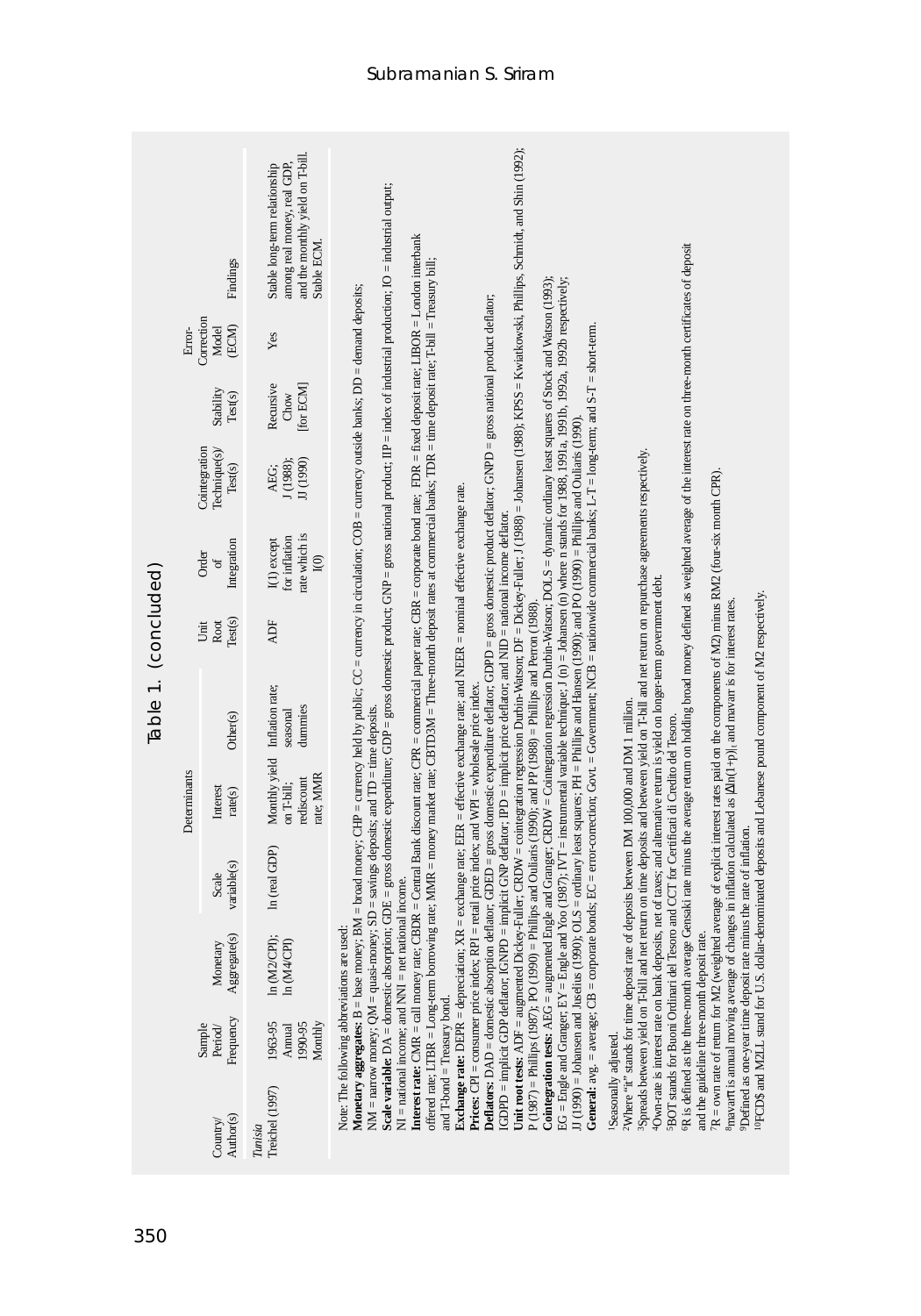|                                                               |                                         | Table 2. Coefficients of Long-Run Demand for Money Estimated Under ECM Framework in Selected Countries? |                                    |                  |                    |                  |                                                 |                                  |           |           |
|---------------------------------------------------------------|-----------------------------------------|---------------------------------------------------------------------------------------------------------|------------------------------------|------------------|--------------------|------------------|-------------------------------------------------|----------------------------------|-----------|-----------|
|                                                               |                                         |                                                                                                         |                                    | Elasticity       |                    |                  | Opportunity Cost (Semi-Elasticity) <sup>2</sup> |                                  |           |           |
| Study                                                         | Frequency<br>Period/                    | Method                                                                                                  | Money <sup>3</sup>                 | Real<br>Income   | Level<br>Price     | Own-Rate         | Alternative<br>Return                           | ${\rm Interest} \\ {\rm Rate}^4$ | Inflation | Other     |
| Industrial countries<br>Haug and<br>Canada<br>(1996)<br>Lucas | Quarterly<br>1953:1-<br>1990:4          | <b>DOLS</b>                                                                                             | $\overline{m}$                     | 0.420            |                    |                  |                                                 | $-0.033*$                        |           |           |
| Bundesbank<br>Deutsche<br>Germany<br>(1995)                   | 1970:1- $1994:4$<br>1994:4<br>Quarterly | EG (1987)                                                                                               | m <sup>3</sup>                     | 1.400            |                    |                  |                                                 | $-1.220$                         |           |           |
| Ericsson and<br>Sharma<br>Greece<br>(1998)                    | Quarterly<br>1976:2-<br>1994:4          | J (1988);<br>JJ (1990)                                                                                  | m <sup>3</sup>                     | 1.220            |                    | 7.650<br>& 7.020 | $-10.090$                                       |                                  | $-3.380$  |           |
| Muscatelli<br>and Papi<br>(1990)<br>Italy                     | 1987:4 Quarterly<br>$1963:1 -$          | EG (1987)                                                                                               | m2                                 | 1.367            |                    |                  | $-2.082$                                        |                                  |           | $-0.3525$ |
| Arize and<br>$\text{Shwiff}$<br>(1993)<br>Japan               | 1973:1- $1988:4$<br>1988:4<br>Quarterly | AEG                                                                                                     | m2                                 | &0.3786<br>0.641 |                    |                  |                                                 |                                  |           | $0.094*7$ |
| New Zealand<br>Orden and<br>Fisher<br>(1993)                  | 1989:4<br>Quarterly<br>1965:2-          | J (1988);<br>JJ (1990)                                                                                  | $\overline{M}3$<br>$\overline{M3}$ | $0.410$<br>0.630 | $1.130$<br>$1.020$ |                  |                                                 | $-0.014$<br>$-0.001$             |           |           |
|                                                               |                                         |                                                                                                         |                                    |                  |                    |                  |                                                 |                                  |           |           |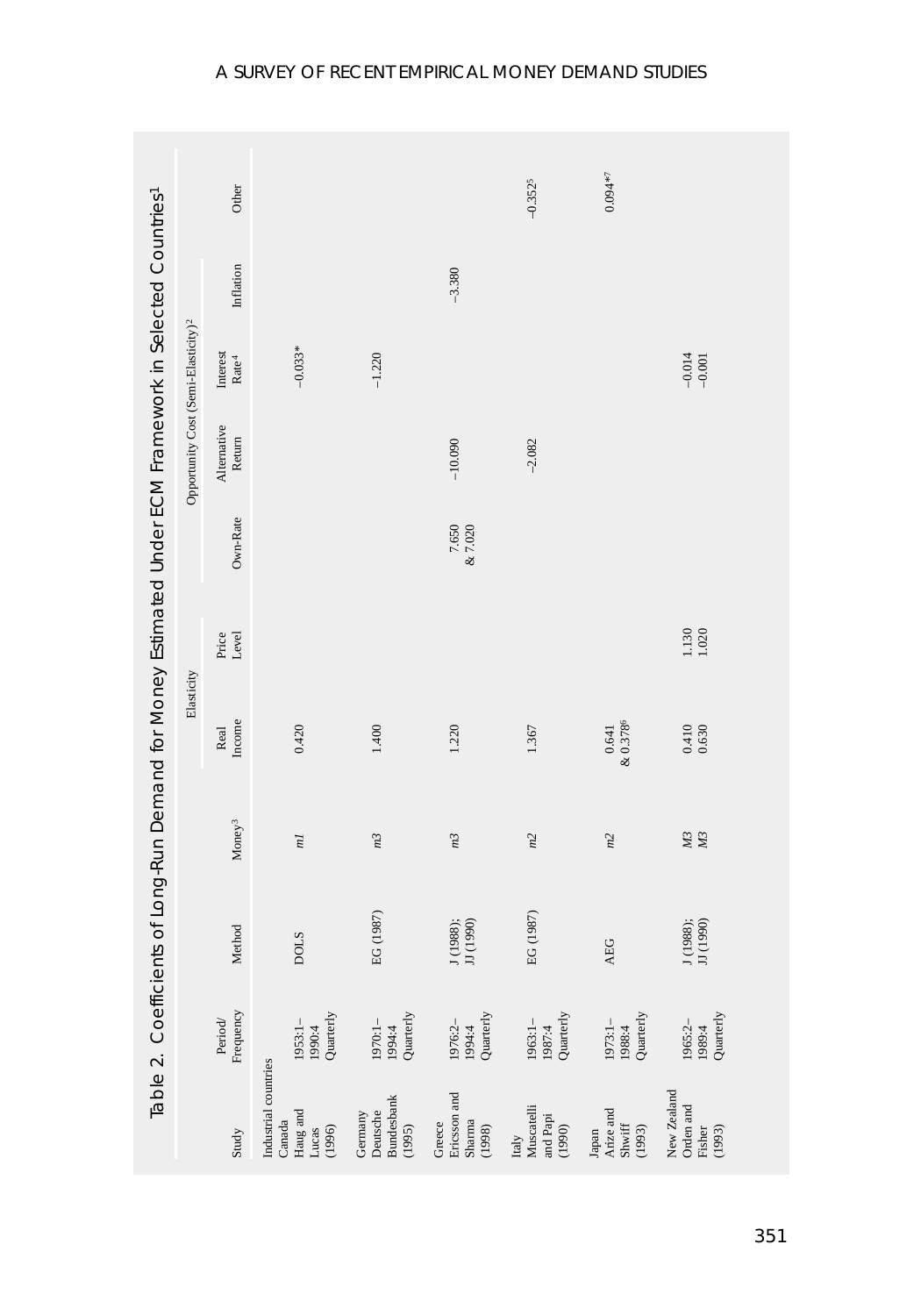|                      |                                                 | Other                         | $-0.0978$                      | $0.363$<br>& -0.140 <sup>9</sup><br>0.344 | $& -0.0989$<br>0.391 | $x - 0.10210$<br>$& -0.052^{10}$<br>0.308 | $4.346$ <sup>11</sup><br>$+4.829$ <sup>11</sup>                    |                                     | $-3.960$<br>& 3.720 <sup>12</sup>                    | $0.133*7$<br>$0.131*7$                                          |
|----------------------|-------------------------------------------------|-------------------------------|--------------------------------|-------------------------------------------|----------------------|-------------------------------------------|--------------------------------------------------------------------|-------------------------------------|------------------------------------------------------|-----------------------------------------------------------------|
|                      |                                                 | Inflation                     |                                |                                           |                      |                                           | $-0.032$<br>$-3.765$<br>$+1.87$                                    |                                     | $-5.510$                                             |                                                                 |
|                      |                                                 | Interest<br>$\mathrm{Rate}^4$ |                                |                                           |                      |                                           |                                                                    | $-0.092*$                           | $-6.640$                                             | $-9.600$<br>$-1.745$<br>-1.747<br>$-2.828$                      |
|                      | Opportunity Cost (Semi-Elasticity) <sup>2</sup> | Alternative<br>Return         | $-1.544$<br>& -0.995           | $-0.260$<br>$-0.310$                      | $-0.110$             | $-0.080$                                  | $-0.707$<br>$-0.769$                                               |                                     |                                                      |                                                                 |
|                      |                                                 | Own-Rate                      | 6.553                          |                                           |                      |                                           | $0.775$<br>1.087                                                   |                                     |                                                      |                                                                 |
| Table 2. (continued) |                                                 | Price<br>Level                | 0.810                          |                                           |                      |                                           | $\begin{array}{c} 1.041 \\ 0.815 \\ 1.208 \\ 1.190 \\ \end{array}$ | 0.952                               |                                                      |                                                                 |
|                      | Elasticity                                      | Income<br>Real                | 1.374                          | 0.940<br>0.887                            | 0.952                | 0.900                                     | 3.372<br>2.560<br>2.576<br>3.223                                   | 1.204                               | 0.510                                                | $\begin{array}{c} 0.987 \\ 1.001 \\ 1.131 \\ 1.128 \end{array}$ |
|                      |                                                 | Money <sup>3</sup>            | NМ                             | m1<br>4                                   | 4                    | $\overline{m}$                            | Мld<br>M2d<br>NId<br>M3d                                           | M2                                  | m                                                    | m2<br>m1<br>m2<br>m                                             |
|                      |                                                 | Method                        | J (1988);<br>JJ (1990)         | J (1988);<br>JJ (1990)                    |                      |                                           | J (1988);<br>JJ (1990)                                             | EG (1987)                           | J (1988)                                             | J (1988);<br>JJ (1990)                                          |
|                      |                                                 | Frequency<br>Period/          | Quarterly<br>1967:3-<br>1989:4 | Quarterly<br>1973:2-<br>1991:4            |                      |                                           | Quarterly<br>1976:2-<br>1990:3                                     | Quarterly<br>$1959:1 -$<br>$1987:4$ | Quarterly<br>1960:3-<br>1988:3                       | 1988:4<br>Quarterly<br>1973:2-                                  |
|                      |                                                 | Study                         | Bårdsen<br>Norway<br>(1992)    | Switzerland<br>Chowdhury<br>(1995)        |                      |                                           | United Kingdom<br>Drake and<br>Chrystal<br>(1994)                  | United States<br>(1991)<br>Miller   | Baba, Hendry,<br>and $\operatorname{Star}$<br>(1992) | McNown and<br>Wallace<br>(1992)                                 |
| 352                  |                                                 |                               |                                |                                           |                      |                                           |                                                                    |                                     |                                                      |                                                                 |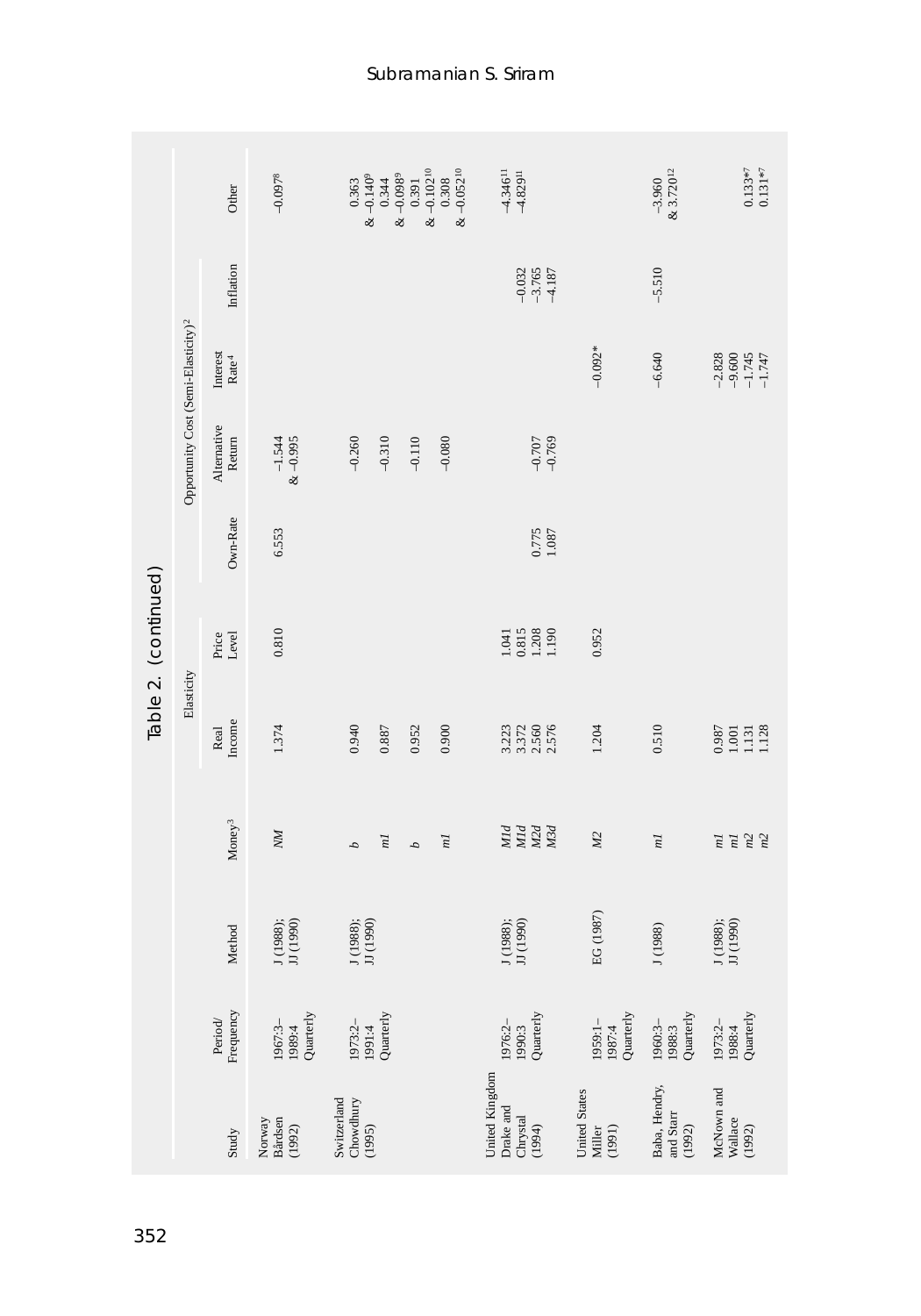|                      |                                                 | Other                                              |                                                                                                     |                                | $-8.100^{13}$                    |                                                                    | $-1.630^{13}$                       |  |
|----------------------|-------------------------------------------------|----------------------------------------------------|-----------------------------------------------------------------------------------------------------|--------------------------------|----------------------------------|--------------------------------------------------------------------|-------------------------------------|--|
|                      |                                                 | Inflation                                          | $-0.025$<br>$-0.033$                                                                                | $-0.034$                       | $-1.310*$                        | $-1.230$<br>$-1.510$<br>$-2.210$<br>$-0.940$<br>-1.540             | $2.430*$                            |  |
|                      |                                                 | ${\rm Interest} \atop {\rm Rate^4}$                |                                                                                                     |                                | $-8.910*$                        |                                                                    | $-3.040*$                           |  |
|                      | Opportunity Cost (Semi-Elasticity) <sup>2</sup> | Alternative<br>Return                              |                                                                                                     |                                |                                  | $-0.030$                                                           |                                     |  |
|                      |                                                 | Own-Rate                                           |                                                                                                     |                                |                                  | $-0.050$                                                           |                                     |  |
| Table 2. (continued) |                                                 | Price<br>Level                                     |                                                                                                     |                                |                                  |                                                                    |                                     |  |
|                      | Elasticity                                      | Income<br>Real                                     | 1.970<br>1.680                                                                                      | 1.910<br>3.450                 | 1.490                            | $\frac{1.900}{1.530}$<br>1.480<br>1.580                            | 1.580                               |  |
|                      |                                                 | Money <sup>3</sup>                                 | m <sub>2</sub><br>m1                                                                                | $\frac{m}{m^2}$                | m2                               | m2<br>m2<br>m1<br>m1<br>$_{cc}$                                    | $_{bm}$                             |  |
|                      |                                                 | Method                                             | J (1988);<br>JJ (1990)                                                                              |                                | JJ (1990)                        | EG (1987)                                                          | JJ (1990)                           |  |
|                      |                                                 | Frequency<br>$\ensuremath{\mathit{Period}}\xspace$ | 1935:1- $\frac{195:1}{1962:4}$<br>Quarterly                                                         | 1962:4<br>Quarterly<br>1946:1- | 1987:2<br>Quarterly<br>$1977:1-$ | Quarterly<br>1989:1-<br>1993:4<br>Quarterly<br>$1983:1-$<br>1988:4 | 1975:3- $\frac{1987:4}{1987:4}$     |  |
|                      |                                                 | Study                                              | Developing countries<br>$\begin{array}{c} \text{Argentin} \\ \text{Choudhry} \\ (1995) \end{array}$ |                                | Cameroon<br>Fielding<br>(1994)   | China<br>Tseng and<br>others<br>$(1994)$                           | Côte d'Ivoire<br>Fielding<br>(1994) |  |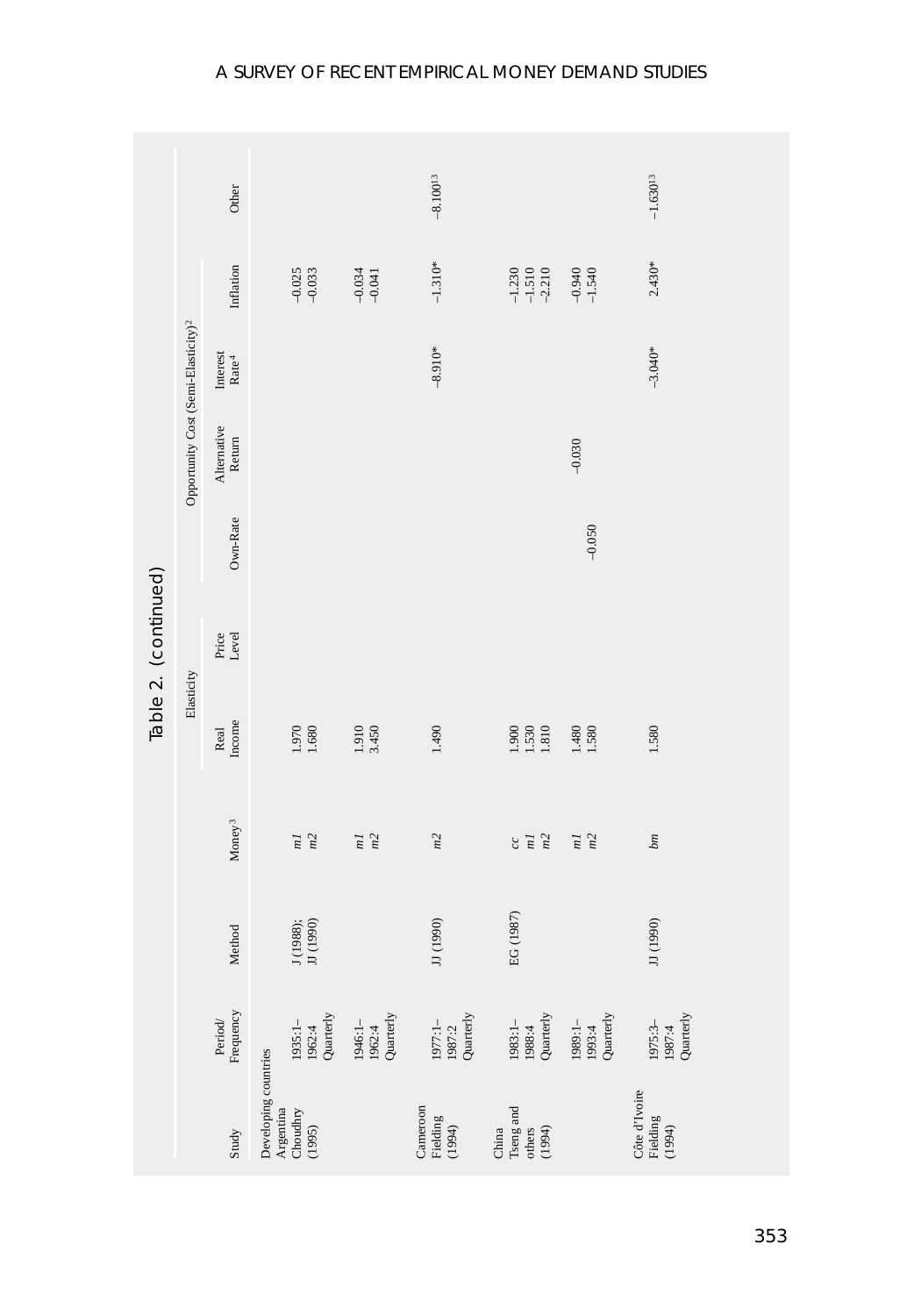|                      |                                                 | Other                            |                                         |                                            | $-2.1008$<br>$-1.0008$                         | $-3.3008$<br>$-9.1008$ | $0.250**7$<br>$0.020**7$                                  | $-0.16014$<br>$-0.11014$<br>$-0.09014$<br>$-0.07014$                   |  |
|----------------------|-------------------------------------------------|----------------------------------|-----------------------------------------|--------------------------------------------|------------------------------------------------|------------------------|-----------------------------------------------------------|------------------------------------------------------------------------|--|
|                      |                                                 | Inflation                        |                                         |                                            |                                                |                        | $-1.370$<br>$-1.610$                                      | $6150$<br>$6730$<br>$6730$<br>$6190$<br>$6190$<br>$69$<br>$69$<br>$69$ |  |
|                      |                                                 | ${\rm Interest} \\ {\rm Rate}^4$ | $-0.109*$<br>$-0.032*$<br>$-0.172*$     | $-0.258$ *<br>$-0.277$ *<br>$-0.861$ *     | $-1.500$<br>$-1.900$                           | $-4.400$<br>$-8.400$   |                                                           |                                                                        |  |
|                      | Opportunity Cost (Semi-Elasticity) <sup>2</sup> | Alternative<br>Return            |                                         |                                            |                                                |                        |                                                           |                                                                        |  |
|                      |                                                 | Own-Rate                         |                                         |                                            |                                                |                        |                                                           | $0.520*$<br>2.250*<br>18.140*                                          |  |
| Table 2. (continued) |                                                 | Price<br>Level                   |                                         |                                            |                                                |                        |                                                           |                                                                        |  |
|                      | Elasticity                                      | Income<br>Real                   | 0.874<br>0.785<br>1.471                 | 0.986<br>0.797<br>1.573                    | $\begin{array}{c} 0.880 \\ 1.300 \end{array}$  | 0.710<br>1.100         | 1.390                                                     |                                                                        |  |
|                      |                                                 | $\mathbf{Money}^3$               | $\frac{mn}{2}$<br>bm<br>$\mathcal{C}$   | $\overline{mn}$<br>b <sub>m</sub><br>$\Im$ | $\frac{chp}{d}$                                | $\frac{dp}{d}$         | m2<br>m2                                                  | m3d<br>m <sup>3</sup><br>$\mu\eta$<br>m <sup>2</sup><br>m1             |  |
|                      |                                                 | Method                           | EG (1987)                               | J (1988)<br>JJ (1990)                      | EG (1987)                                      | J (1988);<br>JJ (1990) | J (1988);<br>JJ (1990)                                    | J (1988);<br>JJ (1990)                                                 |  |
|                      |                                                 | Period/<br>Frequency             | 1972:1- $1990:4$<br>1990:4<br>Quarterly |                                            | 1969:1- $1987:4$<br>1987:4<br>Quarterly        |                        | $\begin{array}{c} 1959 - 90 \\ \text{Annual} \end{array}$ | 1973:1- $1989:2$<br>1989:2<br>Quarterly                                |  |
|                      |                                                 | Study                            | India<br>Moosa<br>(1992)                |                                            | Price and<br>Insukindro<br>(1994)<br>Indonesia |                        | Iran<br>Bahmani–<br>Oskooee<br>(1996)                     | Kenya<br>Adam<br>(1992)                                                |  |
| 354                  |                                                 |                                  |                                         |                                            |                                                |                        |                                                           |                                                                        |  |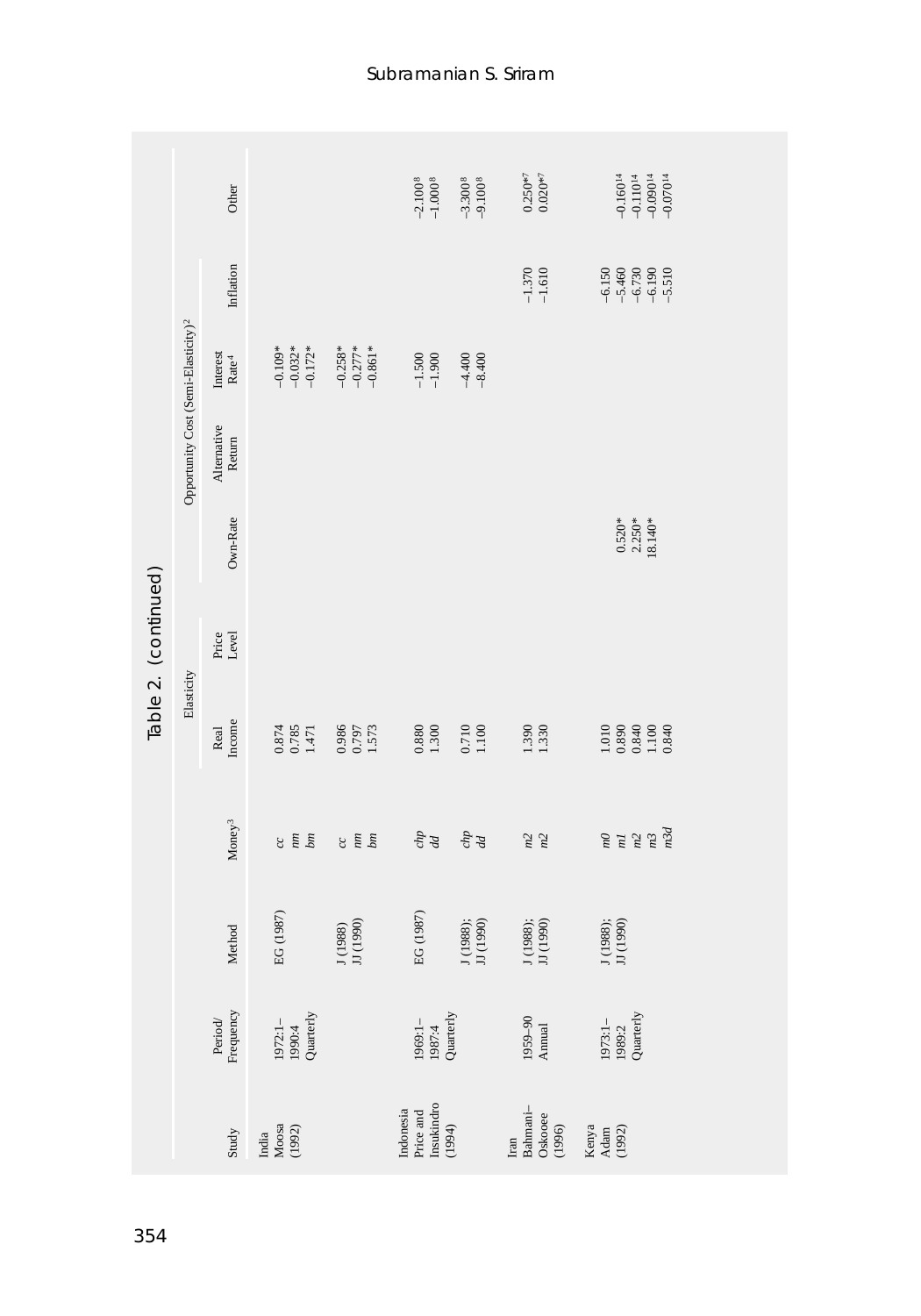|                      |                                                 | Other                                                                | $-0.007$<br>& $-0.016$ <sup>15</sup> | $-0.003$                                | $& -0.08015$<br>$-0.008$ | $& -0.09015$<br>$\&$ –0.0215<br>$-0.017$ |                                                                 | $-0.5817$                     |                                         |  |
|----------------------|-------------------------------------------------|----------------------------------------------------------------------|--------------------------------------|-----------------------------------------|--------------------------|------------------------------------------|-----------------------------------------------------------------|-------------------------------|-----------------------------------------|--|
|                      |                                                 |                                                                      |                                      |                                         |                          |                                          |                                                                 |                               |                                         |  |
|                      |                                                 | Inflation                                                            |                                      | $-1.220$                                |                          | $-9.150$                                 | $-1.200$<br>$-1.470$<br>$-1.310$                                | $4.745$<br>$4.891$            |                                         |  |
|                      |                                                 | ${\rm Interest} \atop {\rm Rate^4}$                                  | $-0.027$                             |                                         | $-0.034$                 |                                          |                                                                 |                               |                                         |  |
|                      | Opportunity Cost (Semi-Elasticity) <sup>2</sup> | Alternative<br>Return                                                |                                      |                                         |                          |                                          |                                                                 | $-5.391$<br>$-1.834$          | $-9.730$                                |  |
|                      |                                                 | Own-Rate                                                             |                                      |                                         |                          |                                          |                                                                 | 4.884                         |                                         |  |
| Table 2. (continued) |                                                 | Price<br>Level                                                       |                                      |                                         |                          |                                          |                                                                 |                               |                                         |  |
|                      | Elasticity                                      | Real<br>Income                                                       | $0.500\,$                            | 0.950                                   | 0.570                    | 1.160                                    | 0.790<br>1.120<br>0.960                                         | 1.036<br>1.130                | 0.450                                   |  |
|                      |                                                 | Money <sup>3</sup>                                                   | m                                    | m2                                      | ml                       | m2                                       | m2ll<br>ml<br>d                                                 | $\frac{m2}{m2}$               | $\mathcal{C}\mathcal{C}$                |  |
|                      |                                                 | Method                                                               | EY(1987)                             |                                         | J (1988);<br>JJ (1990)   |                                          | EG (1987)<br>PO (1990)                                          | J (1988);<br>JJ (1990)        | J (1988);<br>JJ (1990)                  |  |
|                      |                                                 | $\begin{array}{l} \mathrm{Period} \\ \mathrm{Frequency} \end{array}$ |                                      | 1973:1- $1990:1$<br>1990:1<br>Quarterly |                          |                                          | $\begin{array}{c} 1964\text{--}93 \\ \text{Annual} \end{array}$ | 1973:8-<br>1995:12<br>Monthly | 1983:1-<br>1997:6<br>Monthly            |  |
|                      |                                                 | Study                                                                | Korea<br>Arize<br>(1994)             |                                         |                          |                                          | Lebanon<br>Eken and<br>others<br>(1995)                         | Malaysia<br>Sriram<br>(1999a) | Mexico<br>Khamis and<br>Leone<br>(1999) |  |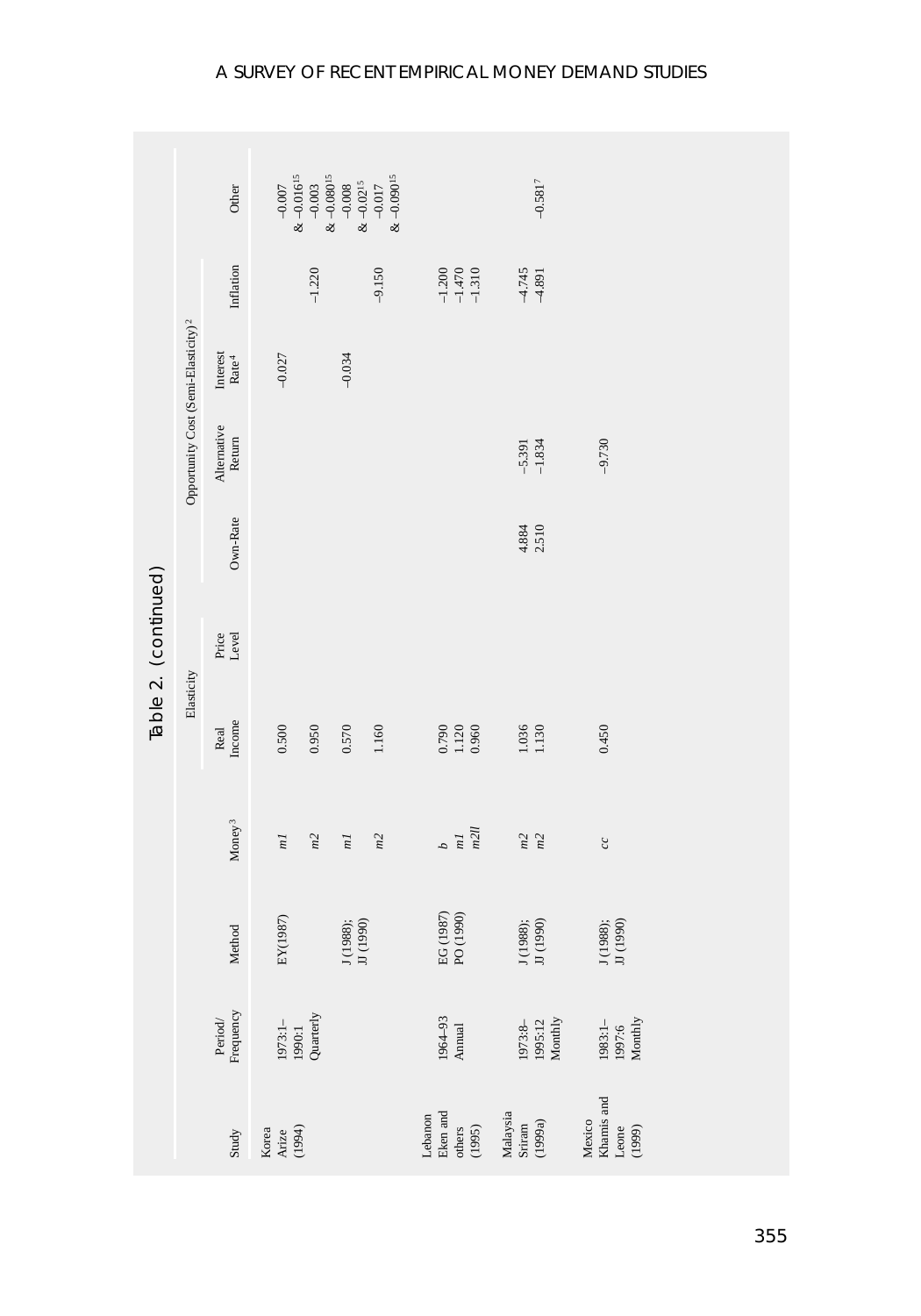|                      |                                                 | Other                         | $-0.0208$                                  | $-0.010^{16}$<br>$-0.020^{16}$ | $-0.0408$            | $-0.030^{16}$<br>$-0.040^{16}$ | $-0.0608$      | $-0.04016$<br>$-0.04016$ | $-4.430^{13}$                   | $-0.314*16$                                                     | $-0.286*16$                      |                                         |
|----------------------|-------------------------------------------------|-------------------------------|--------------------------------------------|--------------------------------|----------------------|--------------------------------|----------------|--------------------------|---------------------------------|-----------------------------------------------------------------|----------------------------------|-----------------------------------------|
|                      |                                                 | Inflation                     |                                            |                                |                      |                                |                |                          | $-1.420*$                       |                                                                 |                                  |                                         |
|                      |                                                 | Interest<br>$\mathrm{Rate}^4$ |                                            |                                |                      |                                |                |                          | $1.180*$                        |                                                                 |                                  |                                         |
|                      | Opportunity Cost (Semi-Elasticity) <sup>2</sup> | Alternative<br>Return         | $-0.050$<br>$-0.050$                       |                                | $-0.025$<br>$-0.020$ |                                |                |                          |                                 | $-2.854*$<br>$-2.819*$<br>$-2.209*$                             |                                  | $-0.592*$                               |
|                      |                                                 | Own-Rate                      |                                            |                                |                      |                                |                |                          |                                 | $2.683*$<br>$2.859*$<br>$2.122*$                                | $0.663*$                         | $0.943*$                                |
| Table 2. (continued) |                                                 | Price<br>Level                | 1.330                                      | 1.120<br>1.090                 | 1.050<br>1.080       | 1.900<br>0.900                 | 0.940          | $\frac{0.860}{0.870}$    |                                 | 0.626<br>$\frac{1.057}{1.051}$                                  | 0.843                            | 0.269                                   |
|                      | Elasticity                                      | Income<br>Real                | 1.080<br>1.120                             | 1.100<br>1.140                 | 1.180<br>1.200       | 1,210                          | 1.120<br>1.100 | 1.180<br>1.170           | 0.720                           | 1.325<br>1.525<br>1.317                                         | $1.607$                          | 1.146                                   |
|                      |                                                 | Money <sup>3</sup>            | NІ                                         | M2                             | MІ                   | M2                             | ИI             | M2                       | bm                              | $\frac{COB}{MI}$<br>M2                                          | Иļ                               | M2                                      |
|                      |                                                 | Method                        | SLO                                        |                                | <b>DOLS</b>          |                                | J(1991b)       |                          | (1990)<br>$\overline{5}$        | EG (1987)                                                       | EG (1987)                        | EG (1987)                               |
|                      |                                                 | Frequency<br>Period           | 1959: 1- $1988:2$<br>1988: 2<br>Quarterly  |                                |                      |                                |                |                          | 1977:1- $\frac{1987:2}{1987:2}$ | $\begin{array}{c} 1960\text{--}94 \\ \text{Annual} \end{array}$ | 1962: 1–<br>1995: 2<br>Quarterly | 1962:1- $1992:4$<br>1992:4<br>Quarterly |
|                      |                                                 | Study                         | Morocco<br>Hoffman and<br>Tahiri<br>(1994) |                                |                      |                                |                |                          | Nigeria<br>Fielding<br>(1994)   | Teriba $(1997)$                                                 |                                  |                                         |
| 356                  |                                                 |                               |                                            |                                |                      |                                |                |                          |                                 |                                                                 |                                  |                                         |

Subramanian S. Sriram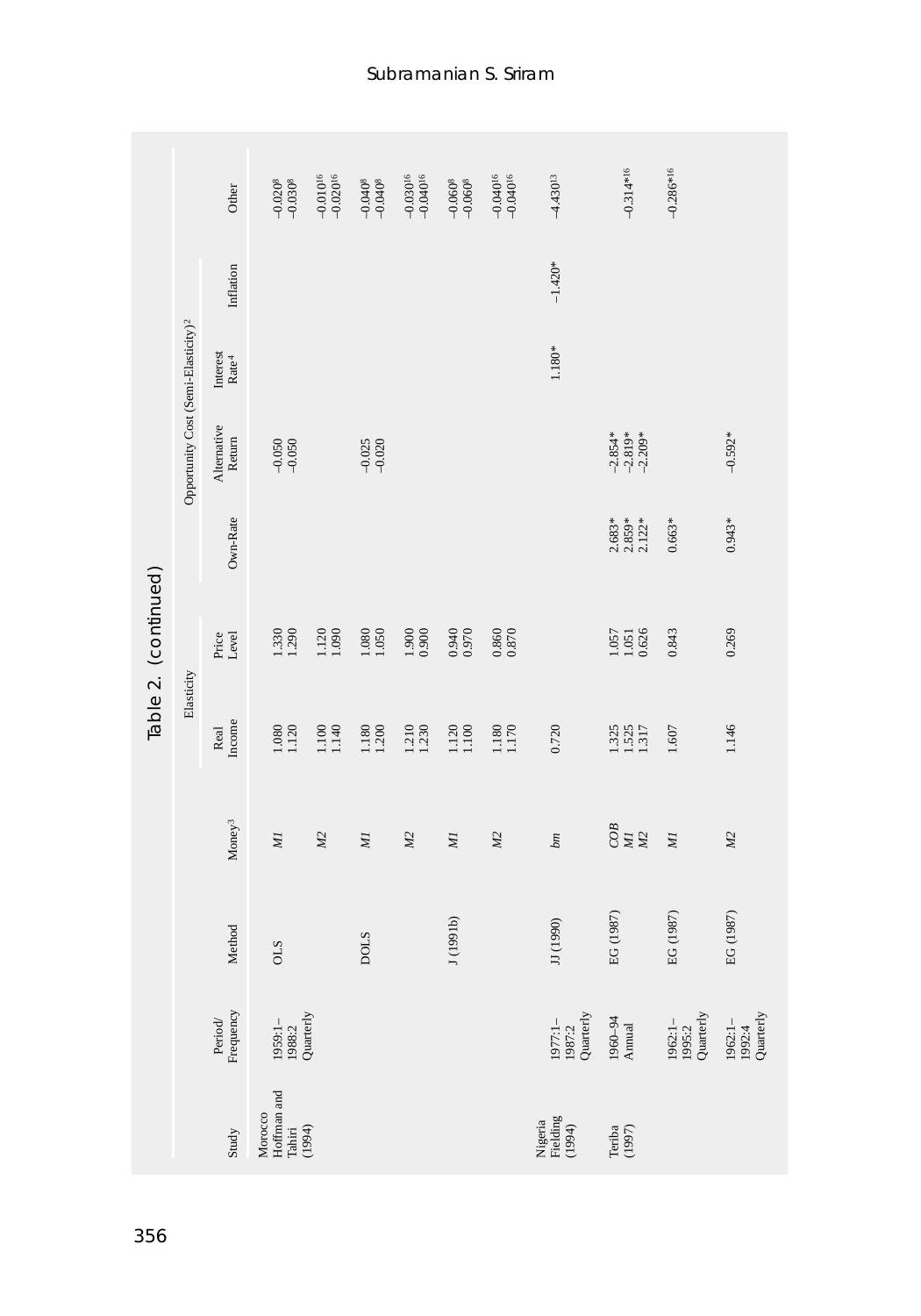|                      |                                                 | Other                                                                           | $-0.030^{14}$<br>$-0.023^{14}$          | $-0.040^{14}$<br>$-0.008^{14}$ |                                                           | $-1.790^{17}$<br>-1.980 $^{17}$         | $-1.780^{17}$<br>-1.830 <sup>17</sup> | $-0.01718$                 |                                                                                                |                                                               |
|----------------------|-------------------------------------------------|---------------------------------------------------------------------------------|-----------------------------------------|--------------------------------|-----------------------------------------------------------|-----------------------------------------|---------------------------------------|----------------------------|------------------------------------------------------------------------------------------------|---------------------------------------------------------------|
|                      |                                                 | Inflation                                                                       | $-1.130$<br>$-1.270$                    | $-5.480$<br>$-7.880$           |                                                           |                                         |                                       |                            |                                                                                                |                                                               |
|                      |                                                 | Interest<br>$\mathrm{Rate}^4$                                                   | 0.003                                   | 0.038                          | $-0.540*$<br>$-0.050*$                                    | $-0.330$<br>$-0.030$                    | $-0.110$<br>$-0.030$                  |                            | $-0.009$                                                                                       |                                                               |
|                      | Opportunity Cost (Semi-Elasticity) <sup>2</sup> | Alternative<br>Return                                                           |                                         |                                |                                                           |                                         |                                       |                            |                                                                                                | $-0.020$<br>$-0.030$<br>$-0.008$                              |
|                      |                                                 | Own-Rate                                                                        |                                         |                                |                                                           |                                         |                                       |                            |                                                                                                |                                                               |
| Table 2. (continued) |                                                 | Price<br>Level                                                                  |                                         |                                |                                                           |                                         |                                       | 1.620                      | 0.670                                                                                          |                                                               |
|                      | Elasticity                                      | Income<br>Real                                                                  | 0.930                                   | 1.030<br>0.770                 | $0.860$<br>1.070                                          | 0.720<br>1.080                          | 0.710<br>1.120                        | 0.620                      | 1.130                                                                                          | 0.800<br>0.130<br>1.070                                       |
|                      |                                                 | Money <sup>3</sup>                                                              | m2<br>m                                 | m2<br>m                        | $\frac{ml}{m^2}$                                          | m2<br>m                                 | m2<br>m                               | NМ                         | NМ                                                                                             | m2<br>m4<br>m2                                                |
|                      |                                                 | Method                                                                          | EY(1987)                                | J (1988);<br>JJ (1990)         | J (1988);<br>JJ (1990)                                    | EY(1987)                                | J (1988);<br>JJ (1990)                | J (1988);<br>JJ (1990)     | J (1988);<br>JJ (1990)                                                                         | J (1988);<br>JJ (1990);<br>AEG                                |
|                      |                                                 | Period/<br>Frequency                                                            | 1973:1- $1990:1$<br>1990:1<br>Quarterly |                                | $\begin{array}{c} 1972 - 91 \\ \text{Annual} \end{array}$ | 1973:1- $1990:1$<br>1990:1<br>Quarterly |                                       | $1975-95$ Annual           | $\begin{array}{c} 1978-95 \\ \mathrm{Annual} \end{array}$                                      | 1990:1-<br>1995:12<br>Monthly<br>Monthly<br>1963–95<br>Annual |
|                      |                                                 | $\operatorname*{S}\!\operatorname*{t}\!\operatorname*{u}\!\operatorname*{d}\!y$ | Pakistan<br>Arize<br>(1994)             |                                | $\begin{array}{c} \text{Hossain} \\ (1994) \end{array}$   | Singapore<br>Arize<br>(1994)            |                                       | Dekle and Pradhan $(1997)$ | $\begin{array}{c} \text{Thailand} \\ \text{Dekle and} \\ \text{Pradhan} \\ (1997) \end{array}$ | Tunisia<br>Treichel<br>(1997)                                 |

#### A SURVEY OF RECENT EMPIRICAL MONEY DEMAND STUDIES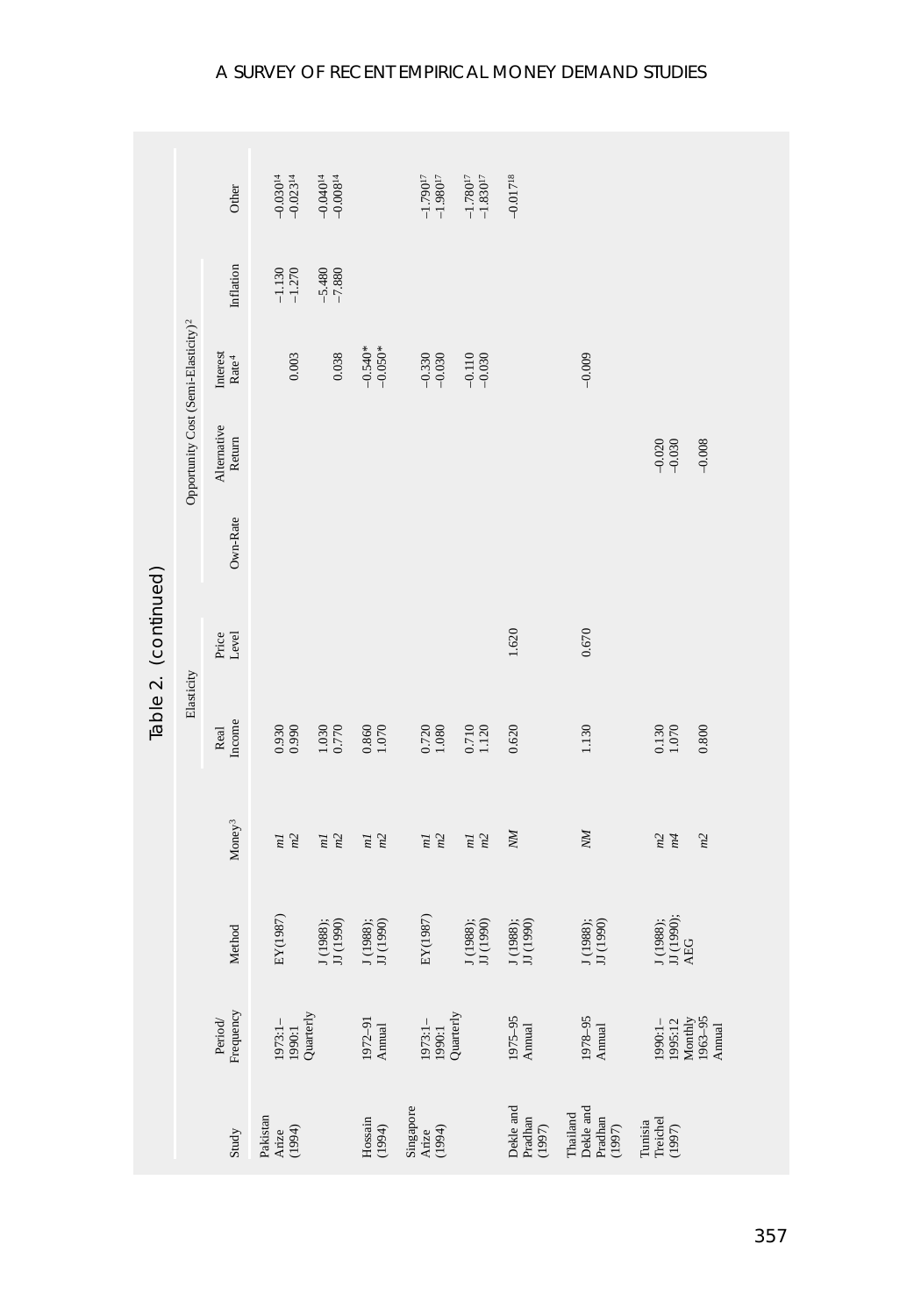| Table 2. (concluded) | shown in upper case letters and in real term in lower case; and all variables are in italics to show that they are expressed in logarithmic term.<br><sup>10</sup> Long-term interest rate for alternative return, and the other category includes both NEER and a measure of foreign interest rate.<br>9Short-term interest rate for alternative return, and the other category includes both NEER and a measure of foreign interest rate.<br>Where own-rate or alternative return is not explicitly stated; also refers to the net interest rate measure.<br><sup>6</sup> Elasticities of those variables expressing the income and wealth concepts respectively.<br>Refer to Table 1 for corresponding expansion on abbreviations used in this table.<br><sup>12</sup> Financial innovation variable and volatility measure for yield on long bond.<br>measure of foreign interest rate respectively.<br>2Semi-elasticities except for those market by *, which refer to elasticities.<br><sup>16</sup> Spread between local and foreign interest rates.<br><sup>11</sup> Implicit divisia rental price or user cost index.<br><sup>18</sup> Variable expressing foreign influence.<br>8A measure of foreign interest rate.<br><sup>3</sup> Variables in nominal term are<br><sup>15</sup> Foreign exchange risk and a r<br>5Financial innovation variable.<br><sup>13</sup> Measure of price variability.<br><sup>14</sup> Exchange rate depreciation.<br><sup>7</sup> Exchange rate measure.<br><sup>17</sup> Foreign exchange risk |
|----------------------|------------------------------------------------------------------------------------------------------------------------------------------------------------------------------------------------------------------------------------------------------------------------------------------------------------------------------------------------------------------------------------------------------------------------------------------------------------------------------------------------------------------------------------------------------------------------------------------------------------------------------------------------------------------------------------------------------------------------------------------------------------------------------------------------------------------------------------------------------------------------------------------------------------------------------------------------------------------------------------------------------------------------------------------------------------------------------------------------------------------------------------------------------------------------------------------------------------------------------------------------------------------------------------------------------------------------------------------------------------------------------------------------------------------------------------------------------------------------------------------------------------------------------------------|
| 358                  |                                                                                                                                                                                                                                                                                                                                                                                                                                                                                                                                                                                                                                                                                                                                                                                                                                                                                                                                                                                                                                                                                                                                                                                                                                                                                                                                                                                                                                                                                                                                          |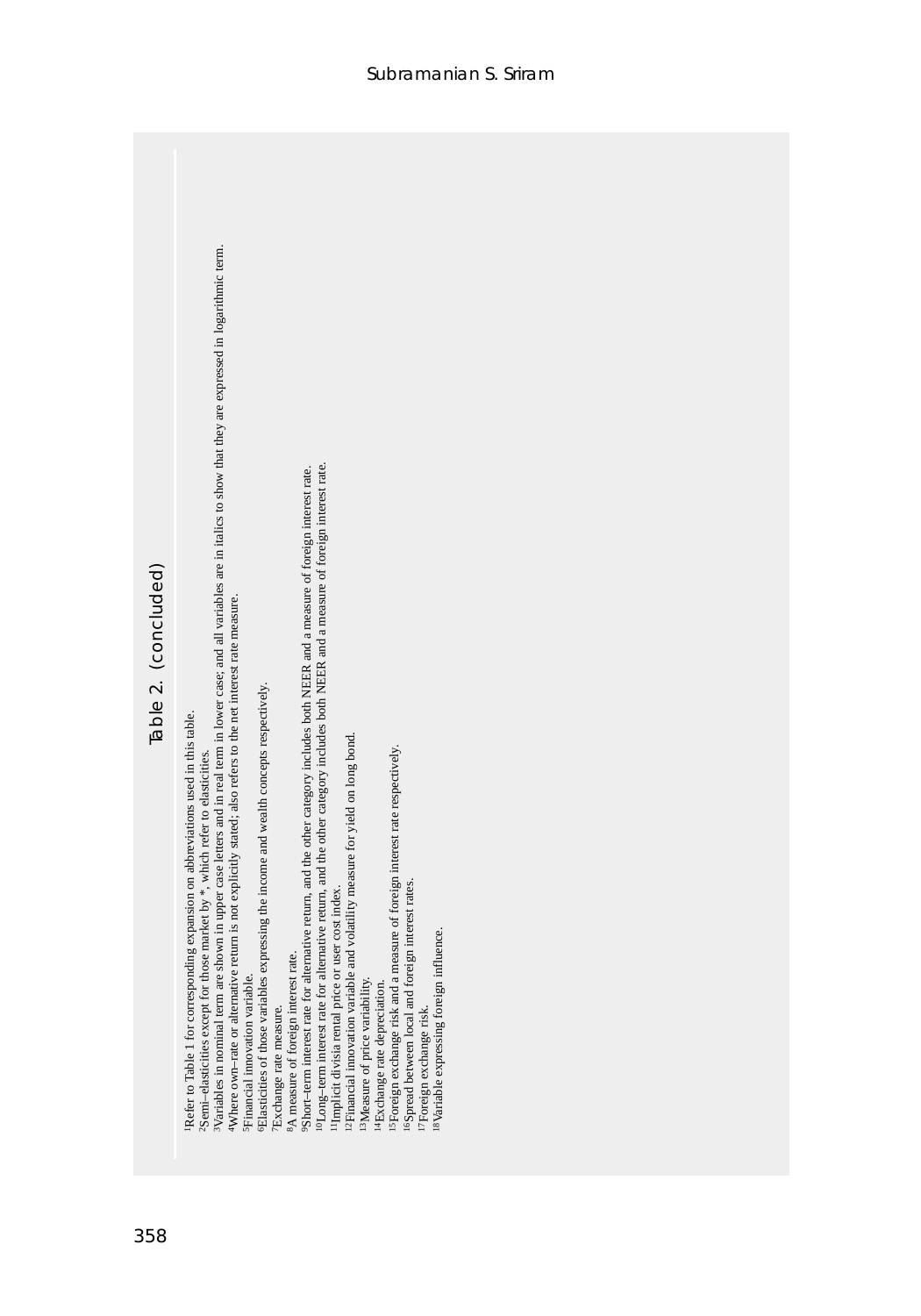#### Figure 1. Frequency Distribution of Estimated Income Elasticities for Components of Narrow Money



Figure 2. Frequency Distribution of Estimated Income Elasticities for Components for Narrow Money



Number of observations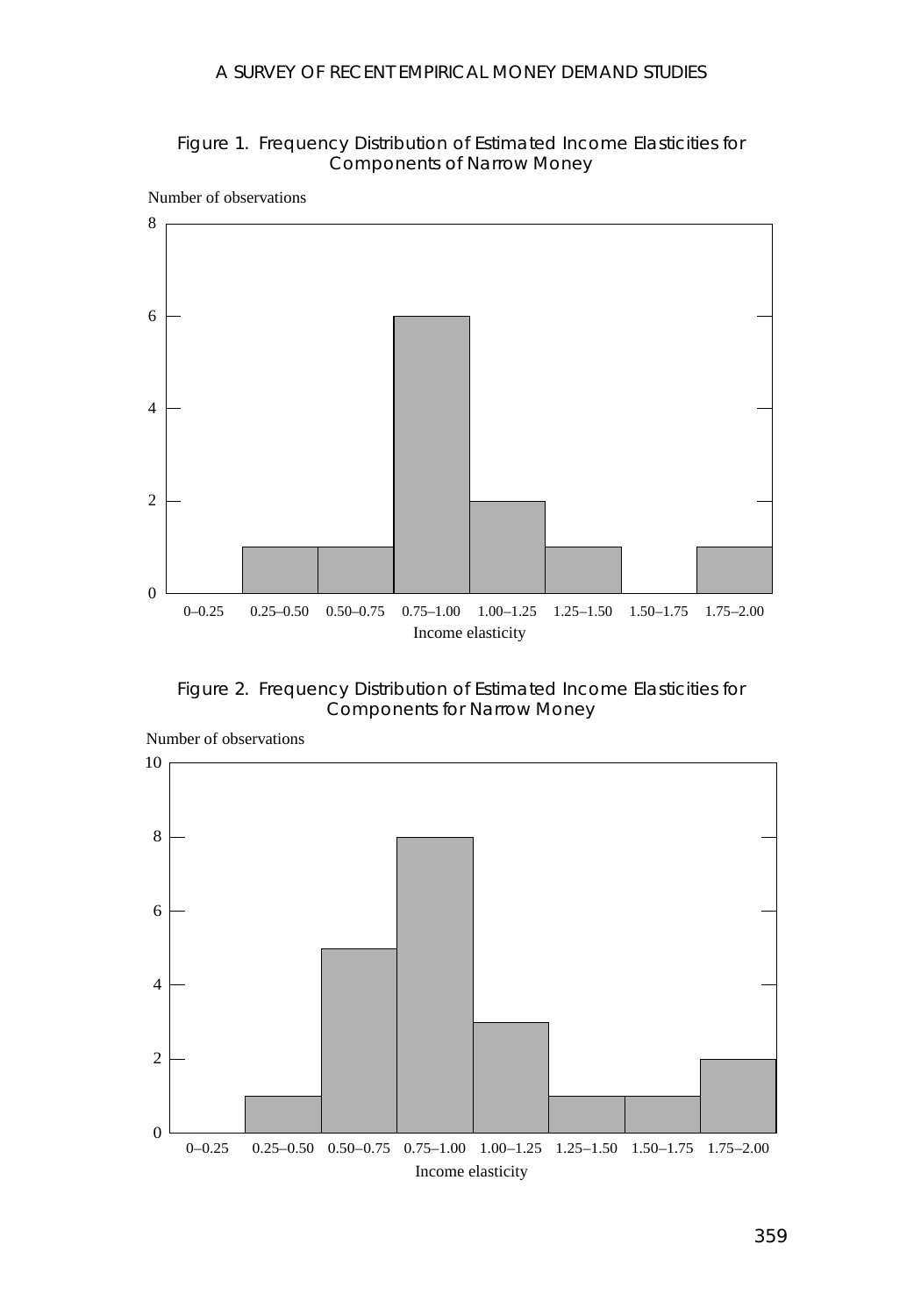



Number of observations

inflation. As can be seen from Tables 1 and 2, there are a number of other vari-Source: Table 2.

Narrow money 21 0.98 0.89 Broad money 33 1.22 1.13

ables considered to tackle the country-specific issues; in addition, the openeconomy type models also employ the foreign opportunity cost variables.

# III. Conclusion

The study has made an attempt to survey a number of papers that applied the errorcorrection models to analyzed the demand for money in a number of industrial and developing countries. The major contribution of this paper is that it has summarized the major features of these papers and presents relevant information in a comparable framework to promote easy understanding of the approaches followed, variables included, and coefficients derived. The information presented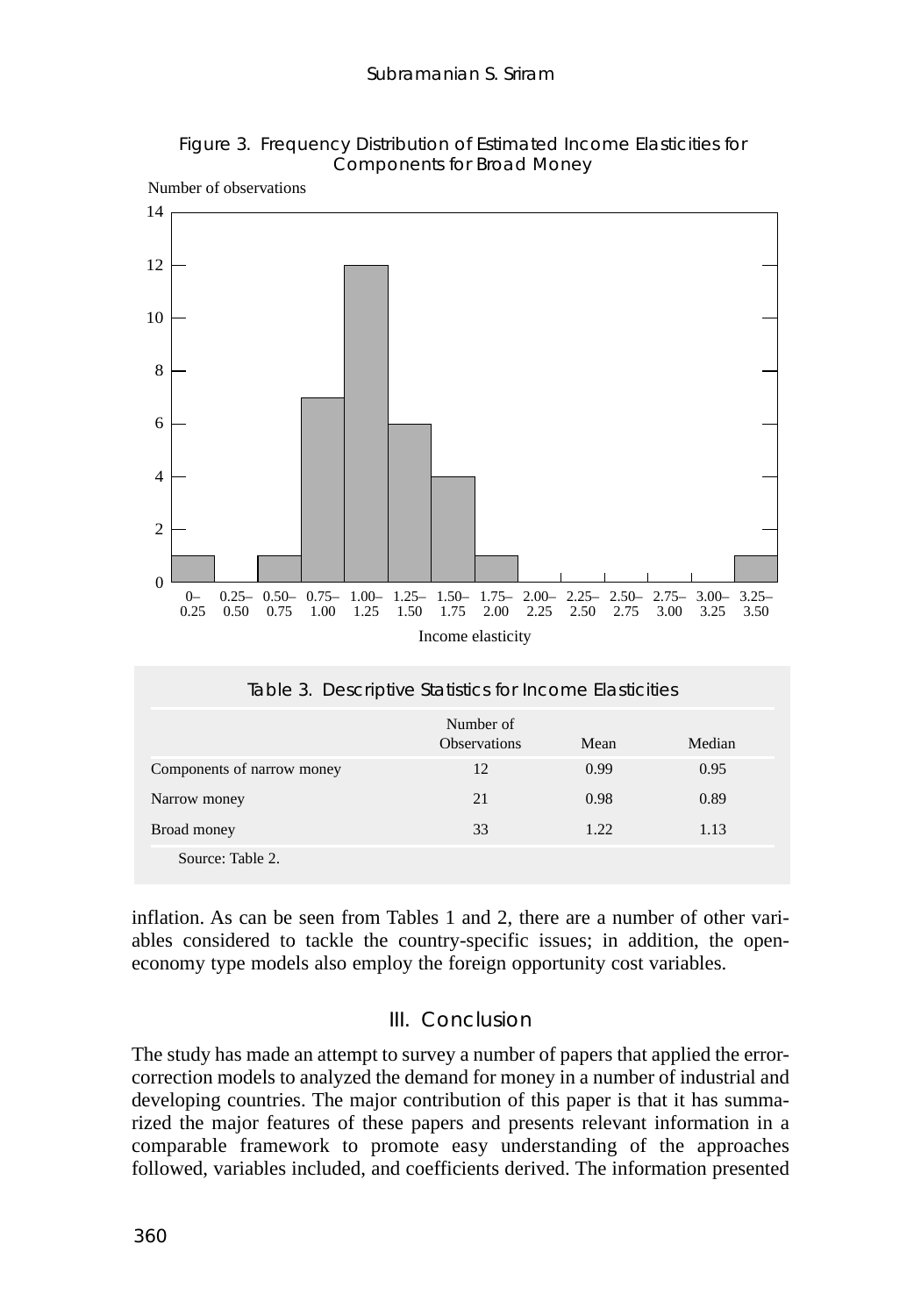thus will enable the researchers to compare their own results and approaches with what were undertaken previously in a wide range of countries. Alternatively, it will help identify important factors to be considered before modeling and estimating money demand in other countries exhibiting similar or different economic characteristics. In short, it will provide a starting point to conduct the money demand research using the error-correction approach.

### **REFERENCES**

- Adam, Christopher S., 1992, "On the Dynamic Specification of Money Demand in Kenya," *Journal of African Economies,* Vol. 1 (August), pp. 233–70.
- Arize, Augustine C., 1994, "A Re-Examination of the Demand for Money in Small Developing Economies," *Applied Economics,* Vol. 26 (March), pp. 217–28.
- -, and Steven S. Shwiff, 1993, "Cointegration, Real Exchange Rate and Modelling the Demand for Broad Money in Japan," *Applied Economics,* Vol. 25 (June), pp. 717–26.
- Ashley, Richard, 1984, "A Simple Test for Regression Parameter Instability," *Economic Inquiry,* Vol. 22 (April), pp. 253–68.
- Asilis, Carlos M., Patrick Honohan, and Paul D. McNelis, 1993, "Money Demand During Hyperinflation and Stabilization: Bolivia, 1980–1988," *Economic Inquiry,* Vol. 31 (April), pp. 262–73.
- Baba, Yoshihisa, David F. Hendry, and Ross M. Starr, 1992, "The Demand for M1 in the U.S.A., 1960–1988," *Review of Economic Studies,* Vol. 59 (January), pp. 25–61.
- Bahmani-Oskooee, Mohsen, 1996, "The Black Market Exchange Rate and Demand for Money in Iran," *Journal of Macroeconomics,* Vol. 18 (Winter), pp. 171–76.
- Bårdsen, Gunnar, 1992, "Dynamic Modelling and the Demand for Narrow Money in Norway," *Journal of Policy Modeling,* Vol. 14 (June), pp. 363–93.
- Boughton, James M., 1981, "Recent Instability of the Demand for Money: An International Perspective," *Southern Economic Journal,* Vol. 47 (January), pp. 579–97.
- ———, 1992, "International Comparisons of Money Demand," *Open Economies Review,* Vol. 3, No. 3, pp. 323–43.
- Choudhry, Taufiq, 1995, "Long-Run Money Demand Function in Argentina During 1935–1962: Evidence from Cointegration and Error Correction Models," *Applied Economics,* Vol. 27 (August), pp. 661–67.
- Chowdhury, Abdur R., 1995, "The Demand for Money in a Small Open Economy: The Case of Switzerland," *Open Economies Review,* Vol. 6 (April), pp. 131–44.
- Cooley, Thomas F., and Stephen F. LeRoy, 1981, "Identification and Estimation of Money Demand," *American Economic Review,* Vol. 71 (December), pp. 825–44.
- Cuthbertson, Keith, and Mark P. Taylor, 1987, "Buffer-Stock Money: An Appraisal," in *The Operation and Regulation of Financial Markets,* ed. by Charles A.E. Goodhart, David A. Currie, and David T. Llewellyn (London: The Macmillan Press Ltd.).
- Dekle, Robert, and Mahmood Pradhan, 1997, "Financial Liberalization and Money Demand in ASEAN Countries: Implications for Monetary Policy," IMF Working Paper 97/36 (Washington: International Monetary Fund).
- Deutsche Bundesbank, 1995, "Demand for Money and Currency Substitution in Europe," *Monthly Report,* Vol. 47 (January), pp. 33–49.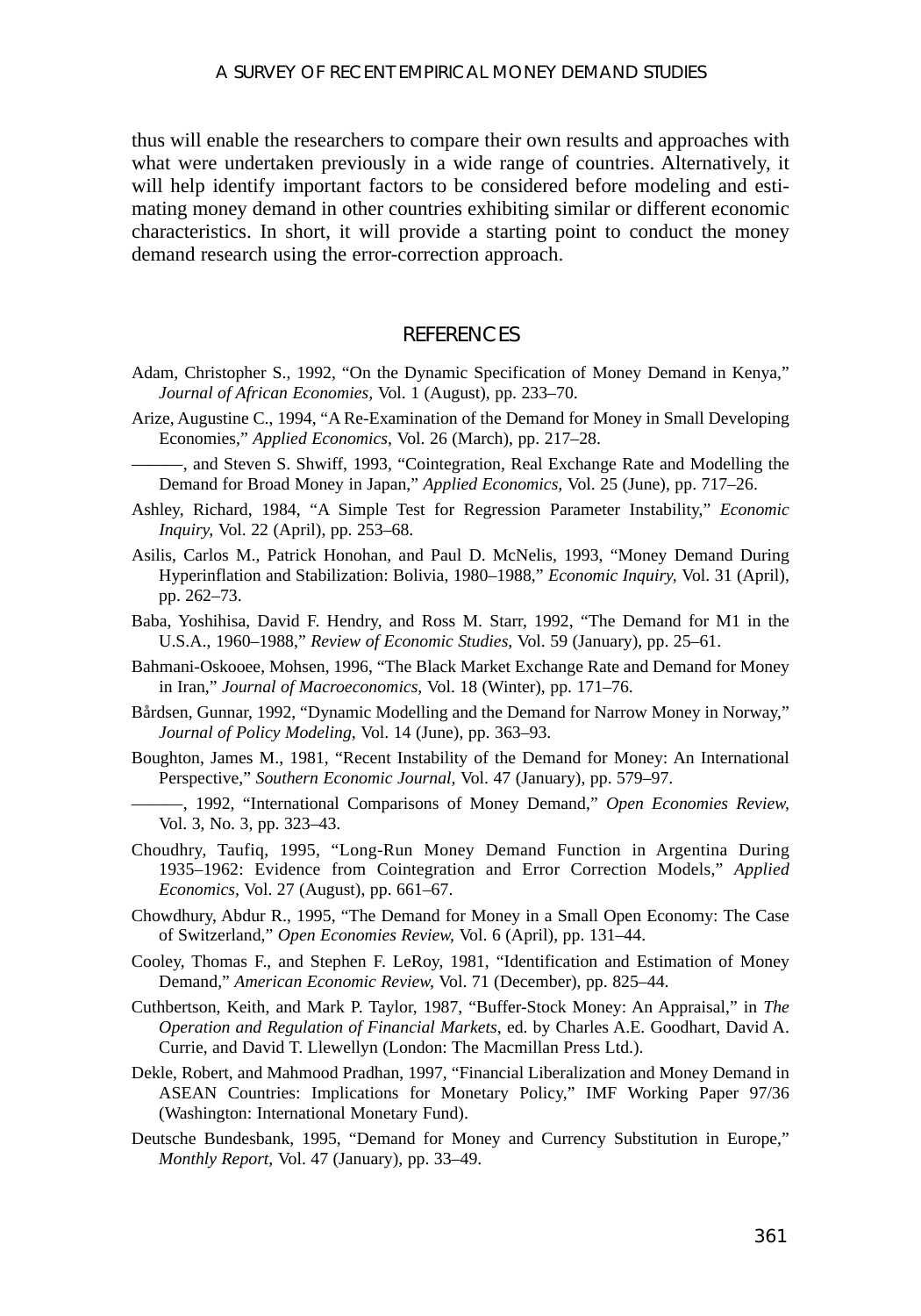- Drake, Leigh, and K. Alec Chrystal, 1994, "Company-Sector Money Demand: New Evidence on the Existence of a Stable Long-Run Relationship for the United Kingdom," *Journal of Money, Credit, and Banking,* Vol. 26 (August, Part 1), pp. 479–94.
- Eken, Sena, Paul Cashin, S. Nuri Erbas, Jose Martelino, and Adnan Mazarei, 1995, *Economic Dislocation and Recovery in Lebanon,* IMF Occasional Paper No. 120 (Washington: International Monetary Fund).
- Engle, Robert F., and C.W.J. Granger, 1987, "Co-Integration and Error Correction: Representation, Estimation, and Testing," *Econometrica,* Vol. 55 (March), pp. 251–76.
- Engle, Robert F., and Byung Sam Yoo, 1987, "Forecasting and Testing in Co-Integrated Systems," *Journal of Econometrics,* Vol. 35 (May), pp. 143–59.
- Ericsson, Neil R., 1998, "Empirical Modeling of Money Demand," *Empirical Economics,* Vol. 23, No. 3, pp. 295–315.
- Ericsson, Neil R., and Sunil Sharma, 1998, "Broad Money Demand and Financial Liberalization in Greece," *Empirical Economics,* Vol. 23, No. 3, pp. 417–36.
- Fielding, David, 1994, "Money Demand in Four African Countries," *Journal of Economic Studies,* Vol. 21, No. 2, pp. 3–37.
- Goldfeld, Stephen M., and Daniel E. Sichel, 1990, "The Demand for Money," in *Handbook of Monetary Economics, Volume I,* ed. by Benjamin M. Friedman and Frank H. Hahn (New York: North-Holland), pp. 300–56.
- Goodfriend, Marvin, 1985, "Reinterpreting Money Demand Regressions," Carnegie-Rochester Conference Series on Public Policy, Vol. 22, pp. 207–42.
- Granger, C.W.J., 1983, "Cointegrated Variables and Error Correction Models," Discussion Paper No. 83-13, Department of Economics (San Diego: University of California at San Diego).

———, 1986, "Developments in the Study of Cointegrated Economic Variables," *Oxford Bulletin of Economics and Statistics,* Vol. 48 (August), pp. 213–28.

- Hafer, R.W., and A.M. Kutan, 1994, "Economic Reforms and Long-Run Money Demand in China: Implications for Monetary Policy," *Southern Economic Journal,* Vol. 60 (April), pp. 936–45.
- Hansen, Bruce E., 1992, "Tests for Parameter Instability in Regressions with I(1) Processes," *Journal of Business & Economic Statistics,* Vol. 10 (July), pp. 321–35.
- Hansen, Henrik, and Søren Johansen, 1993, "Recursive Estimation in Cointegrated VAR-Models," Institute of Economics Discussion Papers No. 92 (Copenhagen: University of Copenhagen).
- Hasza, D., and W. Fuller, 1982, "Testing for Nonstationary Parameter Specifications in Seasonal Time Series Model," *The Annals of Statistics,* Vol. 19, pp. 1209–16.
- Haug, Alfred A., and Robert F. Lucas, 1996, "Long-Term Money Demand in Canada: In Search of Stability," *The Review of Economics and Statistics,* Vol. 78 (May), pp. 345–48.
- Hendry, David F., 1979, "Predictive Failure and Econometric Modelling in Macroeconomics: The Transactions Demand for Money," in *Economic Modelling: Current Issues and Problems in Macroeconomic Modelling in the UK and the US,* ed. by Paul Ormerod (London: Heinemann Education Books), pp. 217–42.
- ———, 1985, "Monetary Economic Myth and Econometric Reality," *Oxford Review of Economic Policy,* Vol. 1 (Spring), pp. 72–84.
	- ———, and G. Mizon, 1978, "Serial Correlation as a Convenient Simplification, Not a Nuisance: A Comment on a Study of the Demand by the Bank of England," *The Economic Journal* (September), pp. 549–63.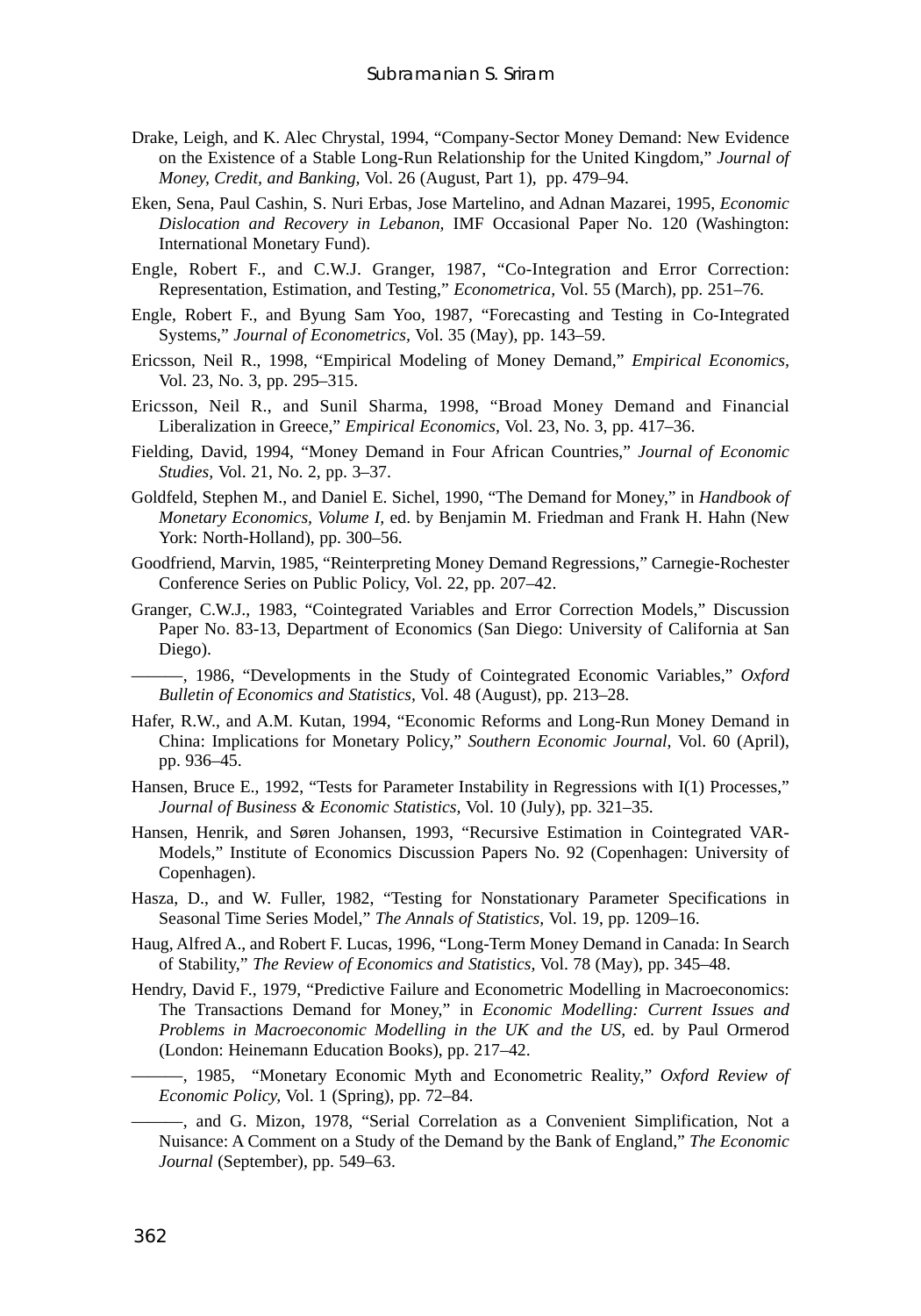- Hendry, David F., Adrian R. Pagan, and J. Denis Sargan, 1984, "Dynamic Specification," Chapter 18 in *Handbook of Econometrics, Vol. 1,* ed. by Zvi Griliches and Michael D. Intriligator (New York: North-Holland, 2nd ed.), pp. 1023–1100.
- Hoffman, Dennis L., and Chakib Tahiri, 1994, "Money Demand in Morocco: Estimating Long-Run Elasticities for a Developing Country," *Oxford Bulletin of Economics and Statistics,* Vol. 56 (August), pp. 305–24.
- Hossain, Akhtar, 1994, "The Search for a Stable Money Demand Function for Pakistan: An Application of the Method of Cointegration," *Pakistan Development Review,* Vol. 33 (Winter), pp. 969–81.
- Hylleberg, S., R.F. Engle, C.W.J. Granger, and B.S. Yoo, 1990, "Seasonal Integration and Cointegration," *Journal of Econometrics,* Vol. 44 (April–May), pp. 215–38.
- Johansen, Søren, 1988, "Statistical Analysis of Cointegration Vectors," *Journal of Economic Dynamics and Control,* Vol. 12 (June–September), pp. 231–54.
	- ———, 1991a, "Estimation and Hypothesis Testing of Cointegration Vectors in Gaussian Vector Autoregressive Models," *Econometrica,* Vol. 59 (November), pp. 1551–80.
- ———, 1991b, "The Role of the Constant Term in Cointegration Analysis of Nonstationary Variables," Working Paper, Institute of Mathematical Statistics (Copenhagen: University of Copenhagen, July).
- ———, 1992a, "Cointegration in Partial Systems and the Efficiency of Single-Equation Analysis," *Journal of Econometrics,* Vol. 52 (June), pp. 389–402.
- ———, 1992b, "Testing Weak Exogeneity and the Order of Cointegration in UK Money Demand Data," *Journal of Policy Modeling,* Vol. 14 (June), pp. 313–34.
- ———, and Katarina Juselius, 1990, "Maximum Likelihood Estimation and Inference on Cointegration, With Applications to the Demand for Money," *Oxford Bulletin of Economics and Statistics,* Vol. 52 (May), pp. 169–210.
- Judd, John P., and John L. Scadding, 1982, "The Search for a Stable Money Demand Function: A Survey of the Post-1973 Literature," *Journal of Economic Literature,* Vol. 20 (September), pp. 993–1023.
- Jusoh, Mansor, 1987, "Inflationary Expectations and the Demand for Money in Moderate Inflation: Malaysian Evidence," *Jurnal Ekonomi Malaysia,* Vol. 15 (June), pp. 3–14.
- Khamis, May Y., and Alfredo M. Leone, 1999, "Can Currency Demand Be Stable Under a Financial Crisis? The Case of Mexico," IMF Working Paper 99/53 (Washington: International Monetary Fund).
- Kumah, Emmanuel O., 1989, "Monetary Concepts and Definitions," IMF Working Paper 89/92 (Washington: International Monetary Fund).
- Kwiatkowski, Denis, Peter C.B. Phillips, Peter Schmidt, and Yongcheol Shin, 1992, "Testing the Null Hypothesis of Stationarity Against the Alternative of a Unit Root: How Sure Are We That Economic Time Series Have a Unit Root?" *Journal of Econometrics,* Vol. 54 (October–December), pp. 159–78.
- Laidler, David E.W., 1984, "The 'Buffer Stock' Notion in Monetary Economics," *The Economic Journal: The Journal of the Royal Economic Society,* Vol. 94 (Supplement), pp. 17–34.
	- ———, 1993, *The Demand for Money: Theories, Evidence, and Problems* (New York: HarperCollins College Publishers, 4th ed.).
- Lim, G.C., 1993, "The Demand for the Components of Broad Money: Error-Correction and Generalised Asset Adjustment Systems," *Applied Economics,* Vol. 25 (August), pp. 995–1004.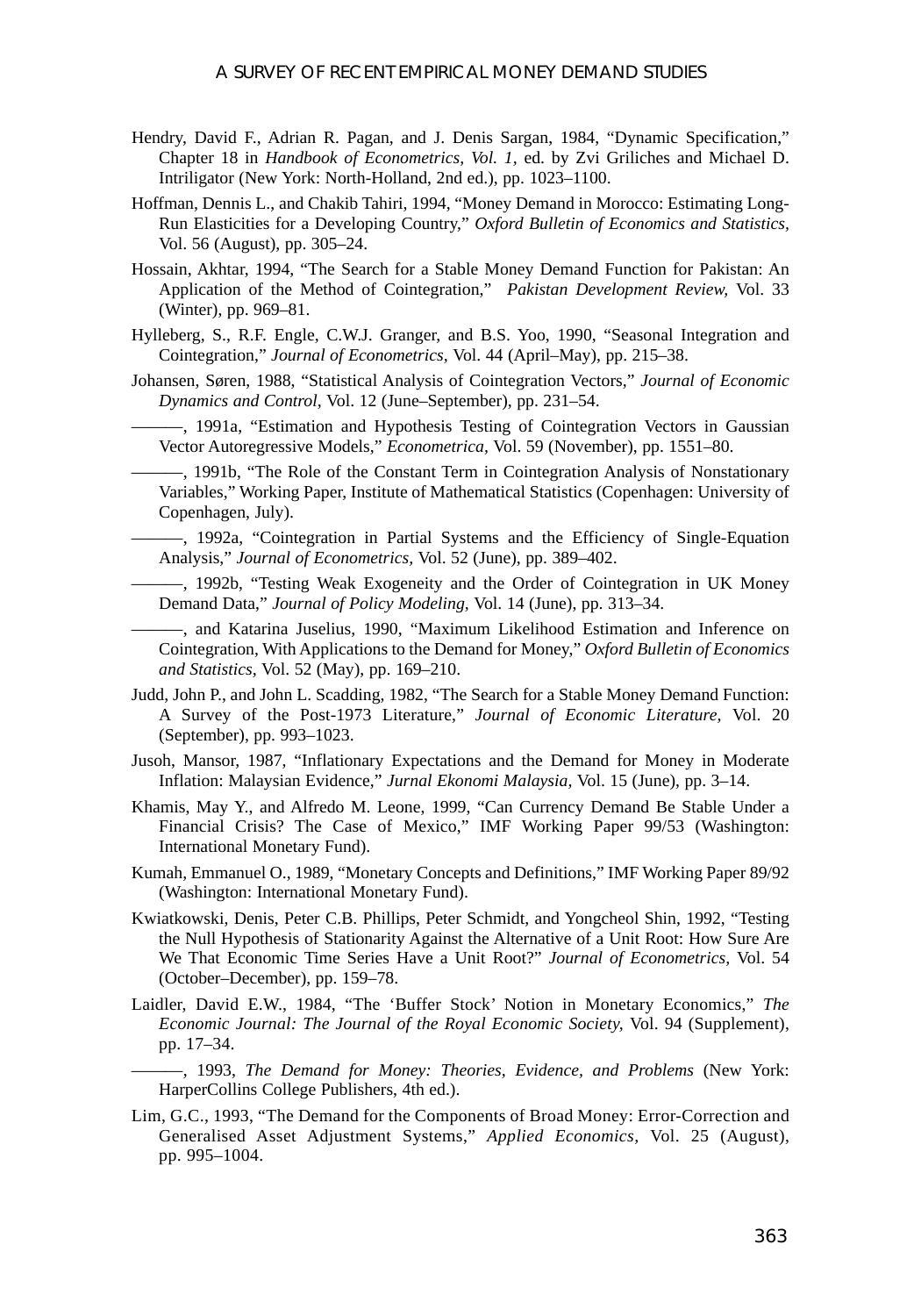- McNown, Robert, and Myles S. Wallace, 1992, "Cointegration Tests of a Long-Run Relation Between Money Demand and the Effective Exchange Rate," *Journal of International Money and Finance,* Vol. 11 (February), pp. 107–14.
- Mehra, Yash P., 1993, "The Stability of the M2 Demand Function: Evidence from an Error-Correction Model," *Journal of Money, Credit, and Banking,* Vol. 25, Part 1 (August), pp. 455–60.
- Milbourne, Ross, 1988, "Disequilibrium Buffer Stock Models: A Survey," *Journal of Economic Surveys,* Vol. 2, No. 3, pp. 187–208.
- Miller, Stephen M., 1991, "Monetary Dynamics: An Application of Cointegration and Error-Correction Modeling," *Journal of Money, Credit, and Banking,* Vol. 23 (May), pp. 139–54.
- Moosa, Imad A., 1992, "The Demand for Money in India: A Cointegration Approach," *Indian Economic Journal,* Vol. 40 (July–September), pp. 101–15.
- Muscatelli, Vito A., and Luca Papi, 1990, "Cointegration, Financial Innovation, and Modelling the Demand for Money in Italy," *Manchester School of Economic and Social Studies,* Vol. 58 (September), pp. 242–59.
- Orden, David, and Lance A. Fisher, 1993, "Financial Deregulation and the Dynamics of Money, Prices, and Output in New Zealand and Australia," *Journal of Money, Credit, and Banking,* Vol. 25 (May), pp. 273–92.
- Osborn, Denise R., 1990, "A Survey of Seasonality in UK Macroeconomic Variables," *International Journal of Forecasting,* Vol. 6 (October), pp. 327–36.
- Perron, Pierre, 1988, "Trends and Random Walks in Macroeconomics Time Series: Further Evidence from a New Approach," *Journal of Economic Dynamics and Control* (June–September), pp. 297–332.

———, 1989, "The Great Crash, the Oil Price Shock, and the Unit Root Hypothesis," *Econometrica,* Vol. 57 (November), pp. 1361–1401.

Phillips, Peter C.B., 1987, "Time Series Regression with a Unit Root," *Econometrica,* Vol. 55 (March), pp. 277–301.

———, and Bruce E. Hansen, 1990, "Statistical Inference in Instrumental Variables Regression with I(1) Processes," *Review of Economic Studies,* Vol. 57 (January), pp. 99–125.

- Phillips, Peter C.B., and S. Ouliaris, 1990, "Asymptotic Properties of Residual Based Tests for Cointegration," *Econometrica,* Vol. 58 (January), pp. 165–93.
- Phillips, Peter C.B., and Pierre Perron, 1988, "Testing for a Unit Root in Time Series Regression," *Biometrika,* Vol. 75 (June), pp. 335–46.
- Price, Simon, and Insukindro, 1994, "The Demand for Indonesian Narrow Money: Long-Run Equilibrium, Error Correction and Forward-Looking Behaviour," *Journal of International Trade and Economic Development,* Vol. 3 (July), pp. 147–63.
- Salkever, David S., 1976, "The Use of Dummy Variables to Compute Predictions, Prediction Errors and Confidence Intervals," *Journal of Econometrics,* Vol. 4 (November), pp. 393–97.
- Sriram, Subramanian S., 1999a, "Demand for M2 in an Emerging-Market Economy: An Error-Correction Model for Malaysia," IMF Working Paper 99/173 (Washington: International Monetary Fund).

———, 1999b, "Demand for M2 in Malaysia" (Ph.D. dissertation; Washington: George Washington University).

-, 1999c, "Survey of Literature on Demand for Money: Theoretical and Empirical Work with Special Reference to Error-Correction Models," IMF Working Paper 99/64 (Washington: International Monetary Fund).